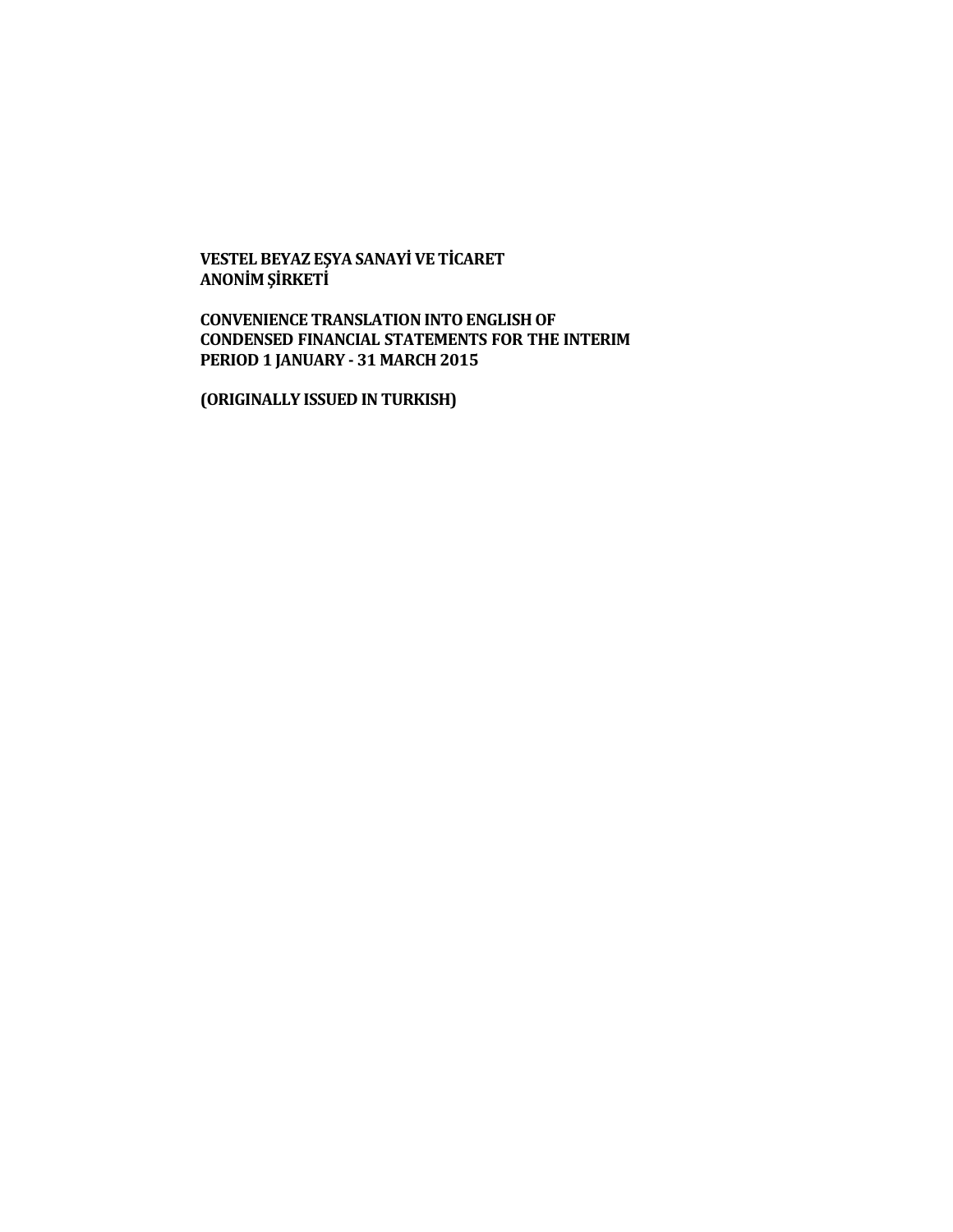# **CONTENTS**

#### **PAGE**

| $1 - 3$ |
|---------|
| $4 - 5$ |
| -6      |
| 7-8     |

# NOTES TO THE CONDENSED FINANCIAL STATEMENTS FOR THE INTERIM PERIOD **1 JANUARY - 31 MARCH 2015**

| NOTE <sub>1</sub>  |                                                                        | $\mathbf{q}$ |
|--------------------|------------------------------------------------------------------------|--------------|
| NOTE <sub>2</sub>  |                                                                        |              |
| NOTE <sub>3</sub>  |                                                                        | 22           |
| NOTE <sub>4</sub>  |                                                                        |              |
| NOTE <sub>5</sub>  |                                                                        |              |
| NOTE <sub>6</sub>  |                                                                        |              |
| NOTE <sub>7</sub>  |                                                                        | 28           |
| NOTE <sub>8</sub>  |                                                                        |              |
| NOTE <sub>9</sub>  |                                                                        |              |
| NOTE <sub>10</sub> |                                                                        | 30           |
| NOTE <sub>11</sub> |                                                                        |              |
| NOTE <sub>12</sub> |                                                                        |              |
| NOTE <sub>13</sub> |                                                                        |              |
| <b>NOTE 14</b>     |                                                                        | 37           |
| NOTE <sub>15</sub> |                                                                        |              |
| <b>NOTE 16</b>     |                                                                        | 39           |
| NOTE <sub>17</sub> |                                                                        |              |
| <b>NOTE 18</b>     |                                                                        |              |
| NOTE <sub>19</sub> |                                                                        |              |
| NOTE <sub>20</sub> | GENERAL ADMINISTRATIVE EXPENSES, MARKETING EXPENSES, RESEARCH          |              |
|                    |                                                                        |              |
| NOTE <sub>21</sub> |                                                                        |              |
| <b>NOTE 22</b>     |                                                                        |              |
| NOTE <sub>23</sub> | TAXES ON INCOME (INCLUDING DEFERRED TAX ASSETS AND LIABILITIES)  46-48 |              |
| NOTE <sub>24</sub> |                                                                        |              |
| NOTE <sub>25</sub> |                                                                        |              |
| <b>NOTE 26</b>     |                                                                        |              |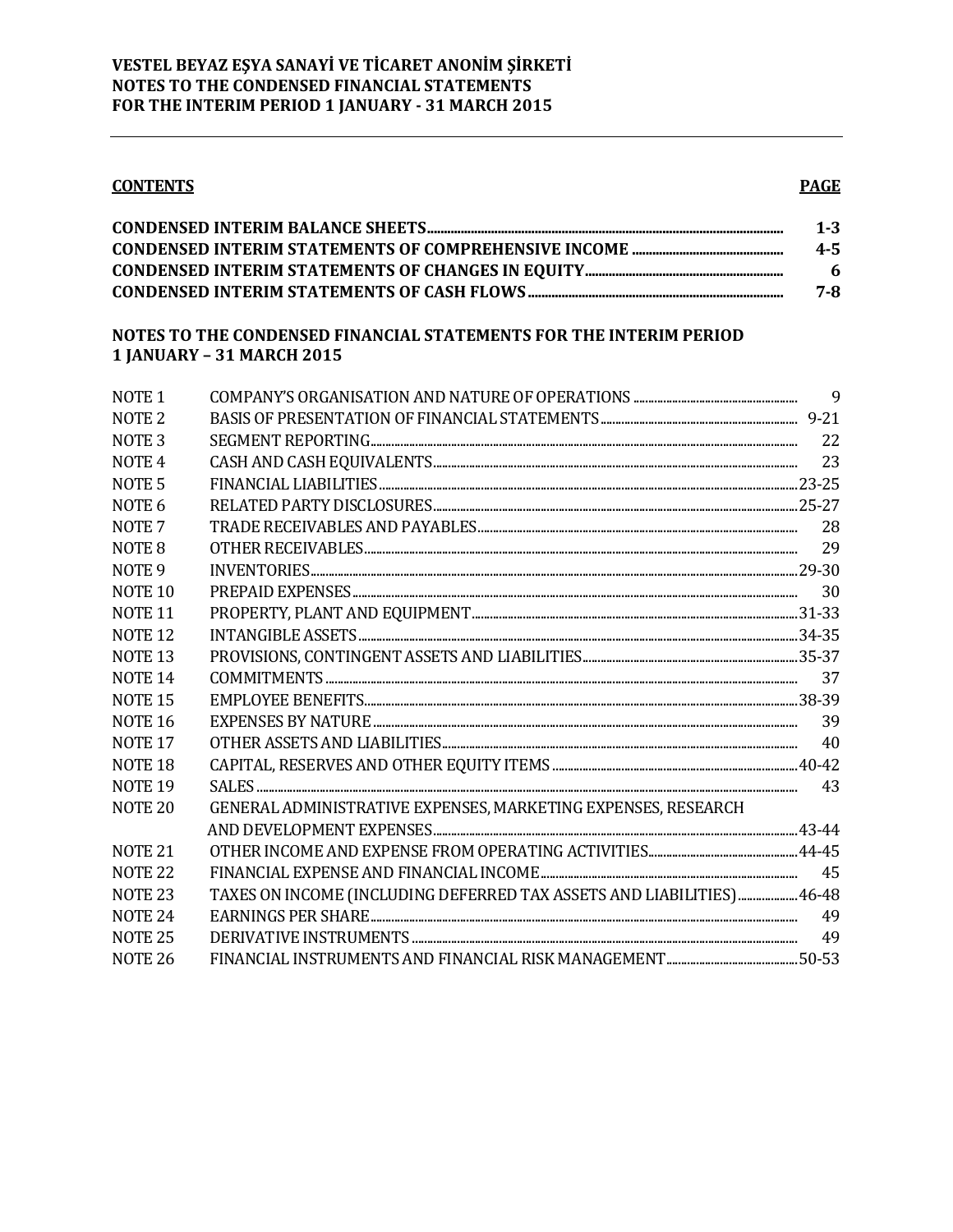# **VESTEL BEYAZ EŞYA SANAYİ VE TİCARET ANONİM ŞİRKETİ CONDENSED INTERIM BALANCE SHEETS AS OF 31 MARCH 2015 AND 31 DECEMBER 2014**

(Amounts expressed in thousands of Turkish Lira ("TL") unless otherwise indicated.)

|                                  |              |               | <b>Audited</b>          |
|----------------------------------|--------------|---------------|-------------------------|
|                                  | <b>Notes</b> | 31 March 2015 | <b>31 December 2014</b> |
| <b>ASSETS</b>                    |              |               |                         |
| <b>Current assets</b>            |              |               |                         |
| Cash and cash equivalents        | 4            | 7.181         | 163.711                 |
| Derivative financial instruments | 25           | 69.883        | 30.312                  |
| Trade receivables                |              | 607.011       | 657.750                 |
| Related parties                  | 6            | 599.716       | 646.554                 |
| Other parties                    | 7            | 7.295         | 11.196                  |
| Other receivables                |              | 205.375       | 50.557                  |
| Related parties                  | 6            | 143.960       |                         |
| Other parties                    | 8            | 61.415        | 50.557                  |
| Inventories                      | 9            | 296.227       | 229.782                 |
| Prepaid expenses                 | 10           | 10.494        | 13.325                  |
| Other current assets             | 17           | 292           | 100                     |
| <b>Total current assets</b>      |              | 1.196.463     | 1.145.537               |
| <b>Non-current assets</b>        |              |               |                         |
| Prepaid expenses                 | 10           | 3.845         | 5.694                   |
| Property, plant and equipment    | 11           | 322.734       | 330.230                 |
| Intangible assets                |              | 72.026        | 67.976                  |
| Other intagible assets           | 12           | 72.026        | 67.976                  |
| <b>Total non-current assets</b>  |              | 398.605       | 403.900                 |
| <b>TOTAL ASSETS</b>              |              | 1.595.068     | 1.549.437               |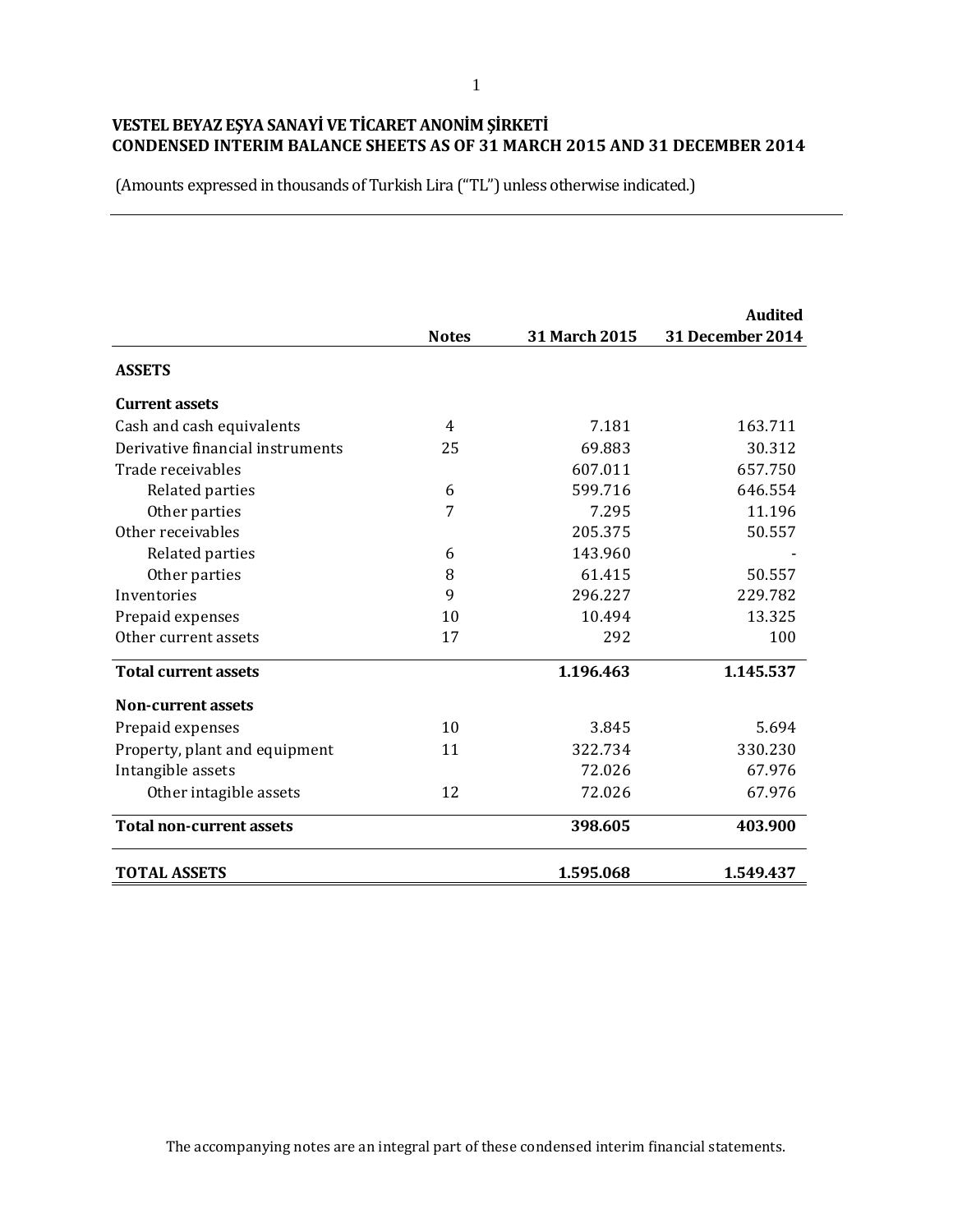# **VESTEL BEYAZ EŞYA SANAYİ VE TİCARET ANONİM ŞİRKETİ CONDENSED INTERIM BALANCE SHEETS AS OF 31 MARCH 2015 AND 31 DECEMBER 2014**

(Amounts expressed in thousands of Turkish Lira ("TL") unless otherwise indicated.)

|                                      |              |               | <b>Audited</b>   |
|--------------------------------------|--------------|---------------|------------------|
|                                      | <b>Notes</b> | 31 March 2015 | 31 December 2014 |
| <b>LIABILITIES</b>                   |              |               |                  |
| <b>Current liabilities</b>           |              |               |                  |
| Short term financial liabilities     | 5            | 111.818       | 60.744           |
| Trade payables                       |              | 563.646       | 555.571          |
| Related parties                      | 6            | 24.480        | 8.758            |
| Other parties                        | 7            | 539.166       | 546.813          |
| Liabilities for employee benefits    | 15           | 11.834        | 17.660           |
| Derivative financial instruments     | 25           | 42.147        | 5.946            |
| Current income tax liabilities       | 23           | 580           | 2.601            |
| Short term provisions                |              | 1.100         | 1.100            |
| Other provisions                     | 13           | 1.100         | 1.100            |
| Other current liabilities            | 17           | 4.787         | 5.580            |
| <b>Total current liabilities</b>     |              | 735.912       | 649.202          |
| <b>Non-current liabilities</b>       |              |               |                  |
| Long term financial liabilities      | 5            | 7.037         | 58.220           |
| Other payables                       |              | 141.752       | 142.372          |
| Related parties                      | 6            | 141.752       | 142.372          |
| Long term provisions                 |              | 26.999        | 25.382           |
| Provision for employee benefits      | 15           | 26.999        | 25.382           |
| Derivative financial instruments     | 25           | 2.988         | 5.800            |
| Deferred tax liability               | 23           | 6.486         | 5.898            |
| <b>Total non-current liabilities</b> |              | 185.262       | 237.672          |
| <b>TOTAL LIABILITIES</b>             |              | 921.174       | 886.874          |

The accompanying notes are an integral part of these condensed interim financial statements.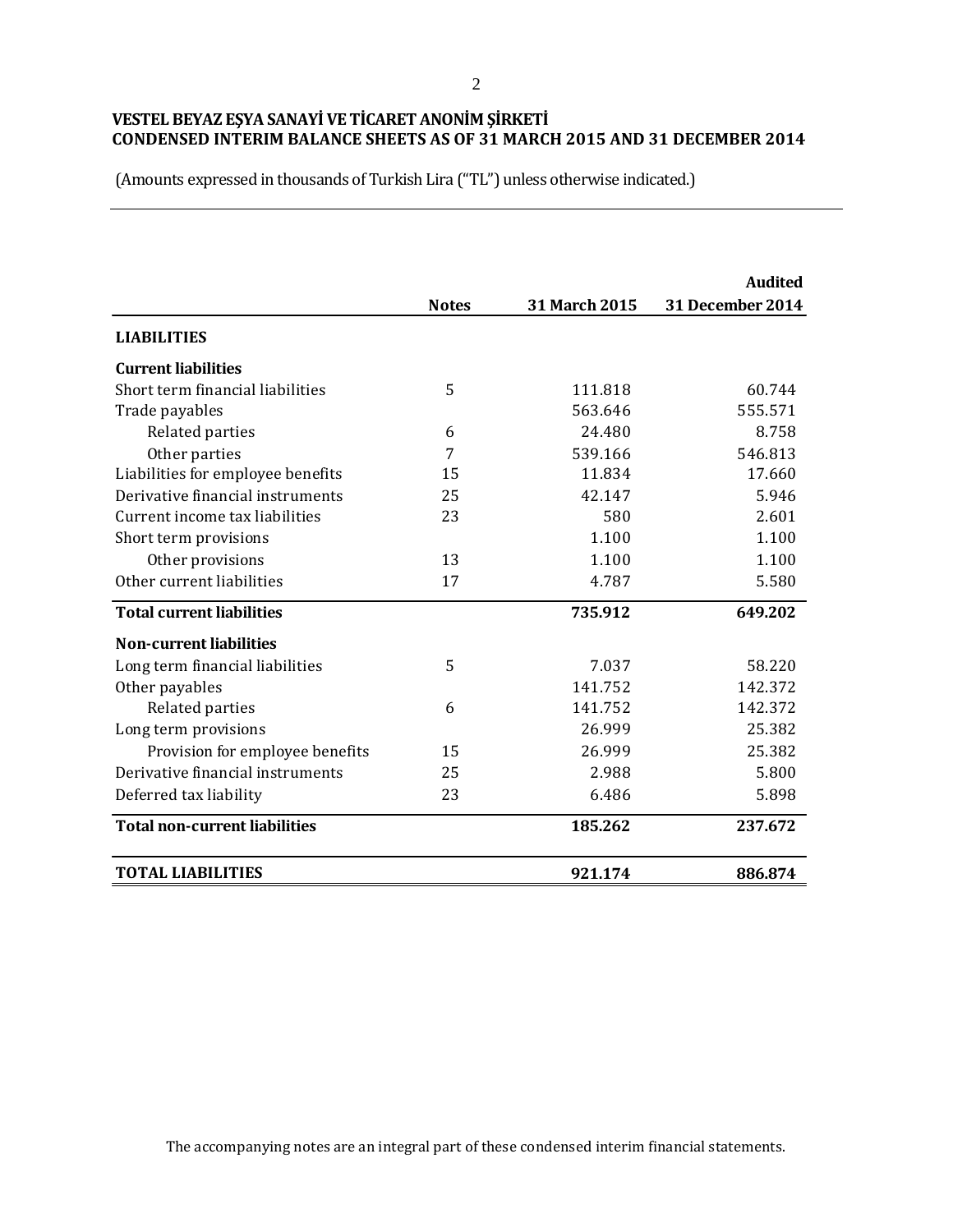# **VESTEL BEYAZ EŞYA SANAYİ VE TİCARET ANONİM ŞİRKETİ CONDENSED INTERIM BALANCE SHEETS AS OF 31 MARCH 2015 AND 31 DECEMBER 2014**

(Amounts expressed in thousands of Turkish Lira ("TL") unless otherwise indicated.)

|                                          |              |                      | <b>Audited</b>          |
|------------------------------------------|--------------|----------------------|-------------------------|
|                                          | <b>Notes</b> | <b>31 March 2015</b> | <b>31 December 2014</b> |
| <b>EQUITY</b>                            |              |                      |                         |
| Paid in capital                          | 18           | 190.000              | 190.000                 |
| Adjustments to share capital             | 18           | 9.734                | 9.734                   |
| Share premium                            | 18           | 109.031              | 109.031                 |
| Other comprehensive income/expense       |              |                      |                         |
| not to be reclassified to profit or loss |              | (9.209)              | (9.209)                 |
| Revaluation gain/loss                    |              | (9.209)              | (9.209)                 |
| - Actuarial gain/loss arising            |              |                      |                         |
| from defined benefit plans               |              | (9.209)              | (9.209)                 |
| Other comprehensive income/expense       |              |                      |                         |
| to be reclassified to profit or loss     |              | 31.242               | 20.512                  |
| Cash flow hedges                         |              | 31.242               | 20.512                  |
| Restricted reserves                      | 18           | 41.803               | 41.803                  |
| Accumulated deficit                      | 18           | 300.692              | 169.515                 |
| Net loss for the period                  |              | 601                  | 131.177                 |
| <b>Total equity</b>                      |              | 673.894              | 662.563                 |
| <b>TOTAL LIABILITIES AND EQUITY</b>      |              | 1.595.068            | 1.549.437               |

Condensed financial statements for the interim period 1 January – 31 March 2015 were approved by the Board of Directors of Vestel Beyaz Eşya Sanayi ve Ticaret A.Ş. on 21 April 2015.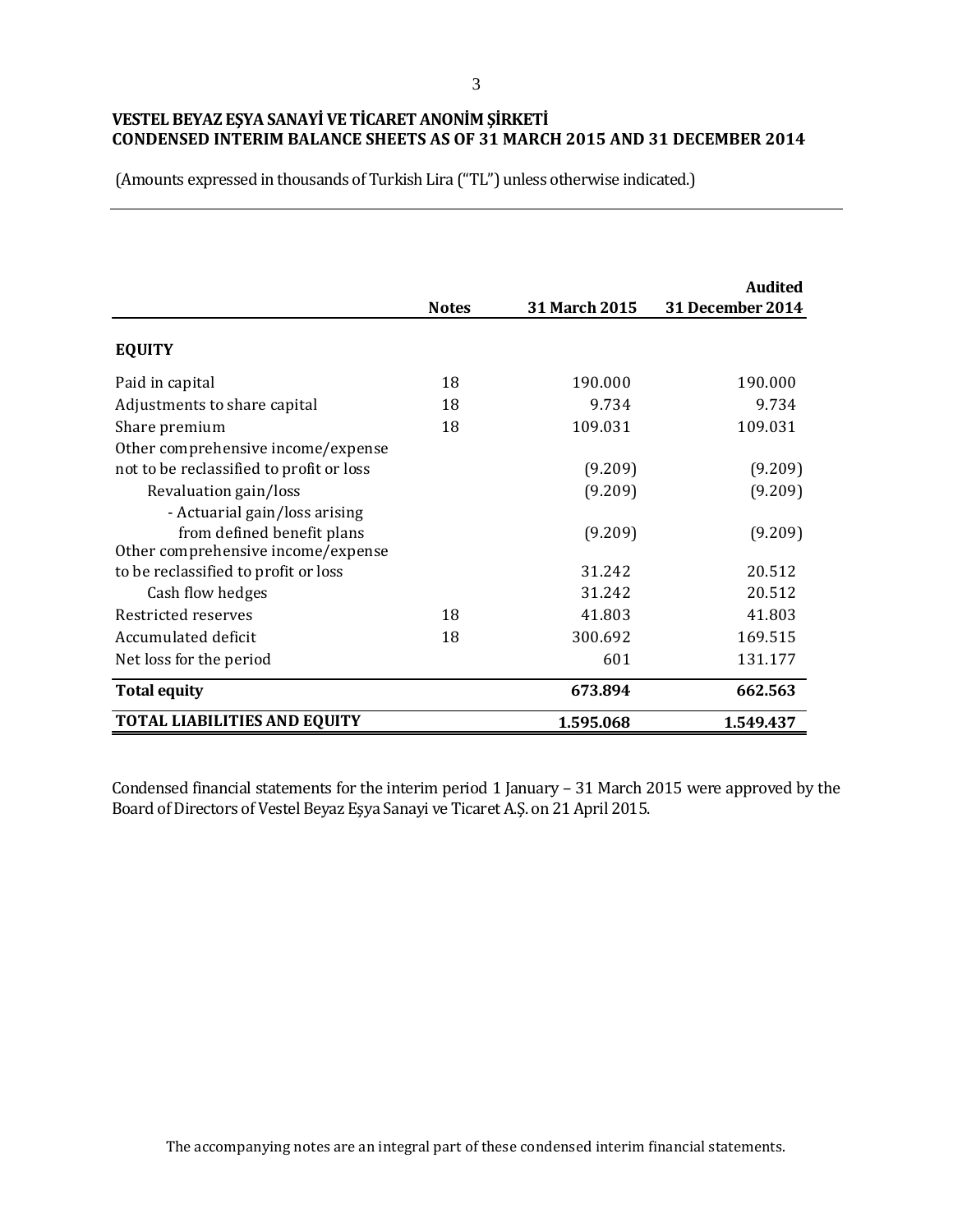# **VESTEL BEYAZ EŞYA SANAYİ VE TİCARET ANONİM ŞİRKETİ CONDENSED INTERIM STATMENTS OF COMPREHENSIVE INCOME FOR THE PERIODS 1 JANUARY - 31 MARCH 2015 AND 2014**

(Amounts expressed in thousands of Turkish Lira ("TL") unless otherwise indicated.)

|                                                        | <b>Notes</b> | 1 January -<br>31 March<br>2015 | 1 January -<br>31 March<br>2014 |
|--------------------------------------------------------|--------------|---------------------------------|---------------------------------|
| Revenue                                                | 19           | 477.355                         | 513.022                         |
| Cost of sales                                          |              | (416.746)                       | (436.845)                       |
| <b>Gross profit</b>                                    |              | 60.609                          | 76.177                          |
| Marketing, selling and distribution expenses           | 20           | (8.667)                         | (8.876)                         |
| General administrative expenses                        | 20           | (8.783)                         | (8.354)                         |
| Research and development expenses                      | 20           | (6.094)                         | (6.095)                         |
| Other operating income                                 | 21           | 23.661                          | 44.512                          |
| Other operating expense                                | 21           | (47.081)                        | (43.255)                        |
| <b>Operating profit</b>                                |              | 13.645                          | 54.109                          |
| Financial income                                       | 22           | 41.846                          | 7.267                           |
| Financial expense                                      | 22           | (56.404)                        | (12.498)                        |
| (Loss) / profit before tax                             |              | (913)                           | 48.878                          |
| Tax benefit / (expense)                                |              |                                 |                                 |
| Current tax expense                                    | 23           | (580)                           | (7.867)                         |
| Deferred tax benefit                                   | 23           | 2.094                           | 760                             |
| Net / income for the period                            |              | 601                             | 41.771                          |
| Earnings per 100 shares with a TL 1 of face value (TL) | 24           | 0,00                            | 0,22                            |

The accompanying notes are an integral part of these condensed interim financial statements.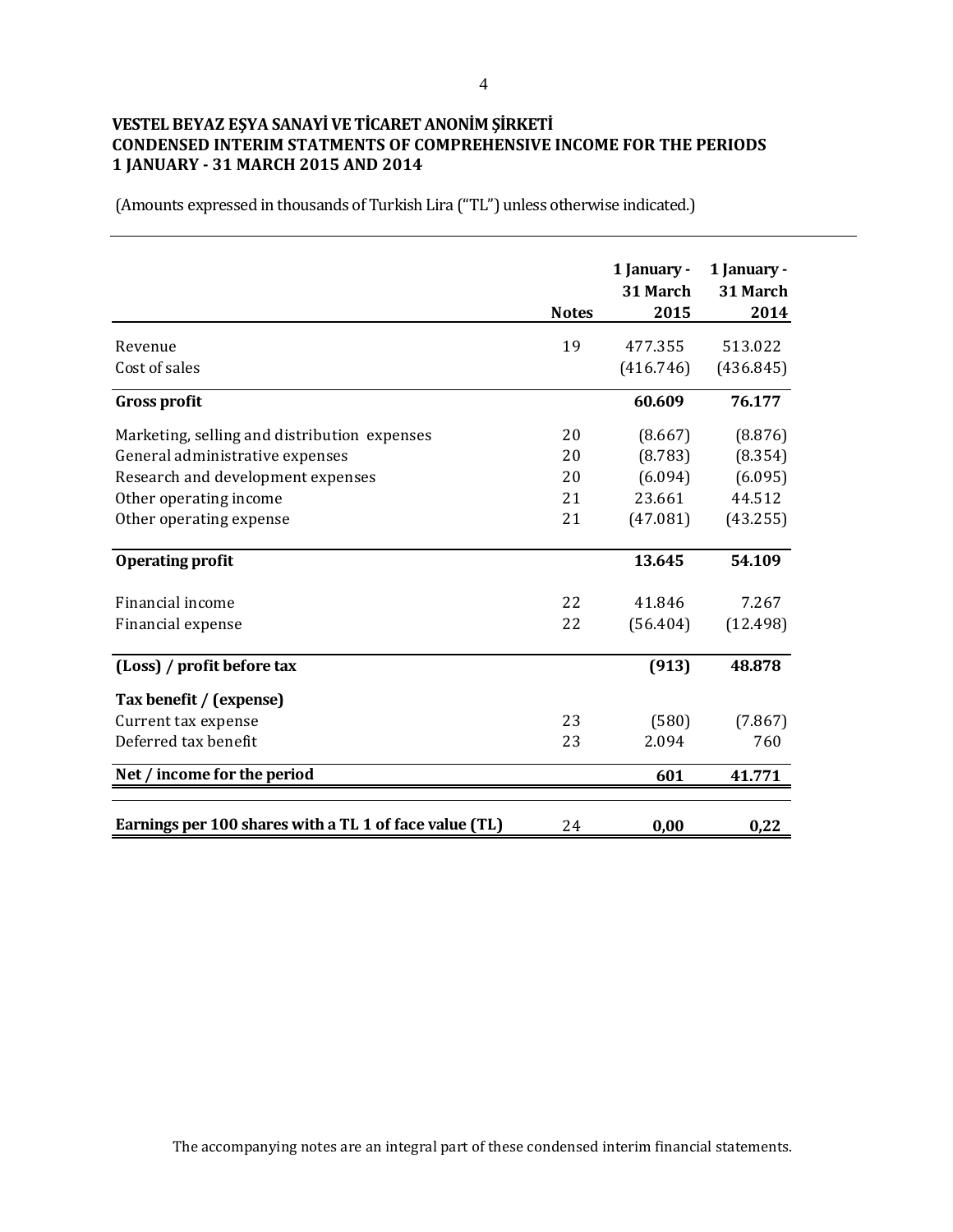# **VESTEL BEYAZ EŞYA SANAYİ VE TİCARET ANONİM ŞİRKETİ CONDENSED INTERIM STATMENTS OF COMPREHENSIVE INCOME FOR THE PERIODS 1 JANUARY - 31 MARCH 2015 AND 2014**

(Amounts expressed in thousands of Turkish Lira ("TL") unless otherwise indicated.)

|                                                            | 1 January -<br>31 March<br>2015 | 1 January -<br>31 March<br>2014 |
|------------------------------------------------------------|---------------------------------|---------------------------------|
| Other comprehensive income / (expense)                     |                                 |                                 |
| Items to be reclassified to profit or loss                 | 10.730                          | 280                             |
| Cash flow hedges                                           | 13.412                          | 349                             |
| Tax effect of other comprehensive income / (expense) to be |                                 |                                 |
| reclassified to profit or loss                             | (2.682)                         | (69)                            |
| Current tax expense                                        |                                 |                                 |
| Deferred tax income / loss                                 | (2.682)                         | (69)                            |
| Other comprehensive income / (loss)                        | 10.730                          | 280                             |
| Total comprehensive income                                 | 11.331                          | 42.051                          |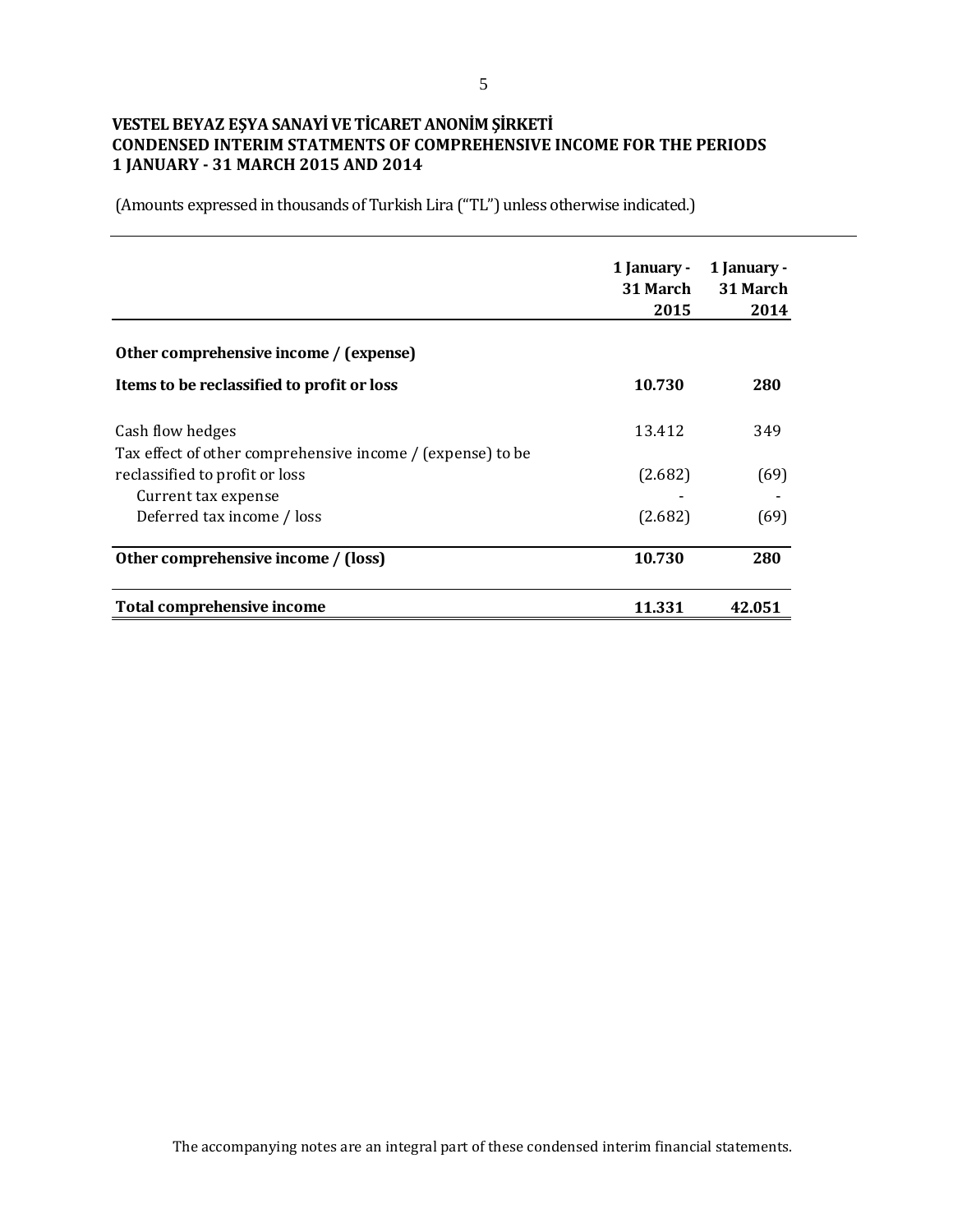# **VESTEL BEYAZ EŞYA SANAYİ VE TİCARET ANONİM ŞİRKETİ CONDENSED INTERIM STATEMENTS OF CHANGES IN SHAREHOLDERS' EQUITY FOR THE PERIODS 1 JANUARY - 31 MARCH 2015 AND 2014**

(Amounts expressed in thousands of Turkish Lira ("TL") unless otherwise indicated.)

|                                                                                                    |                    |                                |                    | Comprehensive<br>income /(loss) not income /(loss)<br>to be reclassified<br>to<br>profit or loss | Comprehensive<br>to be<br>reclassified to<br>profit or loss |                                        | Accumulated deficit /<br><b>Retained Earnings</b> |                             |                   |
|----------------------------------------------------------------------------------------------------|--------------------|--------------------------------|--------------------|--------------------------------------------------------------------------------------------------|-------------------------------------------------------------|----------------------------------------|---------------------------------------------------|-----------------------------|-------------------|
|                                                                                                    | Paid in            | <b>Adjustments</b><br>to share | <b>Share</b>       | <b>Actuarial loss on</b>                                                                         | Cash flow                                                   | <b>Restricted</b>                      | Retained                                          | Net income /<br>(loss) for  | <b>Total</b>      |
| <b>Balances at 1 January 2014</b>                                                                  | capital<br>190.000 | capital<br>9.734               | premium<br>109.031 | employee benefits<br>(192)                                                                       | hedge fund<br>(3.896)                                       | reserves<br>38.886                     | earnings<br>144.552                               | the period<br>52.689        | equity<br>540.804 |
| Transfer to retained earnings<br>Total comprehensive income / (loss)                               |                    |                                |                    |                                                                                                  | 280                                                         |                                        | 52.689                                            | (52.689)<br>41.771          | 42.051            |
| <b>Balances at 31 March 2014</b>                                                                   | 190.000            | 9.734                          | 109.031            | (192)                                                                                            | (3.616)                                                     | 38.886                                 | 197.241                                           | 41.771                      | 582.855           |
| Balances at 1 January 2015<br>Transfer to retained earnings<br>Total comprehensive income / (loss) | 190.000            | 9.734                          | 109.031            | (9.209)<br>$\overline{\phantom{a}}$                                                              | 20.512<br>10.730                                            | 41.803<br>$\qquad \qquad \blacksquare$ | 169.515<br>131.177                                | 131.177<br>(131.177)<br>601 | 662.563<br>11.331 |
| <b>Balances at 31 March 2015</b>                                                                   | 190.000            | 9.734                          | 109.031            | (9.209)                                                                                          | 31.242                                                      | 41.803                                 | 300.692                                           | 601                         | 673.894           |

The accompanying notes are an integral part of these condensed interim financial statements.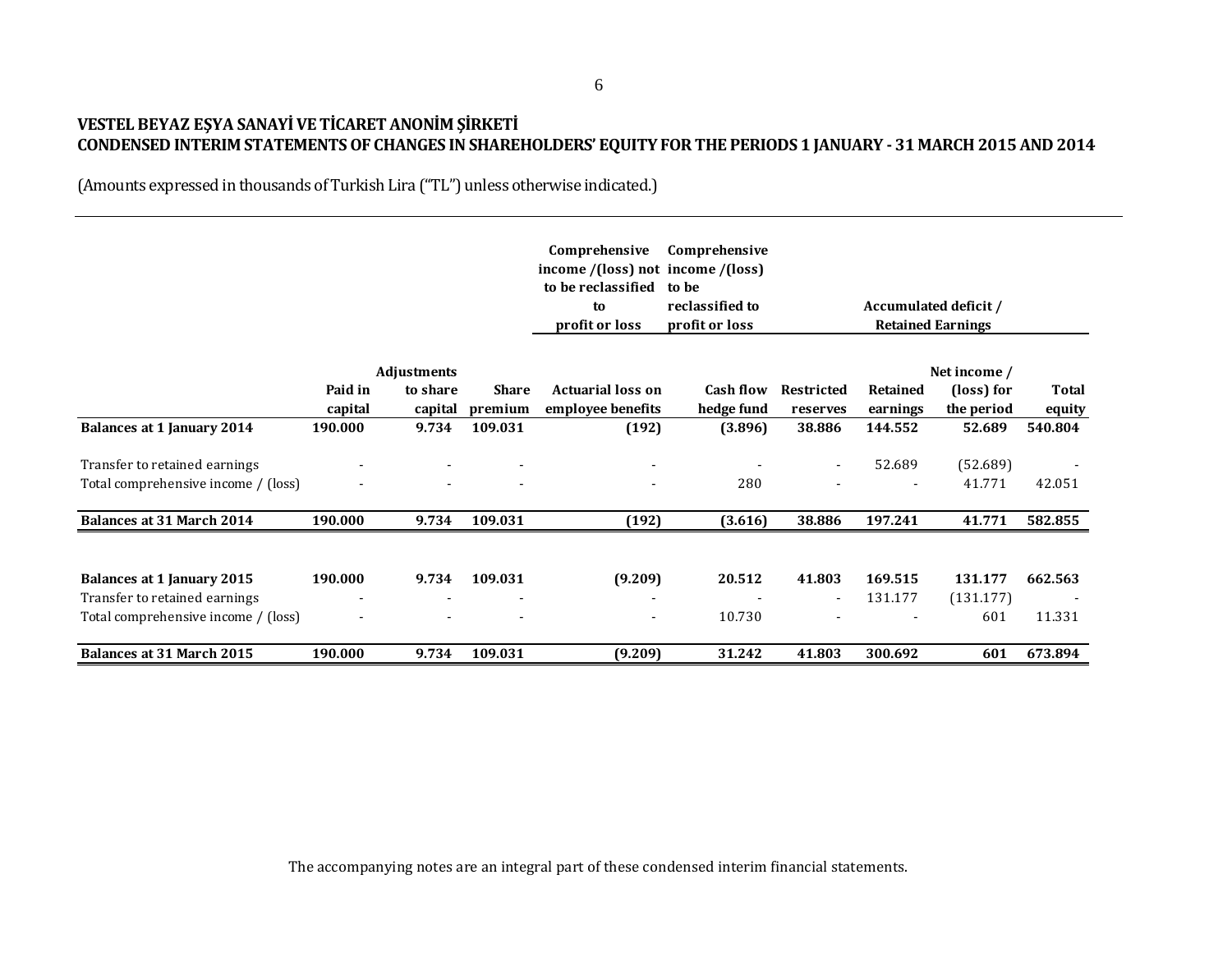# **VESTEL BEYAZ EŞYA SANAYİ VE TİCARET ANONİM ŞİRKETİ CONDENSED INTERIM STATEMENTS OF CASH FLOWS FOR THE PERIODS 1 JANUARY - 31 MARCH 2015 AND 2014**

(Amounts expressed in thousands of Turkish Lira ("TL") unless otherwise indicated.)

|                                                                                                                                        | <b>Notes</b> | 1 January -<br>31 March 2015 | 1 January -<br>31 March 2014 |
|----------------------------------------------------------------------------------------------------------------------------------------|--------------|------------------------------|------------------------------|
| <b>Operating activities:</b>                                                                                                           |              |                              |                              |
| (Loss) / income before tax<br>Adjustments to reconcile net cash provided from<br>operating activities to (loss) / income before taxes: |              | (913)                        | 48.878                       |
| - Depreciation and amortization of fixed assets                                                                                        | 11           | 22.112                       | 20.323                       |
| - Provision for employment termination benefits                                                                                        | 15           | 2.900                        | 896                          |
| - Provision for impairment on inventories                                                                                              | 9            | (160)                        | (109)                        |
| - Interest expense                                                                                                                     | 22           | 2.944                        | 5.236                        |
| - Interest income                                                                                                                      | 22           | (3.615)                      | (16)                         |
| - (Gain) / loss from sales of tangible<br>and intangible assets<br>- Derivative financial instruments (income) /                       |              | (93)                         | (19)                         |
| expense accrual                                                                                                                        |              | 7.230                        | (119)                        |
| - Unrealized foreign exchage gains / losses                                                                                            |              | 950                          | 911                          |
| Change in blocked cash and cash equivalents                                                                                            | 4            | (2)                          | 536                          |
| <b>Changes in working capital:</b>                                                                                                     |              |                              |                              |
| (Increase) / decrease in trade receivables                                                                                             | 6,7          | 50.739                       | (81.619)                     |
| (Increase) / decrease in inventories<br>(Increase) / decerase in other receivables and other                                           | 9            | (66.285)                     | 12.619                       |
| current assets                                                                                                                         |              | (6.370)                      | 4.633                        |
| Increase / (decrease) in trade payables<br>Increase / (decrease) in other payables and other                                           | 6,7          | 8.075                        | (54.411)                     |
| liabilities                                                                                                                            |              | 6.619                        | 1.495                        |
| <b>Cash flows from operating activities</b>                                                                                            |              |                              |                              |
| Employment termination benefits paid                                                                                                   | 15           | (1.283)                      | (942)                        |
| Current income tax paid                                                                                                                | 23           | (2.601)                      |                              |
| Net cash provided / (used in) by operating activities                                                                                  |              | 7.009                        | (41.708)                     |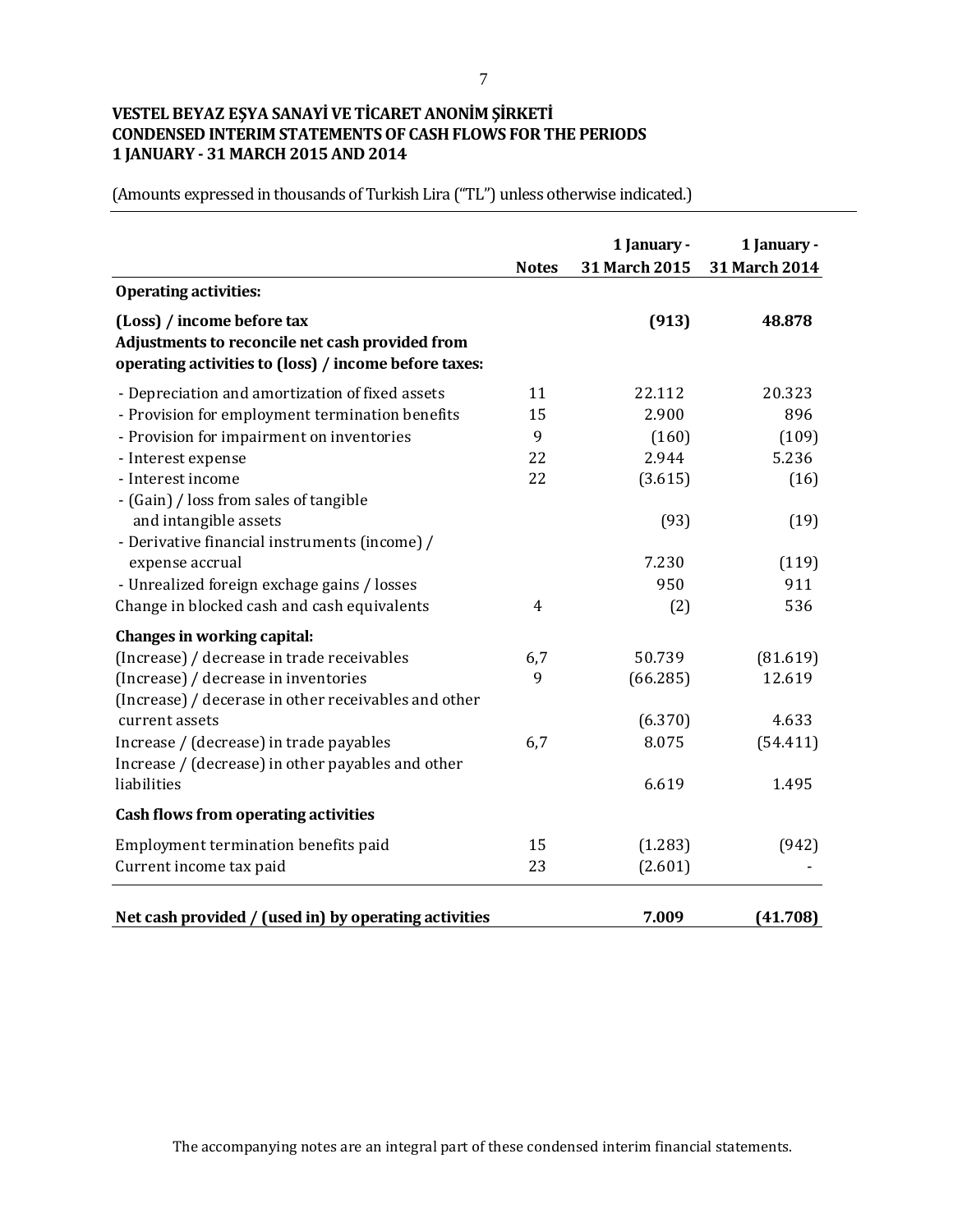# **VESTEL BEYAZ EŞYA SANAYİ VE TİCARET ANONİM ŞİRKETİ CONDENSED INTERIM STATEMENTS OF CASH FLOWS FOR THE PERIODS 1 JANUARY - 31 MARCH 2015 AND 2014**

(Amounts expressed in thousands of Turkish Lira ("TL") unless otherwise indicated.)

| <b>Investing activities:</b>                       | <b>Notes</b> | 1 January -<br>31 March 2015 | 1 January -<br>31 March 2014 |
|----------------------------------------------------|--------------|------------------------------|------------------------------|
| Acquisition of tangible assets                     | 11           | (11.720)                     | (13.909)                     |
| Cash provided from sales of tangible and           |              |                              |                              |
| intangible assets                                  |              | 143                          | 507                          |
| Acquisition of intangible assets                   | 12           | (6.996)                      | (4.844)                      |
| Net cash used in investing activities              |              | (18.573)                     | (18.246)                     |
| <b>Financing activities:</b>                       |              |                              |                              |
| Proceeds from bank borrowings                      |              | 23.172                       | 1.873                        |
| Repayment of bank borrowings                       |              | (26.781)                     | (23.963)                     |
| Other payables to related parties                  | 6            | (620)                        | 72.798                       |
| Other credits to related parties                   | 6            | (143.960)                    |                              |
| Interest paid                                      |              | (394)                        | (4.858)                      |
| Interest received                                  |              | 3.615                        | 16                           |
| Net cash used in financing activities              |              | (144.968)                    | 45.866                       |
| Net (decrease) / increase in cash and cash         |              |                              |                              |
| equivalents                                        |              | (156.532)                    | (14.088)                     |
| Cash and cash equivalents at the beginning of the  | 4            | 163.089                      | 18.040                       |
| Cash and cash equivalents at the end of the period | 4            | 6.557                        | 3.952                        |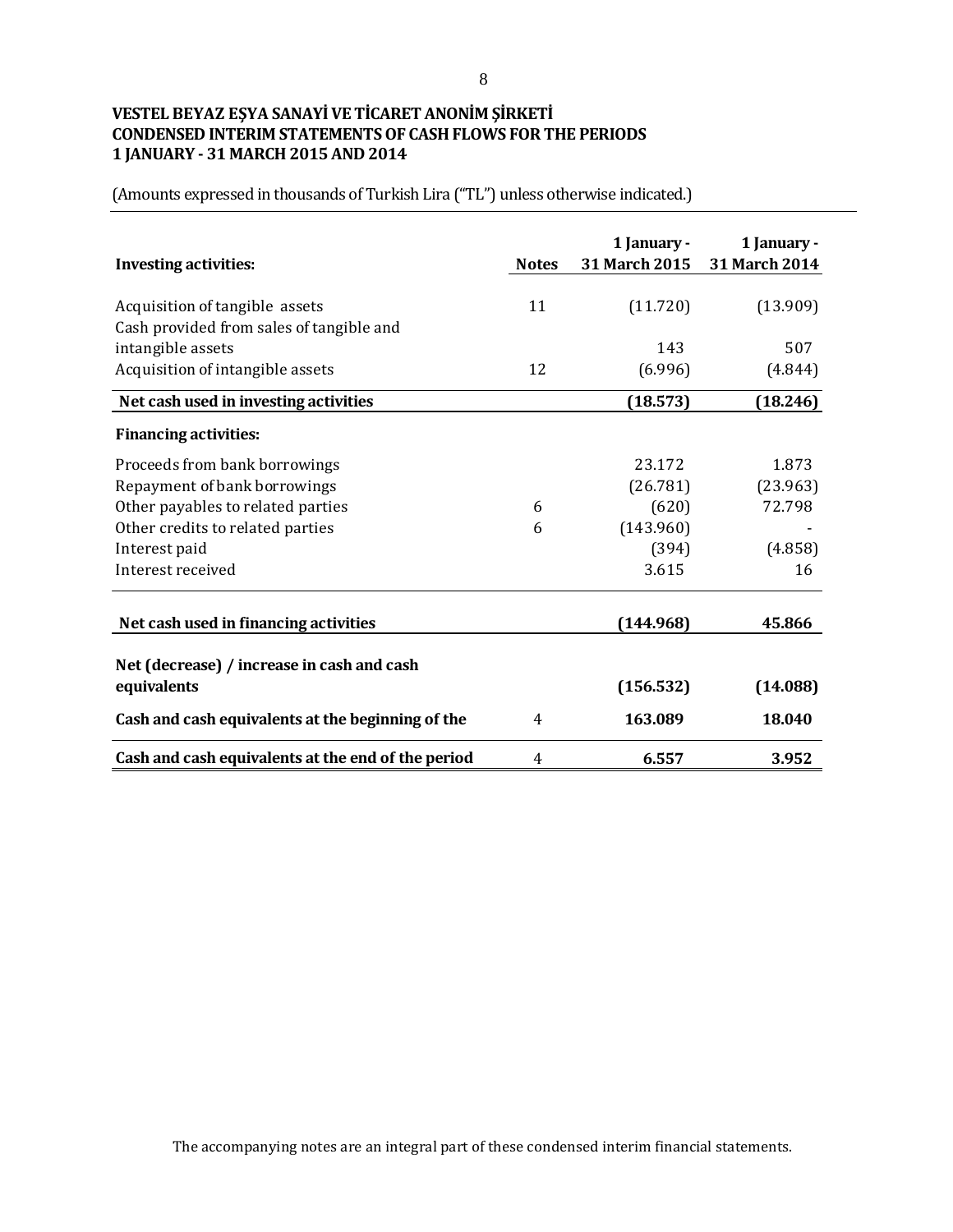(Amounts expressed in thousands of Turkish Lira ("TL") unless otherwise indicated.)

#### **NOTE 1 – COMPANY'S ORGANISATION AND NATURE OF OPERATIONS**

Vestel Beyaz Eşya Sanayi ve Ticaret A.Ş. (the "Company" or "Vestel Beyaz Eşya") was incorporated in 1997 under the Turkish Commercial Code and its head office is located at Levent 199, Büyükdere Caddesi No: 199, 34394 Şişli / İstanbul.

The Company started its operations in 1999 and produces refrigerators, room air conditioning units, washing machines, cookers, dishwashers and water heaters. The Company's production facilities occupy 346.000 square meters of enclosed area located in Manisa Organized Industrial Zone on total area of 395.000 square meters.

The Company is a member of Vestel Group of Companies which are under the control of the Zorlu Family. The Company performs its foreign sales and domestic sales via Vestel Ticaret A.Ş. which is also a member of Vestel Group of Companies.

The Company is registered to Capital Market Board and its shares have been quoted to Borsa Istanbul ("BİST") since 21 April 2006.

As of 31 March 2015, the number of personnel employed was 5.580 (31 December 2014: 5.566).

As of balance sheet dates, the shareholders of the Company and their percentage shareholdings were as follows:

|                                                                | Share %       |
|----------------------------------------------------------------|---------------|
| Vestel Elektronik Sanayi ve Ticaret A.Ş.<br>Other shareholders | 94,62<br>5,38 |
|                                                                | 100,00        |

As of 31 March 2015, 59.800.000 shares of the Company have been quoted at the Borsa Istanbul ("BİST") (31,5 % of its share capital; 31 December 2014: 31,5 %).

# **NOTE 2 – BASIS OF PRESENTATION OF FINANCIAL STATEMENTS**

#### **2.1 Basis of presentation**

#### **2.1.1 Statement of compliance**

The accompanying financial statements are prepared in accordance with the Communiqué Serial II, No: 14.1, "Principals of Financial Reporting in Capital Markets" published in the Official Gazette numbered 28676 on 13 June 2013. According to the article 5 of the Communiqué, interim financial statements are prepared in accordance with Turkish Accounting Standards / Turkish Financial Reporting Standards ("TAS" / "TFRS") and its addendum and interpretations ("IFRIC") issued by the Public Oversight Accounting and Auditing Standards Authority ("POAASA") Turkish Accounting Standards Board.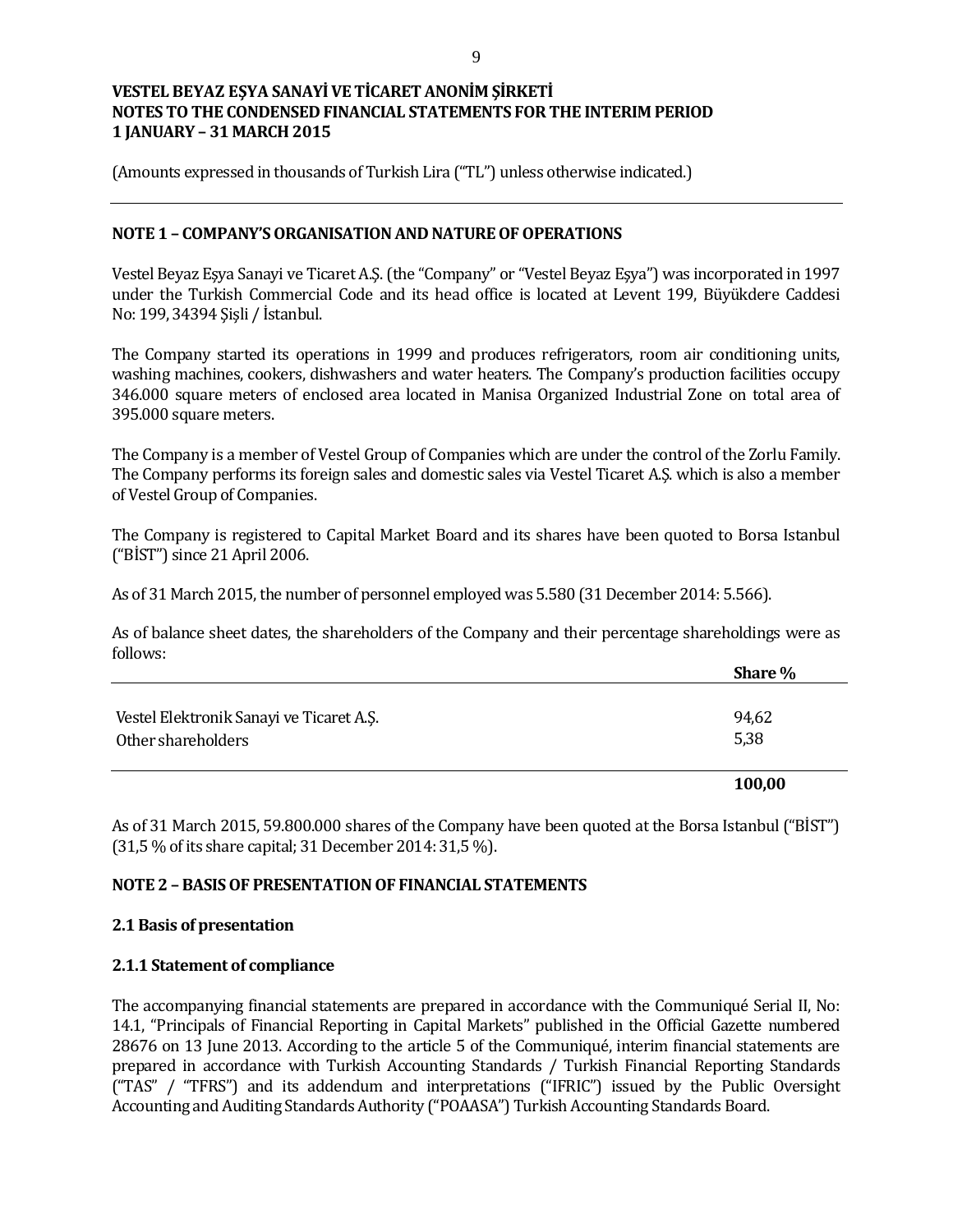(Amounts expressed in thousands of Turkish Lira ("TL") unless otherwise indicated.)

#### **NOTE 2 – BASIS OF PRESENTATION OF FINANCIAL STATEMENTS (Cont'd)**

The Company prepared its condensed interim financial statements for the period ended 31 March 2015 in accordance with the TAS 34 "Interim Financial Reporting" in the framework of the Communiqué Serial II, No: 14.1 and its related announcements. The condensed interim financial statements and its accompanying notes are presented in compliance with the format recommended by CMB including its mandatory information.

In compliance with the TAS 34, entities have preference in presenting their interim financial statements whether full set or condensed. In this framework, the Company preferred to present its interim financial statements in condensed.

Company's condensed interim financial statements do not include all disclosure and notes that should be included at year end financial statements. Therefore the condensed interim financial statements should be examined together with the year end financial statements.

The Company maintains its accounting records and prepares its statutory financial statements in accordance with the Turkish Commercial Code ("TCC"), tax legislation and the uniform chart of accounts issued by the Ministry of Finance. The financial statements, except for the financial assets and liabilities presented with their fair values, are maintained under historical cost conversion in TL. These financial statements are based on the statutory records which are maintained under historical cost conversion, with the required adjustments and reclassifications reflected for the purpose of fair presentation in accordance with the TAS/TFRS.

With the decision 11/367 taken on 17 March 2005, the CMB announced that, effective from 1 January 2005, the application of inflation accounting is no longer required for the companies operating in Turkey and preparing their financial statements in accordance with CMB Financial Reporting Standards. Accordingly, TAS 29, "Financial Reporting in Hyperinflationary Economies" issued by the IASB, has not been applied in the financial statements for the accounting year commencing from 1 January 2005.

# **2.2 Comparative information and restatement of prior period financial statements**

Financial statements of the Company have been prepared comparatively with the preceding financial period, in order to enable determination of trends in financial position and performance. Comparative figures are reclassified, where necessary, to conform to changes in presentation in the financial statements.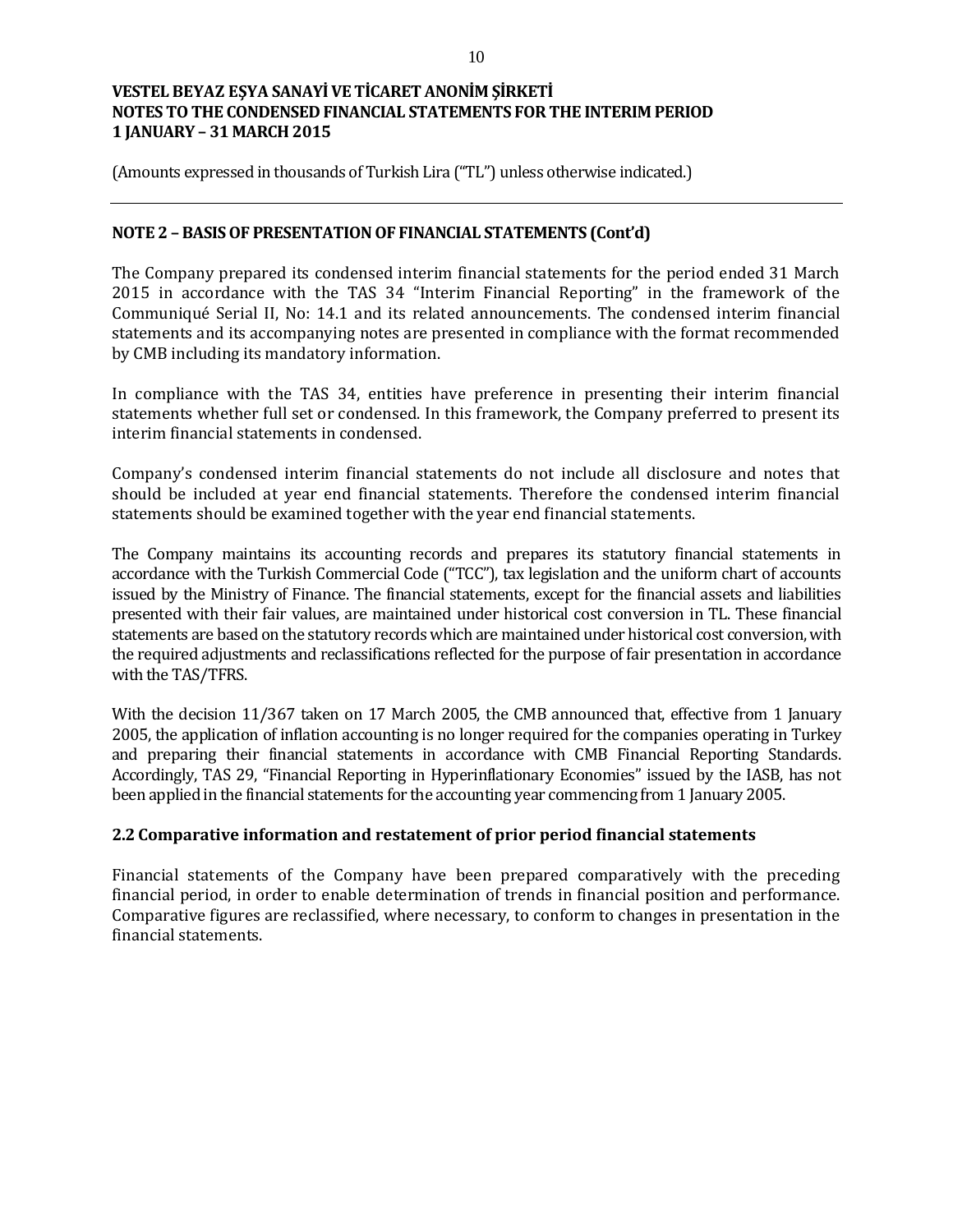(Amounts expressed in thousands of Turkish Lira ("TL") unless otherwise indicated.)

#### **NOTE 2 – BASIS OF PRESENTATION OF FINANCIAL STATEMENTS (Cont'd)**

### **2.3. Amendments in Turkey Financial Reporting Standards**

- **a) Standards and amendments to existing standards that are not yet effective and have not been early adopted by the Company:**
	- **TFRS 9 "Financial instruments – classification and measurement**", Effective for annual periods beginning on or after 1 January 2018. This standard on classification and measurement of financial assets and financial liabilities will replace IAS 39, 'Financial instruments: Recognition and measurement'. IFRS 9 has two measurement categories: amortised cost and fair value. All equity instruments are measured at fair value. A debt instrument is measured at amortised cost only if the entity is holding it to collect contractual cash flows and the cash flows represent principal and interest. For liabilities, the standard retains most of the IAS 39 requirements. These include amortised-cost accounting for most financial liabilities, with bifurcation of embedded derivatives. The main change is that, in cases where the fair value option is taken for financial liabilities, the part of a fair value change due to an entity's own credit risk is recorded in other comprehensive income rather than the income statement, unless this creates an accounting mismatch. This change will mainly affect financial institutions.
	- **TFRS 9 (amendments), "'Financial instruments',** regarding general hedge accounting" Effective for annual periods beginning on or after 1 January 2018. These amendments to IFRS 9, 'Financial instruments', bring into effect a substantial overhaul of hedge accounting that will allow entities to better reflect their risk management activities in the financial statements.
	- **TAS 19 (amendments), "Defined benefit plans",** is effective for annual periods beginning on or after 1 July 2014. These narrow scope amendments apply to contributions from employees or third parties to defined benefit plans. The objective of the amendments is to simplify the accounting for contributions that are independent of the number of years of employee service, for example, employee contributions that are calculated according to a fixed percentage of salary.
	- **TFRS 11 (amendments), "Joint Arrangements",** is effective for annual periods beginning on or after 1 January 2016. This amendment adds new guidance on how to account for the acquisition of an interest in a joint operation that constitutes a business. The amendments specify the appropriate accounting treatment for such acquisitions.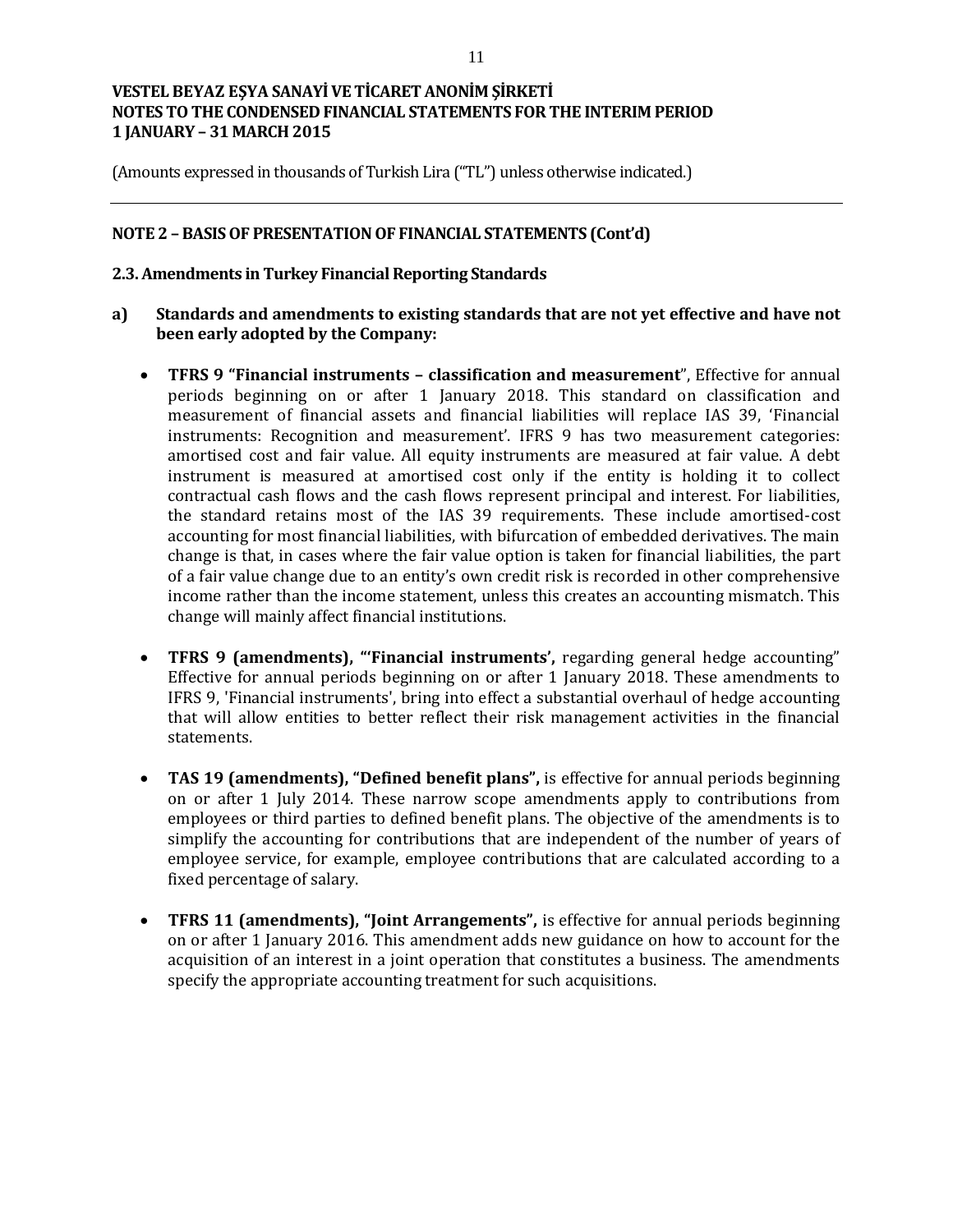(Amounts expressed in thousands of Turkish Lira ("TL") unless otherwise indicated.)

### **NOTE 2 – BASIS OF PRESENTATION OF FINANCIAL STATEMENTS (Cont'd)**

- **TAS 16 and TAS 38 (amendments), "Tangible Assets", "Intangible Assets",** is effective for annual periods beginning on or after 1 January 2016. In this amendment the IASB has clarified that the use of revenue based methods to calculate the depreciation of an asset is not appropriate because revenue generated by an activity that includes the use of an asset generally reflects factors other than the consumption of the economic benefits embodied in the asset.
- **TFRS 14, "Regulatory deferral accounts",** is effective for annual periods beginning on or after 1 January 2016. 'Regulatory deferral accounts' permits first–time adopters to continue to recognise amounts related to rate regulation in accordance with their previous GAAP requirements when they adopt TFRS.
- **TFRS 15, "Revenue from contracts with customers",** is effective for annual periods beginning on or after 1 January 2017. The International Accounting Standards Board (IASB) and the US national standard-setter, the Financial Accounting Standards Board (FASB), initiated a joint project to clarify the principles for recognising revenue and to develop a common revenue standard for IFRS and US GAAP. The objective of this Standard is to establish the principles that an entity shall apply to report useful information to users of financial statements about the nature, amount, timing and uncertainty of revenue and cash flows arising from a contract with a customer. The new model employs an asset and liability approach, rather than current revenue guidance focuses on an earnings process.
- **Annual improvements 2014:** Effective for annual periods beginning on or after 1 January 2016. Annual Improvements amend the following 4 standards
	- TFRS 5, 'Non-current assets held for sale and discontinued operations', changes in sales method
	- TFRS 7, 'Financial Instruments: Disclosures', with respect to TFRS 1, changes in labor contracts
	- TAS 19, 'Employee benefits', changes in discount rates
	- TAS 34, 'Interim financial reporting', changes in explanation of information

The Company will evaluate the effect of the aforementioned changes within its operations and apply changes starting from effective date. It is expected that the application of the standards and interpretations will not have a significant effect on the financial statements of the Company.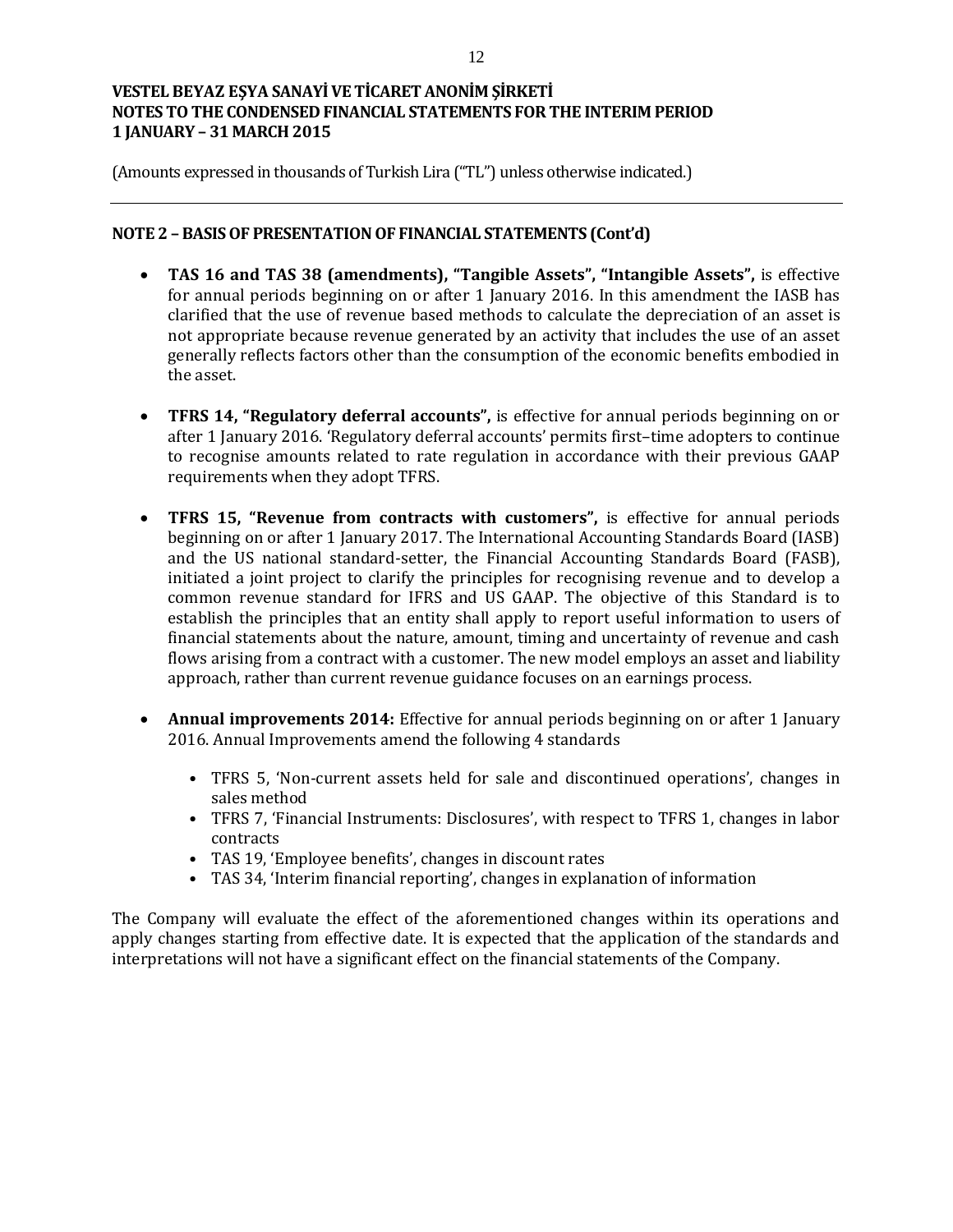(Amounts expressed in thousands of Turkish Lira ("TL") unless otherwise indicated.)

### **NOTE 2 – BASIS OF PRESENTATION OF FINANCIAL STATEMENTS (Cont'd)**

#### **2.4. Summary of significant accounting policies**

### **2.4.1 Revenue**

Revenue is measured at the fair value of the consideration received or receivable taking into account the amount of any trade discounts and volume rebates allowed by the entity.

Revenue from the sale of goods shall be recognised when all the following conditions have been satisfied:

- The Company has transferred to the buyer significant risks and reward of ownership of the goods,
- The Company retains neither continuing managerial involvement to the degree usually associated with ownership nor effective control over the goods sold,
- The amount of revenue can be measured reliably,
- It is probable that the economic benefits associated with the transaction will flow to the Company; and
- The costs incurred or to be incurred in respect of the transaction can be measured reliably.

#### **2.4.2 Inventories**

Inventories are stated at the lower of cost and net realizable value. Costs, including an appropriate portion of fixed and variable overhead expenses, are assigned to inventories held by the method most appropriate to the particular class of inventory. Company uses moving weighted average method for costing.

Net realizable value represents the estimated selling price less all estimated costs of completion and costs necessary to make a sale. When the net realizable value of inventory is less than cost, the inventory is written down to the net realizable value and the expense is included in statement of income in the period the write-down or loss occurred. When the circumstances that previously caused inventories to be written down below cost no longer exist or when there is clear evidence of an increase in net realizable value because of changed economic circumstances, the amount of the write-down is reversed. The reversal amount is limited to the amount of the original write-down.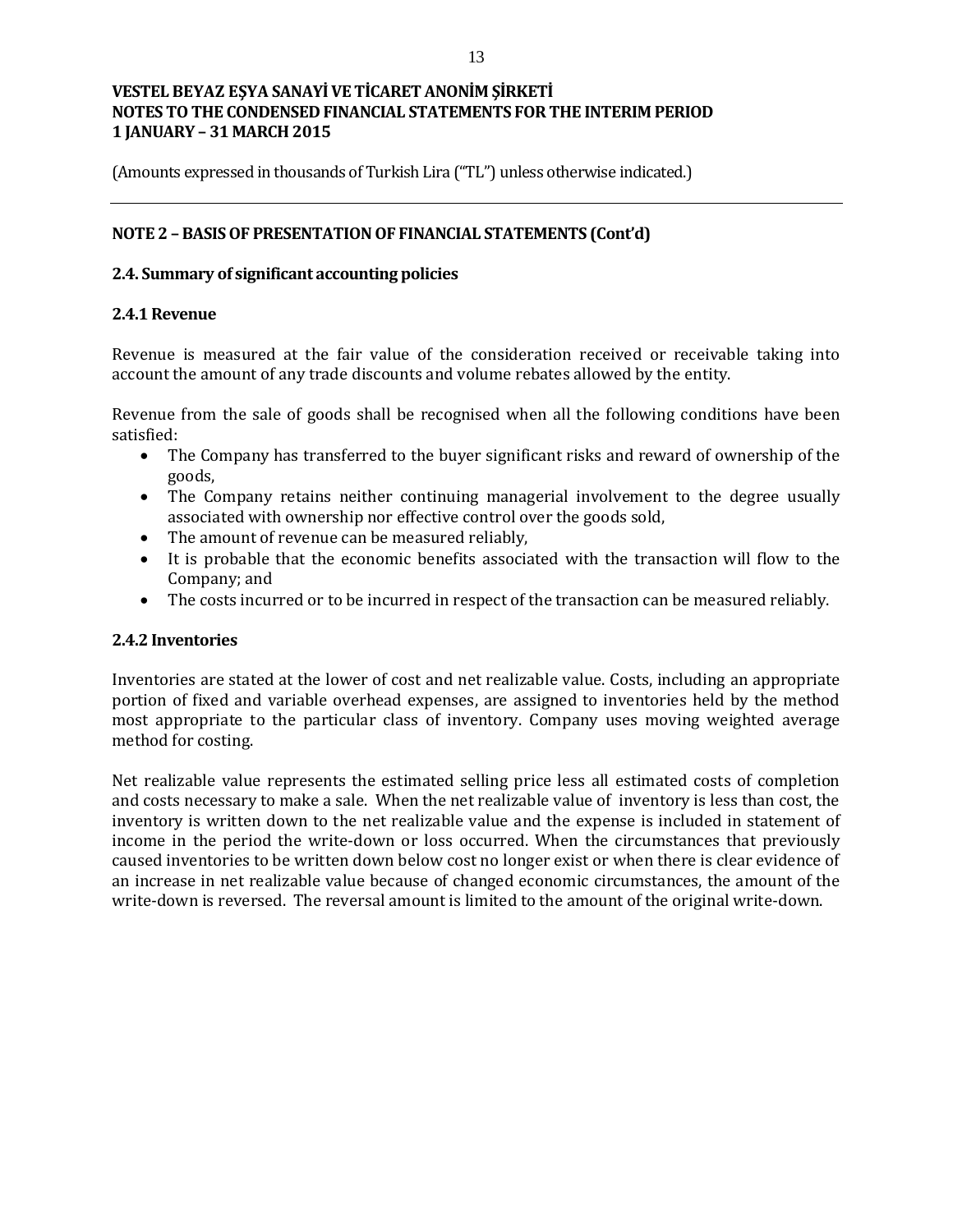(Amounts expressed in thousands of Turkish Lira ("TL") unless otherwise indicated.)

### **NOTE 2 – BASIS OF PRESENTATION OF FINANCIAL STATEMENTS (Cont'd)**

### **2.4.3 Property, plant and equipment**

Property, plant and equipment are carried at cost less accumulated depreciation. Depreciation is provided on restated amounts of property, plant and equipments using the straight-line method based on the estimated useful lives of the assets, except for land due to their indefinite useful life.

Property, plant and equipment are reviewed for impairment whenever events or changes in circumstances indicate that the carrying amount may not be recoverable. An impairment loss is recognized for the amount by which the asset's carrying amount exceeds its recoverable amount. The recoverable amount is the higher of an asset's fair value less costs to sell and value in use.

Gains or losses on disposals of property, plant and equipment are included in other operating income and other operating expense.

Costs, such as repairs and maintenance or part replacement of tangible asstes, are included in the asset's carrying amount or recognised as a seperate asset, as appropriate, only when it is probable that future economic benefits with the item will flow to the Company. All other costs are charged to statements of profit or loss during the financial year in which they are incurred.

#### **2.4.4 Intangible assets**

#### **a) Research and development costs**

Research costs are recognized as expense in the period in which they are incurred. An intangible asset arising from development (or from the development phase of an internal project) if and only if an entity can demonstrate all of the following:

- The technical feasibility of completing the intangible asset so that it will be available for use or sale;
- Its intention to complete the intangible asset and use or sell it;
- Its ability to use or sell the intangible asset;
- How the intangible asset will generate probable future economic benefits;
- The availability of adequate technical, financial and other resources to complete the development and to use or sell the intangible asset, and
- Its ability to measure reliably the expenditure attributable to the intangible asset during its development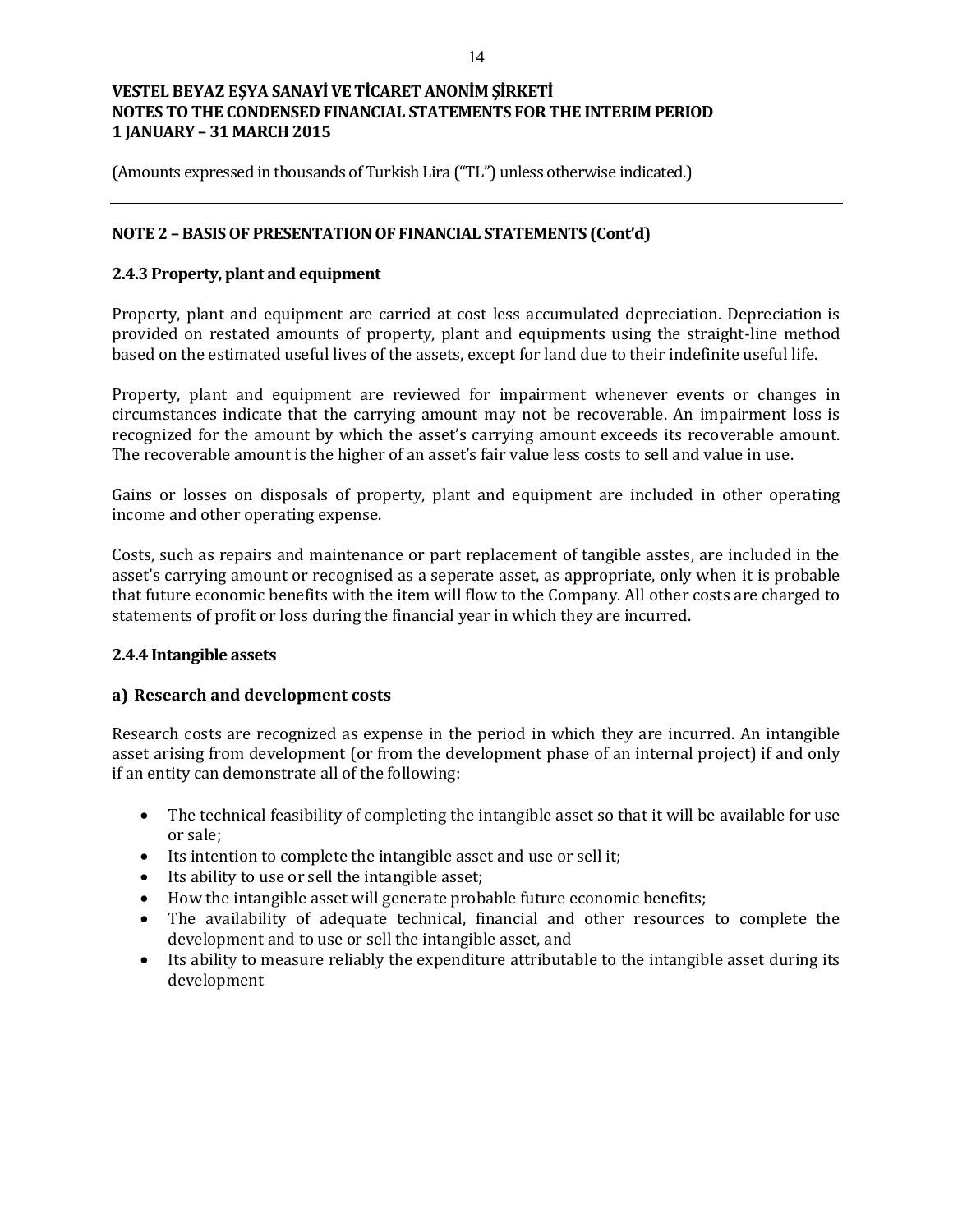(Amounts expressed in thousands of Turkish Lira ("TL") unless otherwise indicated.)

#### **NOTE 2 – BASIS OF PRESENTATION OF FINANCIAL STATEMENTS (Cont'd)**

Other development costs are recognized as expense as incurred. If it is not possible to distinguish the research phase from the development phase of an internal project, the entity treats the expenditure on that project as if it were incurred in the research phase only.

### **b) Rights and other intangible fixed assets**

Rights and other intangible assets consist acquired computer software, computer software development costs and other identifiable rights. Rights and other intangible assets are recognized at their acquisition costs and are amortized on a straight line basis over their expected useful lives which are less than five years.

#### **2.4.5 Financial instruments**

#### **a) Financial assets**

The Company classifies its financial assets in the following categories: Financial assets at fair value through profit or loss, loans and receivables. The classification depends on the purpose for which the financial assets were acquired.

#### Financial assets at fair value through profit or loss

Financial assets at fair value through profit or loss are financial assets held for trading. A financial asset is classified in this category if acquired principally for the purpose of selling in the short-term. Derivatives are also categorized as held for trading unless they are designated as hedges.

#### Loans and receivables

Trade receivables, loans, and other receivables that have fixed or determinable payments that are not quoted in an active market are classified in this category. Loans and receivables (trade and other receivables, bank deposits, cash and others) are measured at amortized cost using the effective interest method less any impairment. Interest income is recognized by applying the effective interest rate, except for cases when the recognition of interest would be immaterial.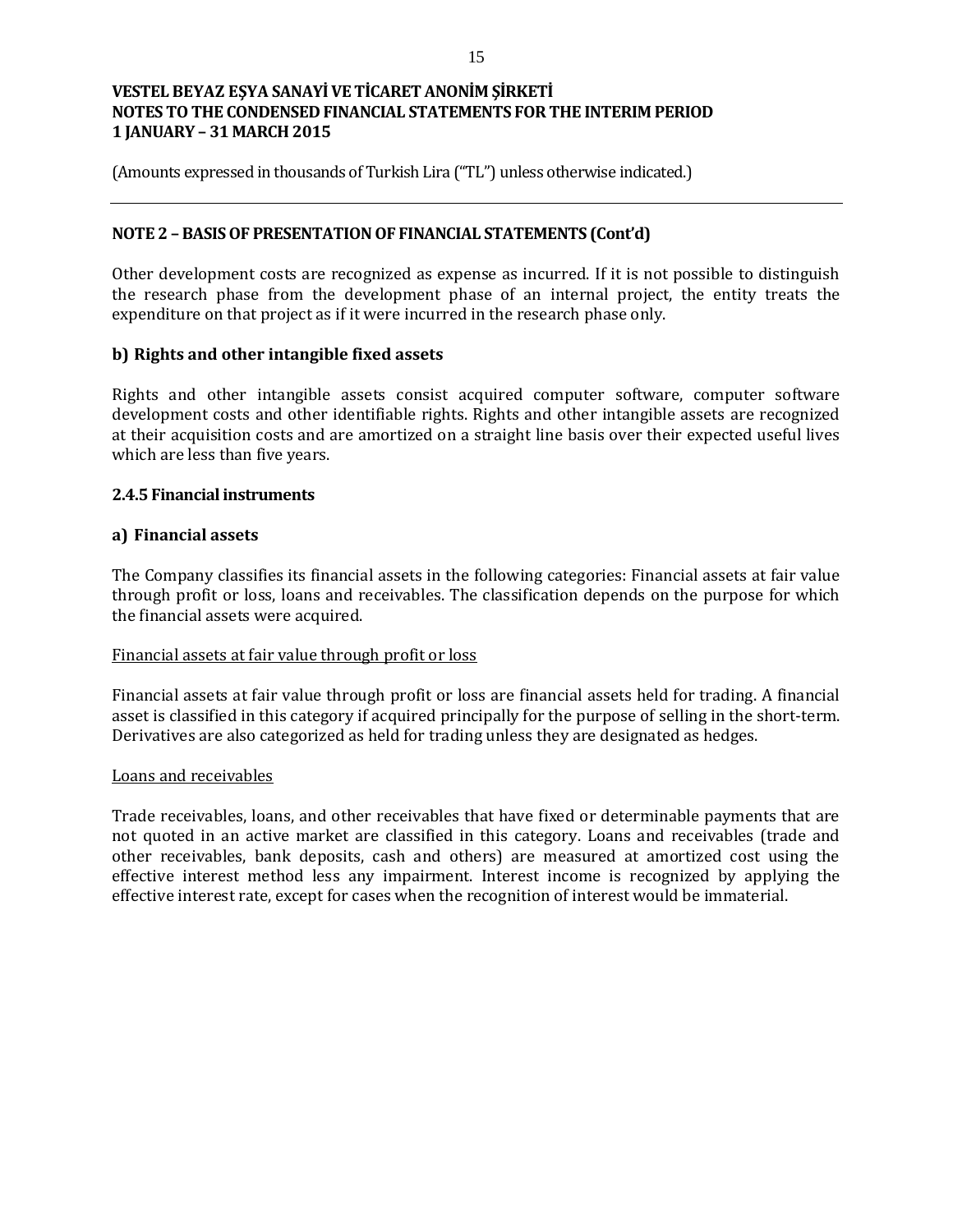(Amounts expressed in thousands of Turkish Lira ("TL") unless otherwise indicated.)

#### **NOTE 2 – BASIS OF PRESENTATION OF FINANCIAL STATEMENTS (Cont'd)**

#### Impairment of financial assets

Financial assets, other than those at fair value through profit or loss, are assessed for indicators of impairment at each reporting period. Financial assets are impaired where there is objective evidence that, as a result of one or more events that occurred after the initial recognition of the financial asset, the estimated future cash flows of the investment have been impacted.

For financial assets carried at amortized cost, the amount of the impairment is the difference between the asset's carrying amount and the present value of estimated future cash flows, discounted at the original effective interest rate.

For financial assets carried at amortized cost, if the amount of a past impairment loss decreases and the decrease can be related objectively to an event occurring after the impairment was recognized, then the impairment is reversed through profit or loss. However, the carrying amount should not be increased to an amount that exceeds what the amortized cost would have been at the date of the reversal had the impairment not been recognized.

For financial assets carried at cost, if there is objective evidence of impairment, the amount of the impairment loss is measured as the difference between carrying amount and the present value of estimated future cash flows discounted at the current rate of return for a similar financial asset. Once an impairment loss has been recognized on a financial asset recognized at cost, it is not permitted to recognize a reversal.

#### **b) Financial liabilities**

Financial liabilities are classified as either financial liabilities at fair value through profit or loss or other financial liabilities.

#### Financial liabilities at fair value through profit or loss

Financial liabilities at fair value through profit or loss are stated at fair value, with any resultant gain or loss recognized in profit or loss. The net gain or loss recognized in profit or loss incorporates any interest paid on the financial liability.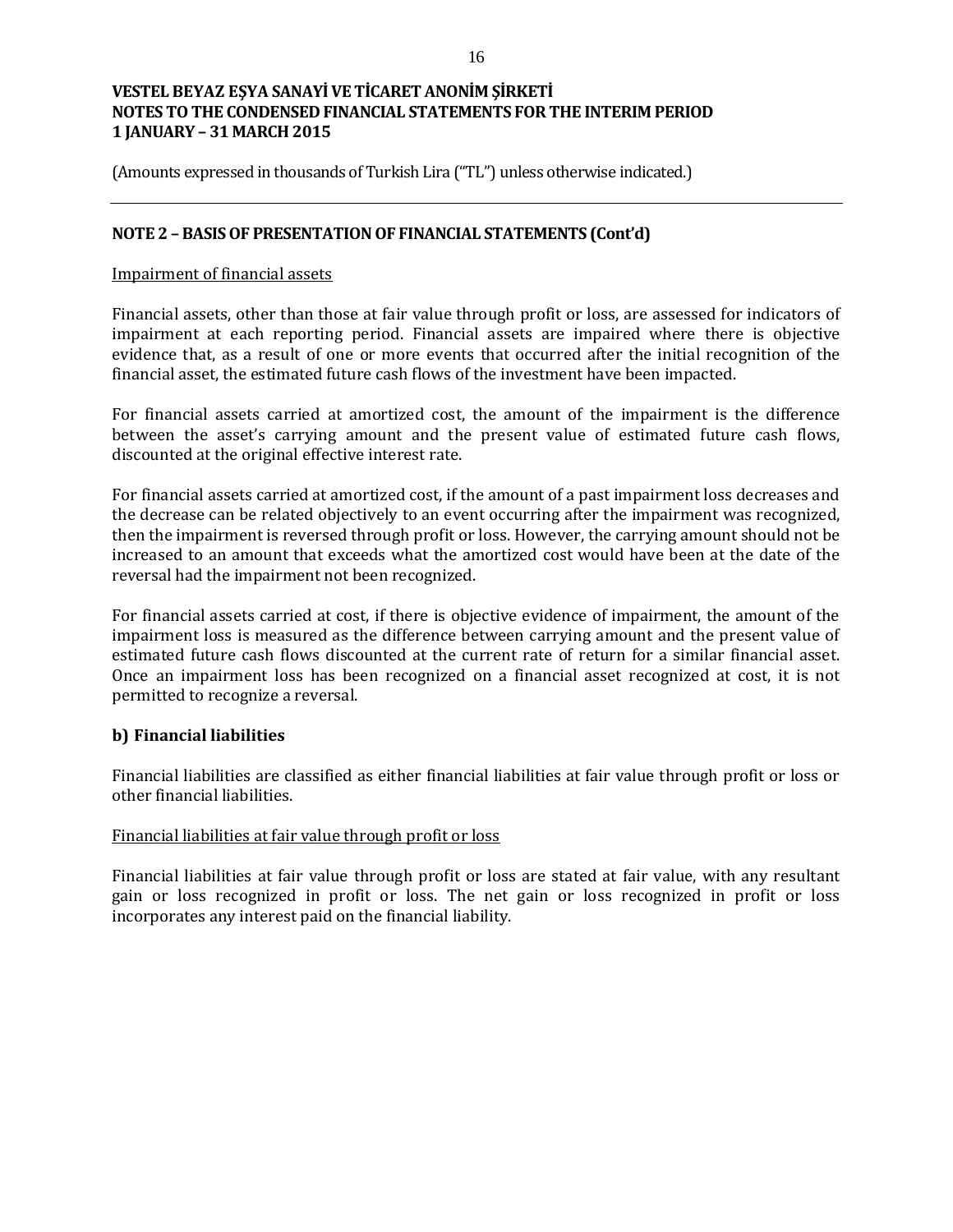(Amounts expressed in thousands of Turkish Lira ("TL") unless otherwise indicated.)

#### **NOTE 2 – BASIS OF PRESENTATION OF FINANCIAL STATEMENTS (Cont'd)**

#### Other financial liabilities

Other financial liabilities, including borrowings, are initially measured at fair value, net of transaction costs.

Other financial liabilities are subsequently measured at amortized cost using the effective interest method plus the interest expense recognized on an effective yield basis.

The effective interest method is calculating the amortized cost of a financial liability and of allocating interest expense over the relevant period. The effective interest rate discounts the estimated future cash payments through the expected life of the financial liability, or, where appropriate, a shorter period.

### **c) Derivative financial instruments and hedge accounting:**

Derivatives are initially recognized at fair value on the date a derivative contract is entered into and are subsequently remeasured at their fair value. Fair values of derivatives are carried as assets when positive and as liabilities when negative. The method of recognizing the resulting gain or loss depends on whether the derivative is designated as a hedging instrument, and if so the nature of the item being hedged.

The Company documents at the inception of the transaction the relationship between hedging instruments and hedged items, as well as its risk management objectives and strategy for undertaking various hedging transactions. The Company also documents its assessment, both at hedge inception and on an ongoing basis, of whether the derivatives that are used in hedging transactions are highly effective in offsetting changes in fair values of hedged items.

#### Derivative financial instruments held for trading

Company's held for trading derivative financial instruments consist of forward foreign currency purchase and sale contracts. Such derivative financial instruments providing effective protection against the risk for the Company economically and due to meeting the conditions for hedge accounting usually, they are accounted as derivative financial instruments held for trading in financial statements. The fair value changes of these derivative instruments are recognized in income statement as financial income / expense.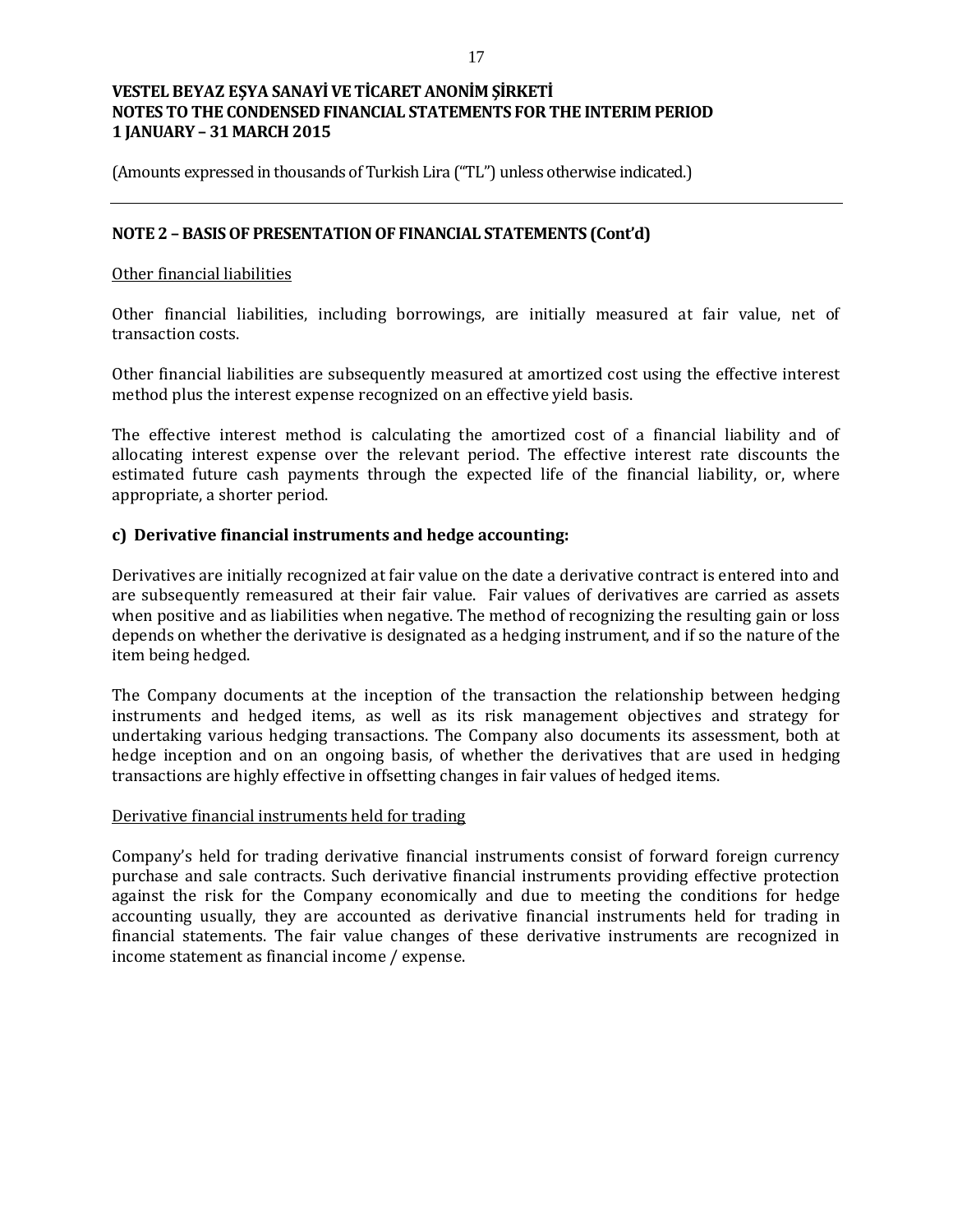(Amounts expressed in thousands of Turkish Lira ("TL") unless otherwise indicated.)

#### **NOTE 2 – BASIS OF PRESENTATION OF FINANCIAL STATEMENTS (Cont'd)**

#### Cash flow hedges:

The effective portion of changes in the fair value of derivatives that are designated and qualify as cash flow hedges is recognized in equity within cash flow hedge reserves. The gain or loss relating to the ineffective portion is recognized immediately in the statement of comprehensive income within finance income/ expense. Amounts accumulated in equity are reclassified to profit or loss in the periods when the hedged item affects profit or loss (for example, when the forecast sale that is hedged takes place or portion related to the accrued interest). When a hedging instrument expires or is sold, or when a hedge no longer meets the criteria for hedge accounting, any cumulative gain or loss existing in equity at that time remains in equity and is recognized when the forecast transaction is ultimately recognized, in the statement of comprehensive income within finance income/ expense. The Company has evaluated its forward contracts and recognized certain contracts as hedging derivative instruments since they have been carrying necessary hedging conditions regarding to TAS 39.

#### **2.4.6 Foreign currency transactions**

Transactions in foreign currencies during the period are recorded at the rates of exchange prevailing on the dates of the transactions. Monetary items denominated in foreign currencies are translated to TL at the rates prevailing on the balance sheet date. Exchange differences on foreign currency denominated monetary assets and liabilities are recognized in profit or loss in the period in which they arise except for the effective portion of the foreign currency hedge of net investments in foreign operations. on-monetary items which are denominated in foreign currency and measured with historical costs are translated using the exchange rates at the dates of initial transactions.

#### **2.4.7 Provisions, contingent assets and liabilities**

Provisions are recognized when the Company has a present obligation as a result of a past event, and it is probable that the Company will be required to settle that obligation, and a reliable estimate can be made of the amount of the obligation.

Possible assets or obligations that arise from past events and whose existence will be confirmed only by the occurrence or non-occurrence of one or more uncertain events not wholly within the control of the company are not included in the financial statements and treated as contingent assets or liabilities.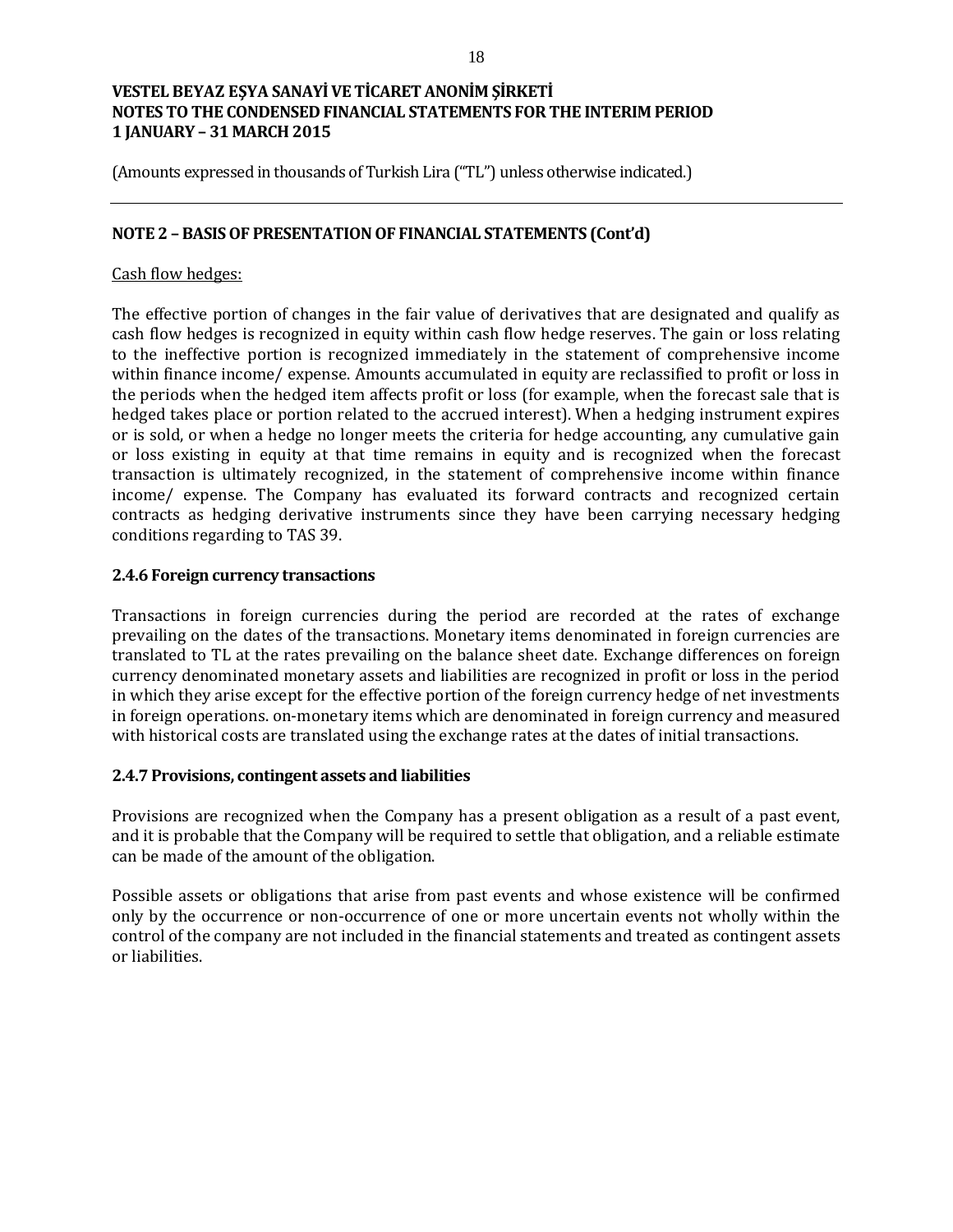(Amounts expressed in thousands of Turkish Lira ("TL") unless otherwise indicated.)

#### **NOTE 2 – BASIS OF PRESENTATION OF FINANCIAL STATEMENTS (Cont'd)**

#### **2.4.8Related parties**

Shareholders, key management personnel and board members, their close family members and companies controlled, jointly controlled or significantly influenced by them and Zorlu Holding Group companies are considered and referred to as related parties.

#### **2.4.9Taxation on income**

Tax expense for the period comprises current and deferred tax. Tax is recognized in the income statement, except to the extent that it relates to items directly recognized in equity. In that case, tax is recognized in shareholders' equity.

The tax currently payable is based on taxable profit for the year. Taxable profit differs from profit as reported in the income statement because it excludes items of income or expense that are taxable or deductible in other years and it further excludes items that are never taxable or deductible. The Company's liability for current tax is calculated using tax rates that have been enacted or substantively enacted by the balance sheet date.

Deferred tax is recognized on temporary differences between the carrying amounts of assets and liabilities in the financial statements and the corresponding tax bases which is used in the computation of taxable profit. Deferred tax liabilities are generally recognized for all taxable temporary differences and deferred tax assets are recognized for all deductible temporary differences to the extent that it is probable that taxable profits will be available against which those deductible temporary differences can be utilized.

Deferred tax liabilities are recognized for taxable temporary differences associated with investments in subsidiaries and associates, and interests in joint ventures, except where the Company is able to control the reversal of the temporary difference and it is probable that the temporary difference will not reverse in the foreseeable future. Deferred tax assets arising from deductible temporary differences associated with such investments and interests are only recognized to the extent that it is probable that there will be sufficient taxable profits against which to utilize the benefits of the temporary differences and they are expected to reverse in the foreseeable future.

Deferred tax assets and liabilities are offset when there is a legally enforceable right to set off current tax assets against current tax liabilities and when they relate to income taxes levied by the same taxation authority and the Company intends to settle its current tax assets and liabilities on a net basis.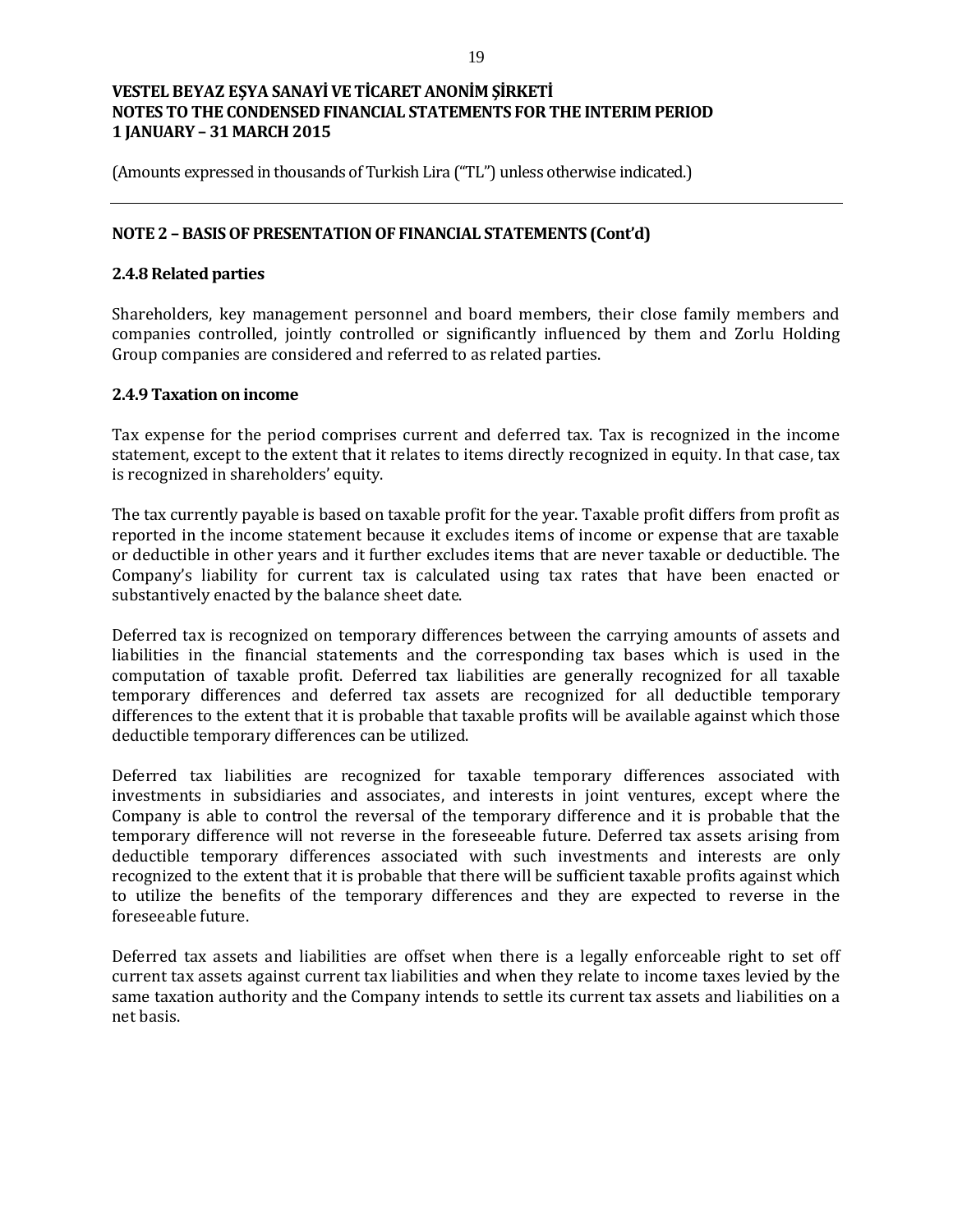(Amounts expressed in thousands of Turkish Lira ("TL") unless otherwise indicated.)

### **NOTE 2 – BASIS OF PRESENTATION OF FINANCIAL STATEMENTS (Cont'd)**

#### **2.4.10 Employee termination benefits**

Employment termination benefits, as required by the Turkish Labor Law and the laws applicable in the countries where the subsidiaries operate, represent the estimated present value of the total reserve of the future probable obligation of the Company arising in case of the retirement of the employees. According to Turkish Labor Law and other laws applicable in Turkey, the Company is obliged to pay employment termination benefits to all personnel in cases of termination of employment without due cause, call for military service, be retired or death upon the completion of a minimum one year service. Employment termination benefits are considered as being part of defined retirement benefit plan as per TAS 19. All actuarial gains and losses are recognized in statements of income.

### **2.4.11Government grants**

Government grants, including non-monetary grants at fair value, are recognized in financial statements when there is reasonable assurance that the entity will comply with the conditions attaching to them, and the grants will be received.

Incentives for research and development activities are recognized in financial statements when they are authorized by the related institutions.

#### **2.4.12 Earnings per share**

Earnings per share disclosed in the statement of income is determined by dividing net income attributable to equity holder of the parent by the weighted average number of such shares outstanding during the year concerned.

#### **2.4.13 Statement of cash flows**

In the statement of cash flows, cash flows are classified into three categories as operating, investment and financing activities. Cash flows from operating activities are those resulting from the Company's production and sales activities. Cash flows from investment activities indicate cash inflows and outflows resulting from property, plant and equipments and financial investments. Cash flows from financing activities indicate the resources used in financing activities and the repayment of these resources. Cash and cash equivalents comprise of cash in hand accounts, bank deposits and shortterm, highly liquid investments that are readily convertible to known amounts of cash with maturities equal or less than three months.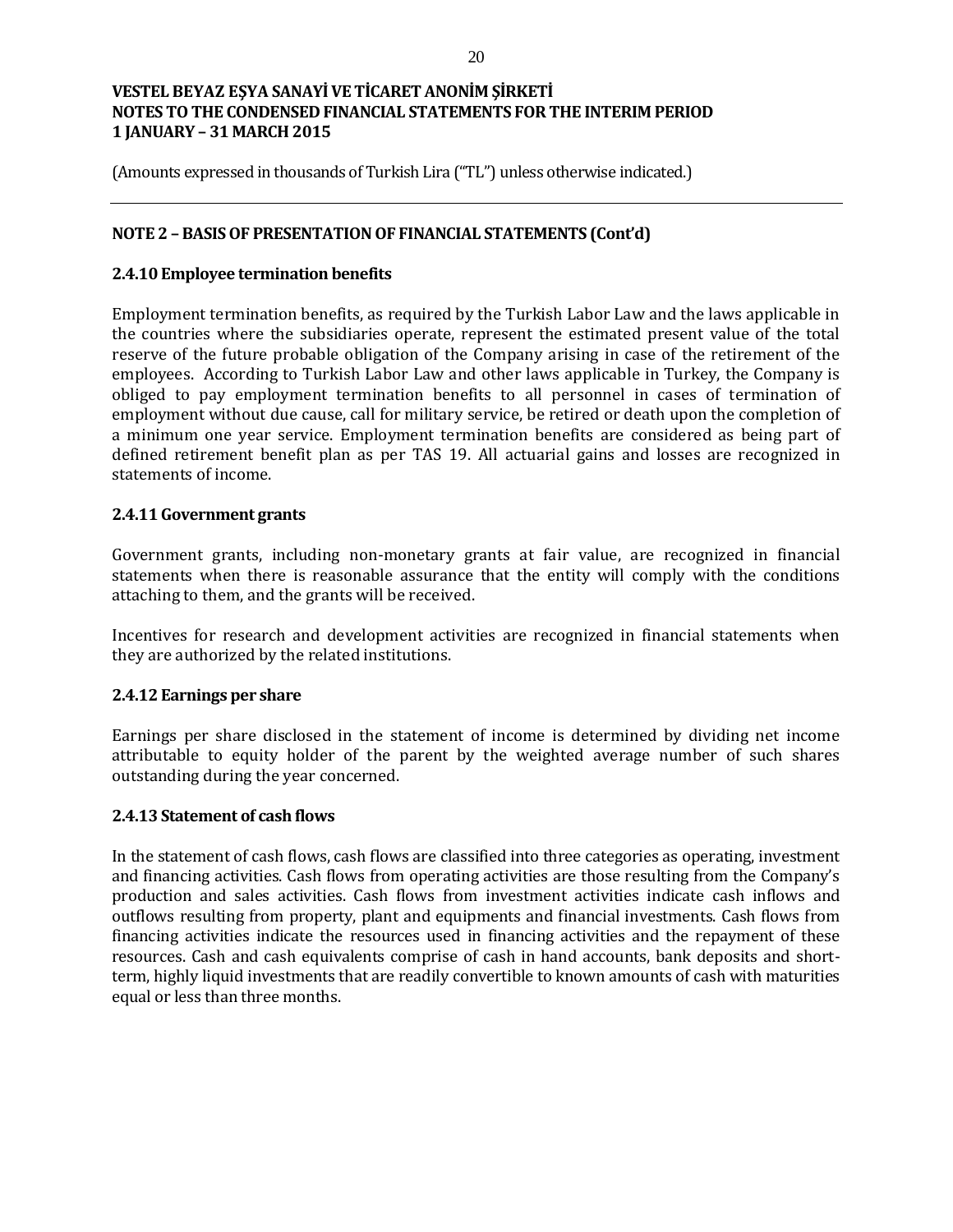(Amounts expressed in thousands of Turkish Lira ("TL") unless otherwise indicated.)

### **NOTE 2 – BASIS OF PRESENTATION OF FINANCIAL STATEMENTS (Cont'd)**

## **2.4.14Offsetting**

All items with significant amounts and nature, even with similar characteristics, are presented separately in the financial statements. Insignificant amounts are grouped and presented by means of items having similar substance and function. When the nature of transactions and events necessitate offsetting, presentation of these transactions and events over their net amounts or recognition of the assets after deducting the related impairment are not considered as a violation of the rule of non-offsetting. As a result of the transactions in the normal course of business, revenue other than sales are presented as net if the nature of the transaction or the event qualify for offsetting.

#### **2.4.15 Events after the balance sheet date**

Events after the balance sheet date, announcements related to net profit or even declared after other selective financial information has been publicly announced, include all events that take place between the balance sheet date and the date when balance sheet was authorized for issue.

In the case that events require a correction to be made on the balance sheet date, the Company makes the necessary corrections to the financial statements. Moreover, the events that occur subsequent to the balance sheet date and that do not require a correction to be made are disclosed in accompanying notes, where the decisions of the users of financial statements are affected.

#### **2.5. Critical accounting estimates and judgments**

Preparation of financial statements requires the use of estimates and assumptions that may affect the amount of assets and liabilities recognized as of the balance sheet date, disclosures of contingent assets and liabilities and the amount of revenue and expenses reported. Although these estimates and assumptions rely on the Company management's best knowledge about current events and transactions, actual outcomes may differ from those estimates and assumptions. Significant estimates of the Company management are as follows:

#### i. Income taxes:

There are many transactions and calculations for which the ultimate tax determination is uncertain during the ordinary course of business and significant judgment is required in determining the provision for income taxes. The Company recognizes tax liabilities for anticipated tax issues based on estimates of whether additional taxes will be due. Where the final tax outcome of these matters is different from the amounts that were initially recorded, such differences will impact the income tax and deferred income tax provisions in the period in which such determination is made (Note 23).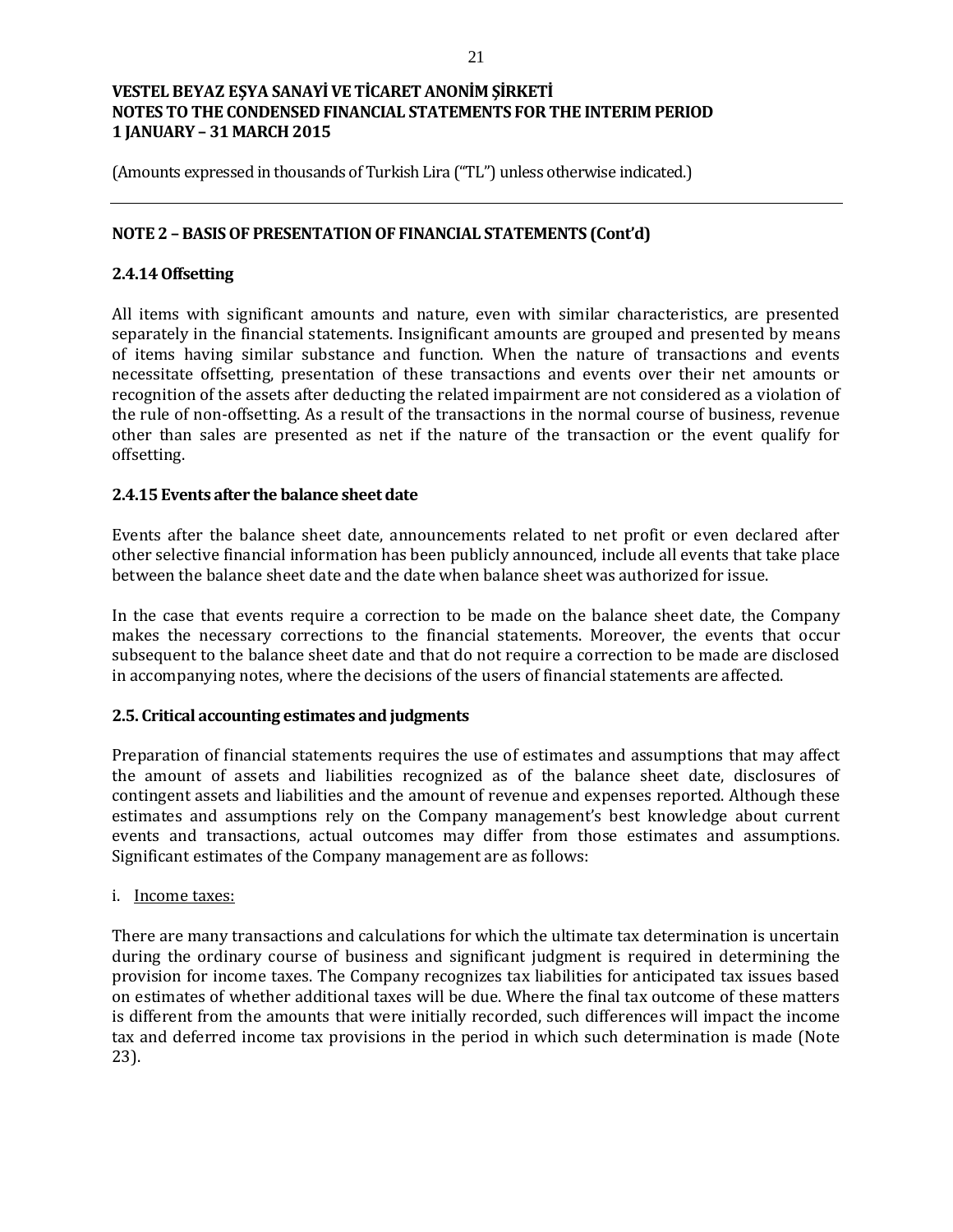(Amounts expressed in thousands of Turkish Lira ("TL") unless otherwise indicated.)

#### **NOTE 3 - SEGMENT REPORTING**

Operating segments are identified on the same basis as financial information is reported internally to the Company's chief operating decision maker. The Company Board of Directors has been identified as the Company's chief operating decision maker who is responsible for allocating resources between segments and assessing their performances. The Company management determines operating segments by reference to the reports reviewed by the Board of Directors to make strategic decisions.

The Management believes that the Company operates in a single industry sector as the risks and returns for the activities do not show any material difference because the scope of activity covers only the production of white goods and the production processes and classes of customers are similar. As a result all information related to the industrial segment has been fully presented in the attached financial statements.

The Management has decided to use geographical segments for segment reporting considering the fact that risks and returns are affected by the differences in geographical regions.

|                  | 1 January - | 1 January -<br>31 March |  |
|------------------|-------------|-------------------------|--|
|                  | 31 March    |                         |  |
| Segment revenue  | 2015        | 2014                    |  |
|                  |             |                         |  |
| Turkey           | 106.161     | 131.120                 |  |
| Europe           | 270.576     | 274.143                 |  |
| <b>Other</b>     | 100.864     | 110.223                 |  |
| Gross sales      | 477.601     | 515.486                 |  |
| Discounts (-)    | (246)       | (2.464)                 |  |
| <b>Net sales</b> | 477.355     | 513.022                 |  |

#### **Geographical segments:**

Other segment sales mainly comprise of sales to Asian and African countries.

The amount of export is TL 371.440 thousand for the period ended 31March 2015 (1 January-31 March 2014: TL 384.366 thousand). Export sales are denominated in EURO, USD and RUB as 94,7%, 5% and 0,3% of total export respectively. (1 January-31 March 2014: 95,2% EUR, 3,5% USD, 1,3% RUB)

The carrying value of segment assets and costs incurred in order to obtain these assets are not separately disclosed since all assets of the company are located in Turkey.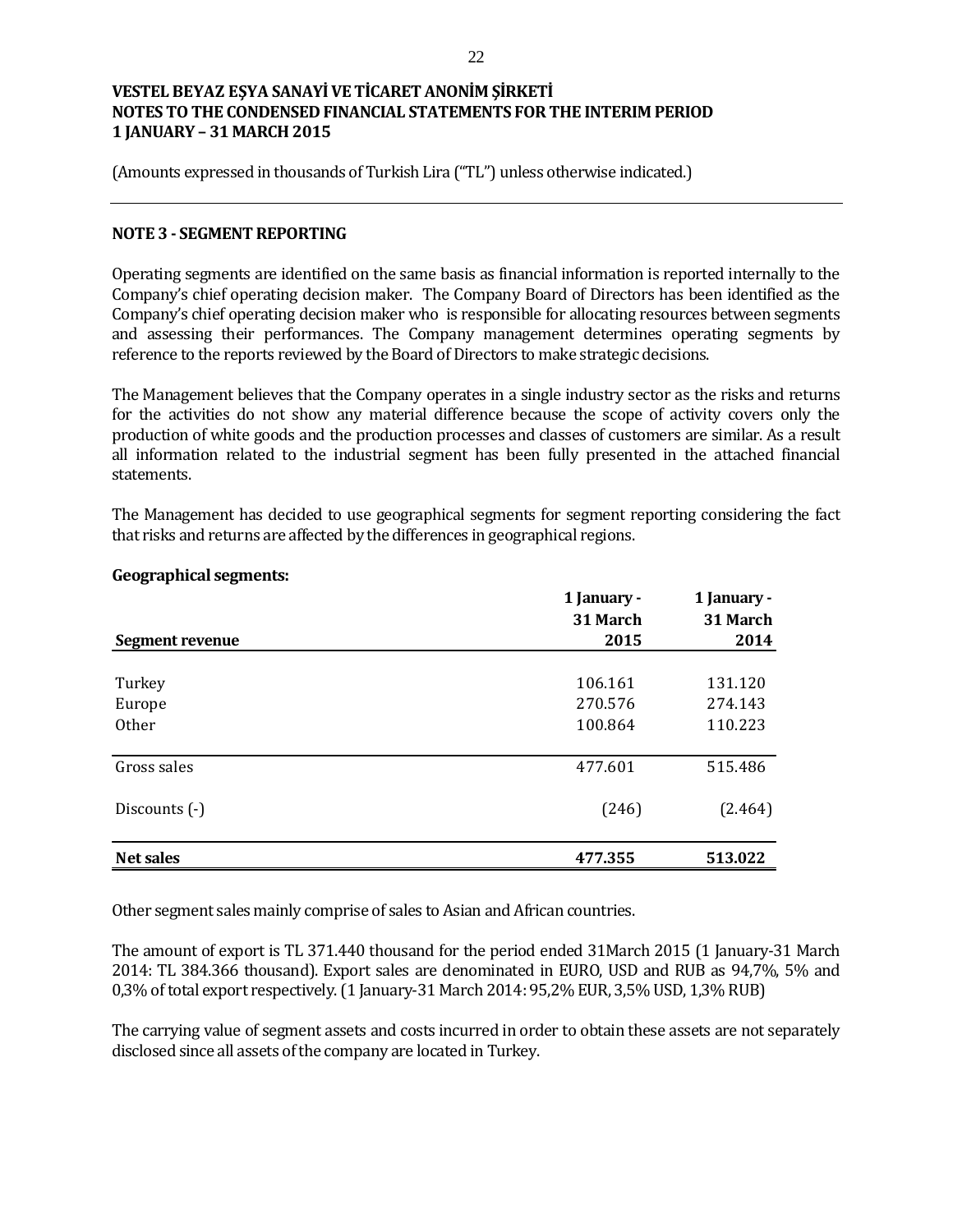(Amounts expressed in thousands of Turkish Lira ("TL") unless otherwise indicated.)

# **NOTE 4 – CASH AND CASH EQUIVALENTS**

|                           | 31 March 2015 31 December 2014 |         |
|---------------------------|--------------------------------|---------|
| Cash                      | 104                            | 86      |
| <b>Bank</b> deposits      |                                |         |
| - Demand deposits         | 2.975                          | 53.828  |
| - Time deposits           | 2.478                          | 109.175 |
| Cheques and notes         | 1.000                          |         |
| <b>Blocked deposits</b>   | 624                            | 622     |
| Cash and cash equivalents | 7.181                          | 163.711 |

#### **Effective interest rates**

|            |          | 31 March 2015 31 December 2014 |
|------------|----------|--------------------------------|
| EUR        | $0.05\%$ | $0.05\%$                       |
| TL         | 9,50%    | 9,64%                          |
| <b>USD</b> | -        | 0.71%                          |

As of 31 March 2015 the Company's time deposits have an average maturity of less than 1 month (31 December 2014: less than 1 month).

#### **NOTE 5 – FINANCIAL LIABILITIES**

|                                            | 31 March 2015 | 31 December 2014 |
|--------------------------------------------|---------------|------------------|
| <b>Short - term financial liabilities</b>  |               |                  |
| Short term bank loans                      | 25.052        | 24.023           |
| Short term portion of long term bank loans | 86.766        | 36.721           |
|                                            |               |                  |
|                                            | 111.818       | 60.744           |
| Long - term financial liabilities          |               |                  |
| Long term bank loans                       | 7.037         | 58.220           |
|                                            | 7.037         | 58.220           |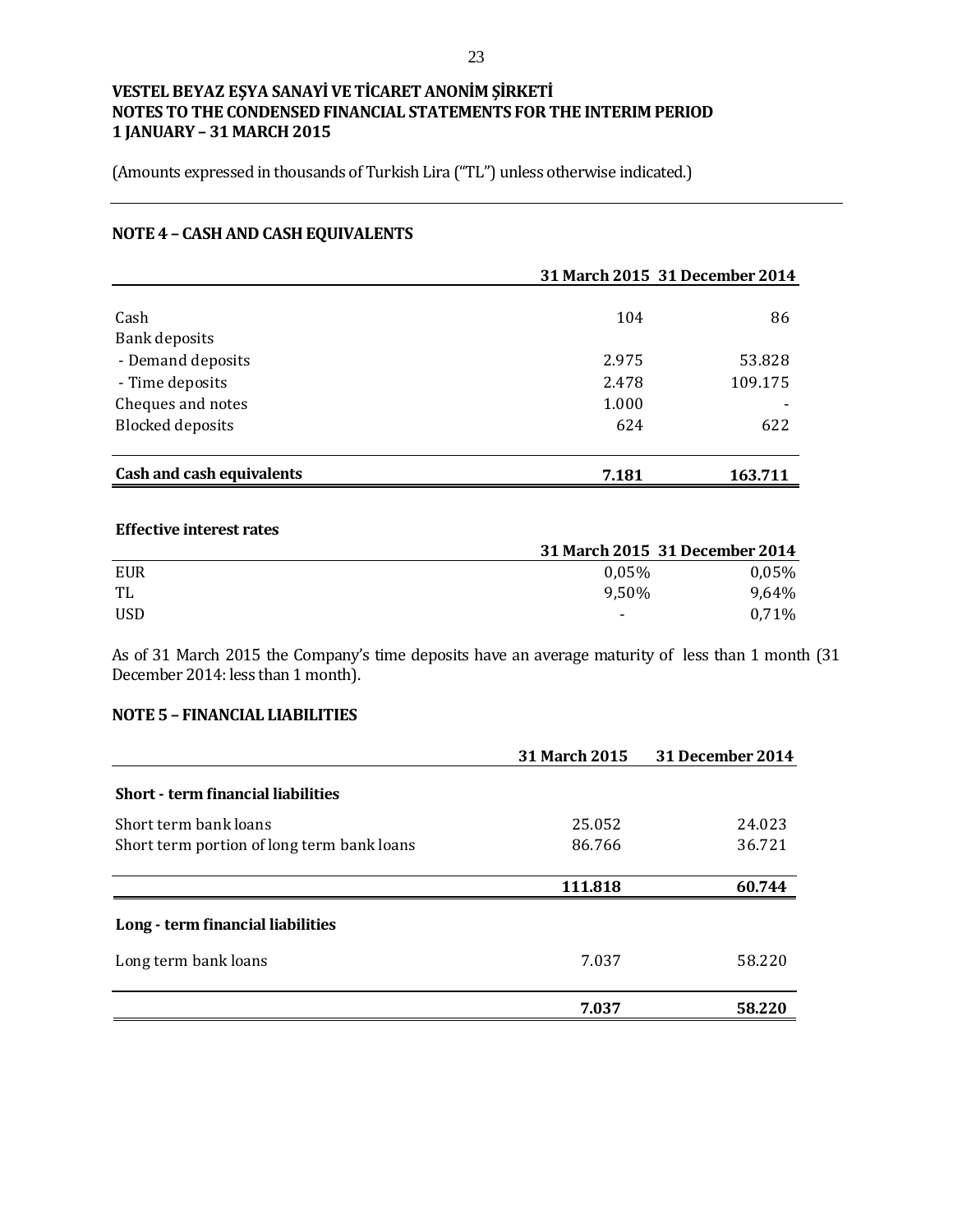(Amounts expressed in thousands of Turkish Lira ("TL") unless otherwise indicated.)

# **NOTE 5 – FINANCIAL LIABILITIES (Cont'd)**

|               |                                                                 | 31 March 2015   |               | 31 December 2014                                                                       |                             |                         |
|---------------|-----------------------------------------------------------------|-----------------|---------------|----------------------------------------------------------------------------------------|-----------------------------|-------------------------|
| Currency      | Weighted<br>average of<br>effective interest<br>rates per annum | <b>Original</b> |               | Weighted<br>average of<br>TL effective interest<br>currency Equivalent rates per annum | <b>Original</b><br>currency | TL<br><b>Equivalent</b> |
| - EUR<br>- TL | 0,89%                                                           | 8.500<br>989    | 24.063<br>989 | 1,42%                                                                                  | 8.495<br>60                 | 23.963<br>60            |
|               |                                                                 |                 | 25.052        |                                                                                        |                             | 24.023                  |

Summary of the Company's short term financial liabilities is given below:

Details of the Company's long term financial liabilities are given below:

|                    |                                              | <b>31 March 2015</b><br><b>31 December 2014</b> |                     |                                                 |                 |                   |
|--------------------|----------------------------------------------|-------------------------------------------------|---------------------|-------------------------------------------------|-----------------|-------------------|
|                    | Weighted<br>average of<br>effective interest | Original                                        |                     | Weighted<br>average of<br>TL effective interest | Original        | TL                |
| Currency           | rates per annum                              |                                                 | currency Equivalent | rates per annum                                 | currency        | <b>Equivalent</b> |
|                    |                                              |                                                 |                     |                                                 |                 |                   |
| - EUR              | 3,21%                                        | 11.594                                          | 32.822              | 3,25%                                           | 11.590          | 32.691            |
| - TL               | 8,26%                                        | 53.944                                          | 53.944              | 8,26%                                           | 4.030           | 4.030             |
| Short term portion |                                              |                                                 | 86.766              |                                                 |                 | 36.721            |
| - EUR<br>- TL      | 4,41%                                        | 2.486                                           | 7.037               | 4,63%<br>8,26%                                  | 3.320<br>48.855 | 9.365<br>48.855   |
| Long term portion  |                                              |                                                 | 7.037               |                                                 |                 | 58.220            |
|                    |                                              |                                                 | 93.803              |                                                 |                 | 94.941            |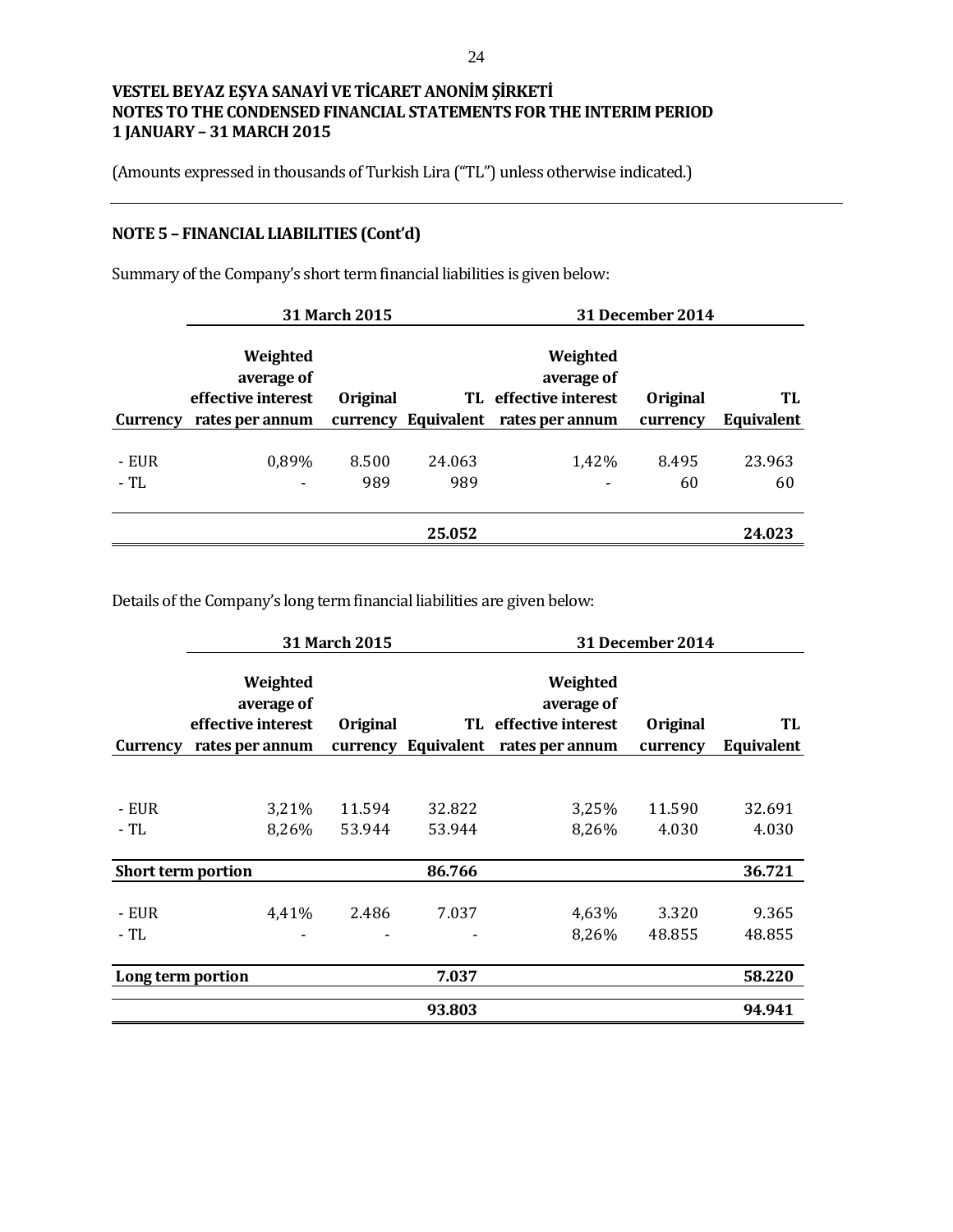(Amounts expressed in thousands of Turkish Lira ("TL") unless otherwise indicated.)

### **NOTE 5 – FINANCIAL LIABILITIES (Cont'd)**

The redemption schedule of the Company's long term financial liabilities are given below:

|                    | <b>31 March 2015</b> | 31 December 2014 |
|--------------------|----------------------|------------------|
|                    |                      |                  |
| One to two years   | 4.868                | 53.861           |
| Two to three years | 2.169                | 4.359            |
|                    |                      |                  |
|                    | 7.037                | 58.220           |

Total amount of Company's floating rate loans is TL 16.618 thousand. (31 December 2014: TL 19.094 thousand).

Guarantees given for the bank loans obtained are presented in note 13.

## **NOTE 6 –RELATED PARTY DISCLOSURES**

#### **a) Short-term trade receivables from related parties**

|                                      | 31 March 2015 | 31 December 2014 |
|--------------------------------------|---------------|------------------|
|                                      |               |                  |
| Vestel Ticaret A.S.                  | 601.473       | 647.352          |
| Other related parties                |               | 162              |
|                                      |               |                  |
|                                      | 601.480       | 647.514          |
|                                      |               |                  |
| Unearned interest on receivables (-) | (1.764)       | (960)            |
|                                      |               |                  |
|                                      | 599.716       | 646.554          |

The receivables result from the Company's foreign and domestic sales performed via Vestel Ticaret A.Ş. which is also a member of Vestel Group Companies.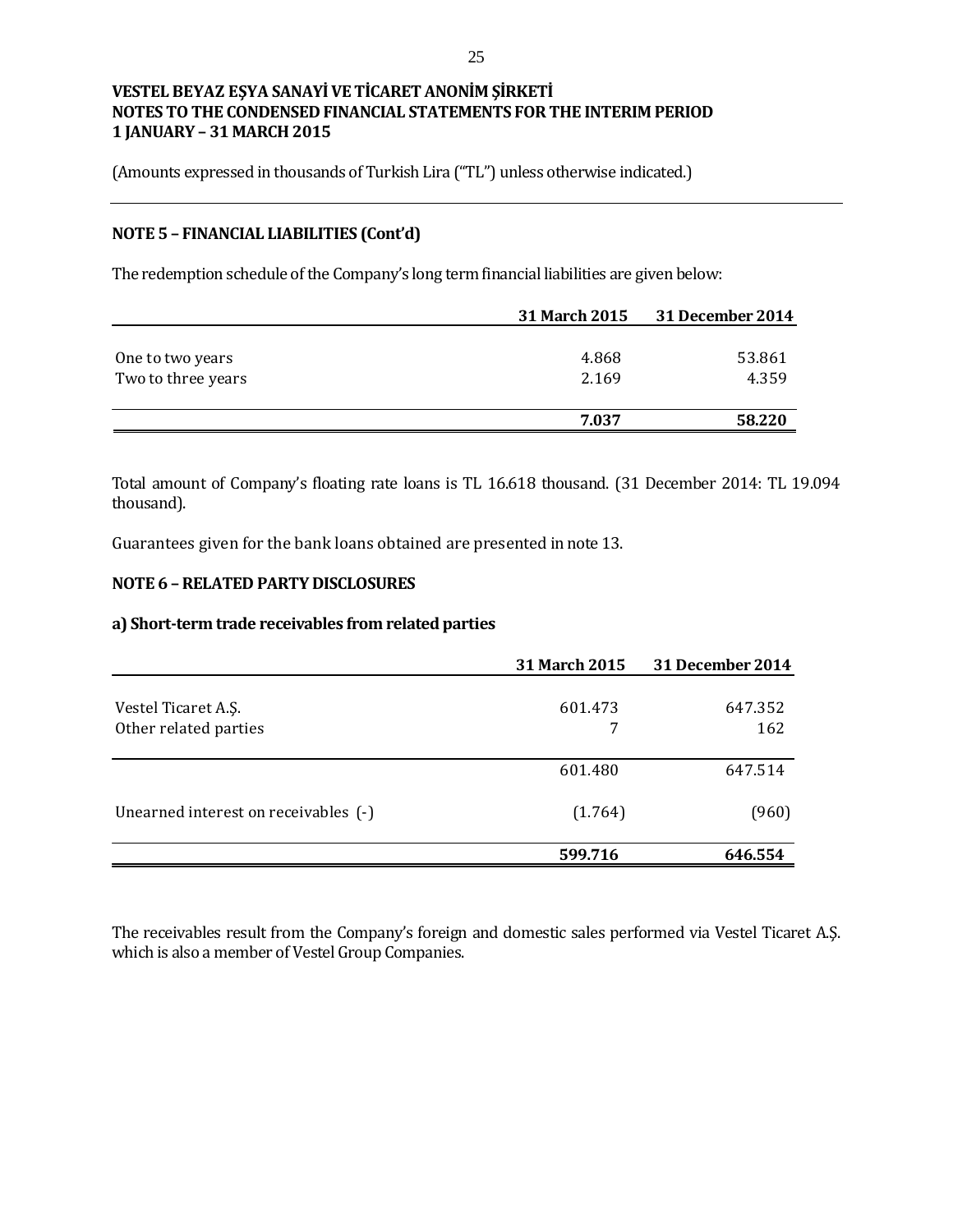(Amounts expressed in thousands of Turkish Lira ("TL") unless otherwise indicated.)

#### **NOTE 6 –RELATED PARTY DISCLOSURES (Cont'd)**

#### **b) Short-term trade payables to related parties**

|                                          | <b>31 March 2015</b> | 31 December 2014 |
|------------------------------------------|----------------------|------------------|
|                                          |                      |                  |
| Vestel Elektronik Sanayi ve Ticaret A.Ş. | 14.590               | 7.450            |
| Vestel Holland B.V.                      | 9.330                | 876              |
| Other related parties                    | 688                  | 528              |
|                                          | 24.608               | 8.854            |
| Unearned interest on payables (-)        | (128)                | (96)             |
|                                          | 24.480               | 8.758            |

#### **c) Other short-term receivables from related parties**

|                                          |         | 31 March 2015 31 December 2014 |
|------------------------------------------|---------|--------------------------------|
| Vestel Elektronik Sanayi ve Ticaret A.Ş. | 143.960 |                                |

The maturity of other short term receivables is December 2015 and its annual interest rate is 12% for TL.

#### **d) Other long-term liabilities to related parties**

|                                          | <b>31 March 2015</b> | <b>31 December 2014</b> |
|------------------------------------------|----------------------|-------------------------|
| Vestel Elektronik Sanayi ve Ticaret A.Ş. | 141.752              | 142.372                 |

The maturity of other long term liabilities is March 2020 and its annual interest rates is LIBOR+3,20

#### **e) Transactions with related parties**

|                                          | 1 January -<br>31 March | 1 January -<br>31 March |
|------------------------------------------|-------------------------|-------------------------|
|                                          | 2015                    | 2014                    |
| <b>Sales</b>                             |                         |                         |
| Vestel Ticaret A.S.                      | 468.771                 | 507.165                 |
| Vestel Elektronik Sanayi ve Ticaret A.Ş. | 2.165                   | 1.634                   |
| Other related parties                    | 6                       | 56                      |
|                                          | 470.942                 | 508.855                 |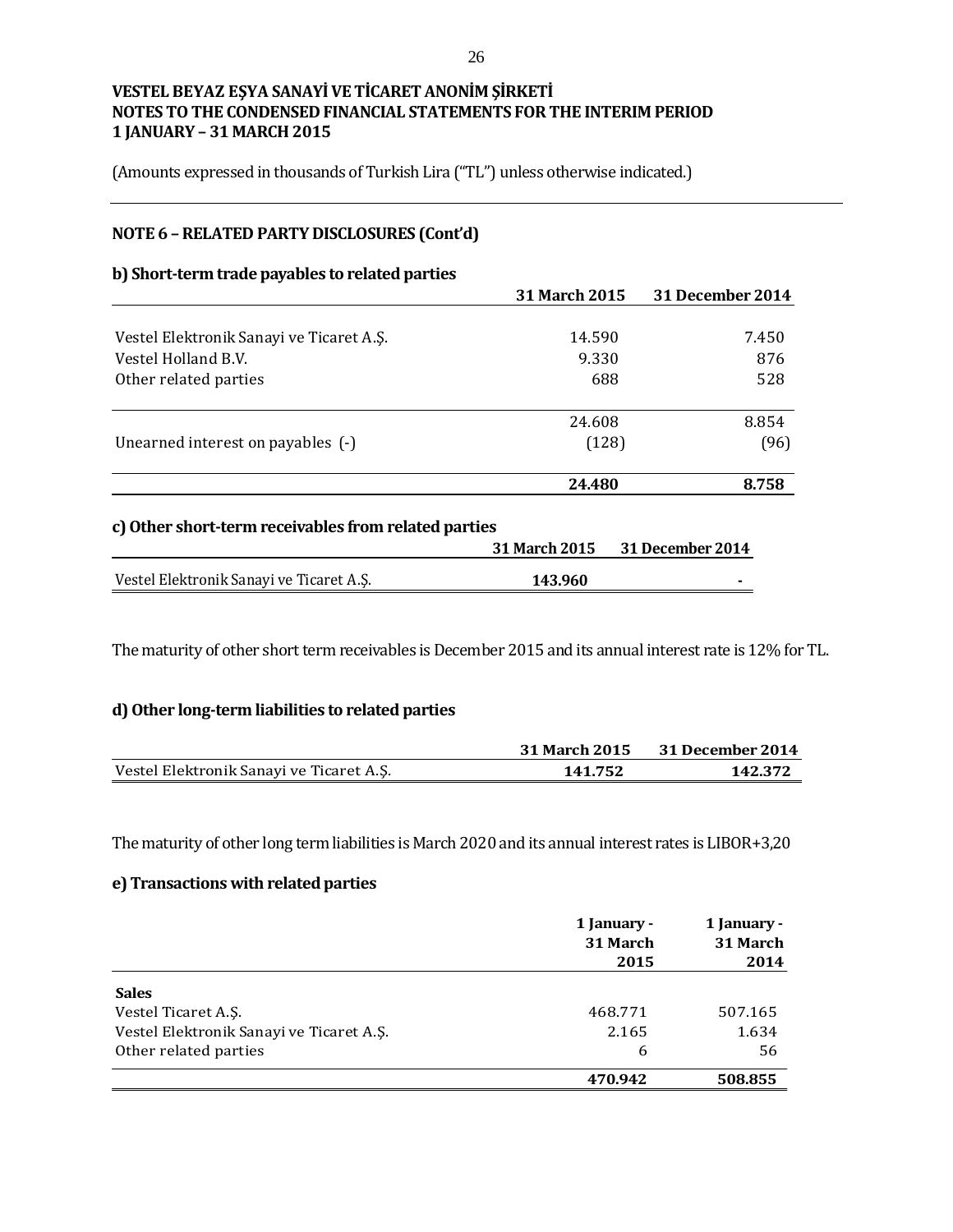(Amounts expressed in thousands of Turkish Lira ("TL") unless otherwise indicated.)

#### **NOTE 6 –RELATED PARTY DISCLOSURES (Cont'd)**

| Other operating income                   |        |        |
|------------------------------------------|--------|--------|
| Vestel Ticaret A.Ş.                      | 18.097 | 40.669 |
| Other related parties                    | 806    | 1.509  |
|                                          | 18.903 | 42.178 |
|                                          |        |        |
| Other operating expense                  |        |        |
| Vestel Ticaret A.Ş.                      | 9.169  | 31.112 |
| Other related parties                    | 596    | 2.534  |
|                                          | 9.765  | 33.646 |
| <b>Financial income</b>                  |        |        |
| Vestel Elektronik Sanayi ve Ticaret A.Ş. | 3.108  | 3.686  |
|                                          | 3.108  | 3.686  |
|                                          |        |        |
| <b>Financial expense</b>                 |        |        |
| Vestel Elektronik Sanayi ve Ticaret A.Ş. | 1.899  |        |
|                                          | 1.899  |        |
|                                          |        |        |
| <b>Financial income</b>                  |        |        |
| Vestel Elektronik Sanayi ve Ticaret A.Ş. | 3.108  | 3.686  |
|                                          | 3.108  | 3.686  |
|                                          |        |        |
| <b>Financial expense</b>                 |        |        |
| Vestel Elektronik Sanayi ve Ticaret A.Ş. | 1.899  |        |
|                                          | 1.899  |        |

The Company performs part of its raw material purchases via Vestel Holland B.V. which is also a member of Vestel Group Companies.

**f)** Guarantees received from and given to related parties are disclosed in note 13.

## **g) Compensation paid to key management including directors, the Chairman of Board of Directors, general managers and assistant general managers.**

Compensation paid to key management for the three months period ended 31 March 2015 is TL 2.851 (1 January -31 March 2014: TL 1.733).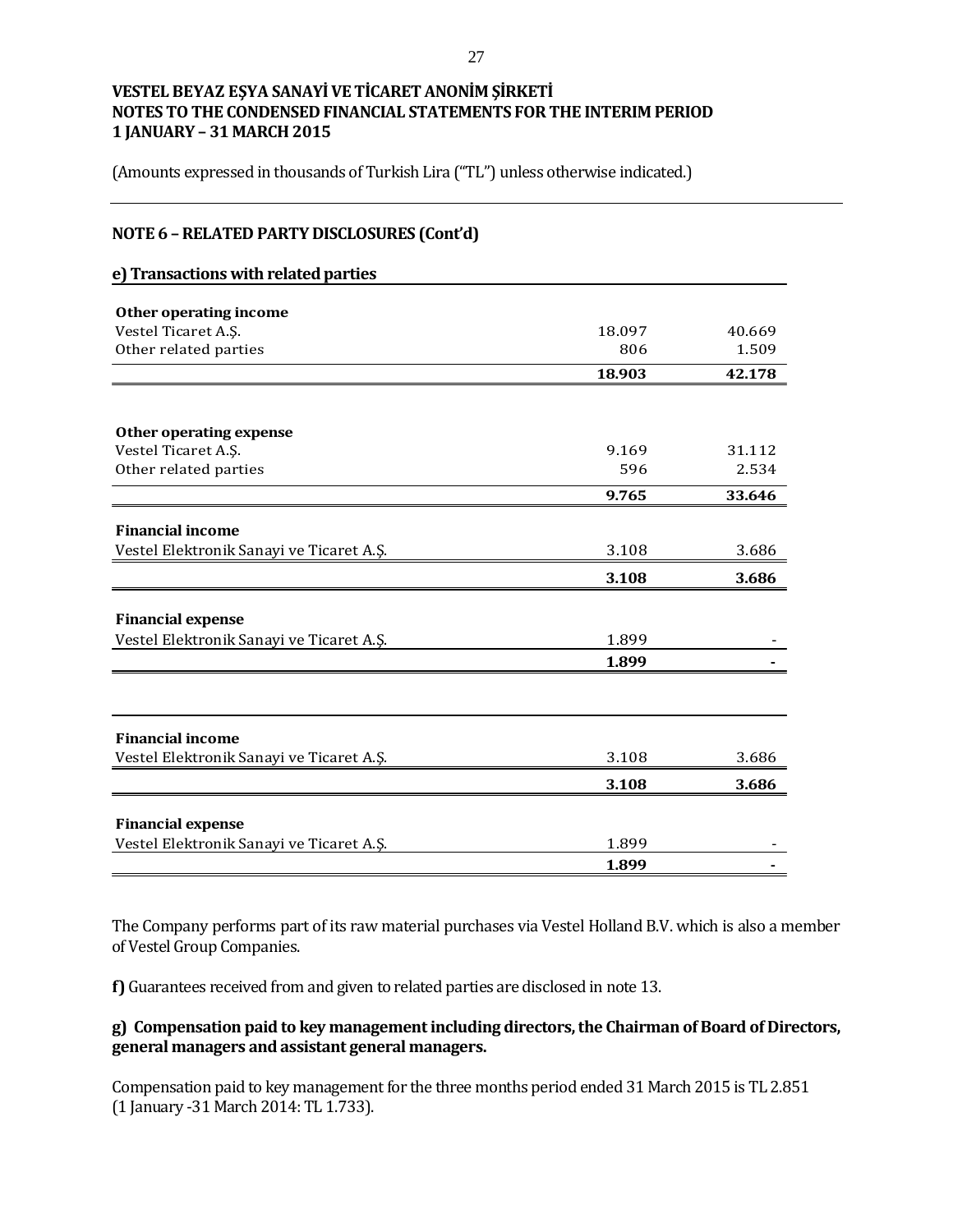(Amounts expressed in thousands of Turkish Lira ("TL") unless otherwise indicated.)

## **NOTE 7 – TRADE RECEIVABLES AND PAYABLES**

|                                        | 31 March 2015 31 December 2014 |         |
|----------------------------------------|--------------------------------|---------|
| Short - term trade receivables         |                                |         |
| Trade receivables                      |                                |         |
| - Related parties (note 6)             | 601.480                        | 647.514 |
| - Other parties                        | 6.655                          | 7.960   |
| Cheques and notes receivables          | 988                            | 3.661   |
|                                        | 609.123                        | 659.135 |
| Unearned interest expense (-)          |                                |         |
| - Related parties (note 6)             | (1.764)                        | (960)   |
| - Other parties                        | (146)                          | (230)   |
| Allowance for doubtful receivables (-) | (202)                          | (195)   |
| Total short - term trade receivables   | 607.011                        | 657.750 |

The Company provides allowance for doubtful receivables based on historical experience.

|                                                             | 31 March 2015    | 31 December 2014 |
|-------------------------------------------------------------|------------------|------------------|
| Short - term trade payables<br>Trade payables               |                  |                  |
| - Related parties (note 6)                                  | 24.608           | 8.854            |
| - Other parties                                             | 540.752          | 548.459          |
| Unearned interest expense (-)<br>- Related parties (note 6) | 565.360<br>(128) | 557.313<br>(96)  |
| - Other parties                                             | (1.586)          | (1.646)          |
| Total short - term trade payables                           | 563.646          | 555.571          |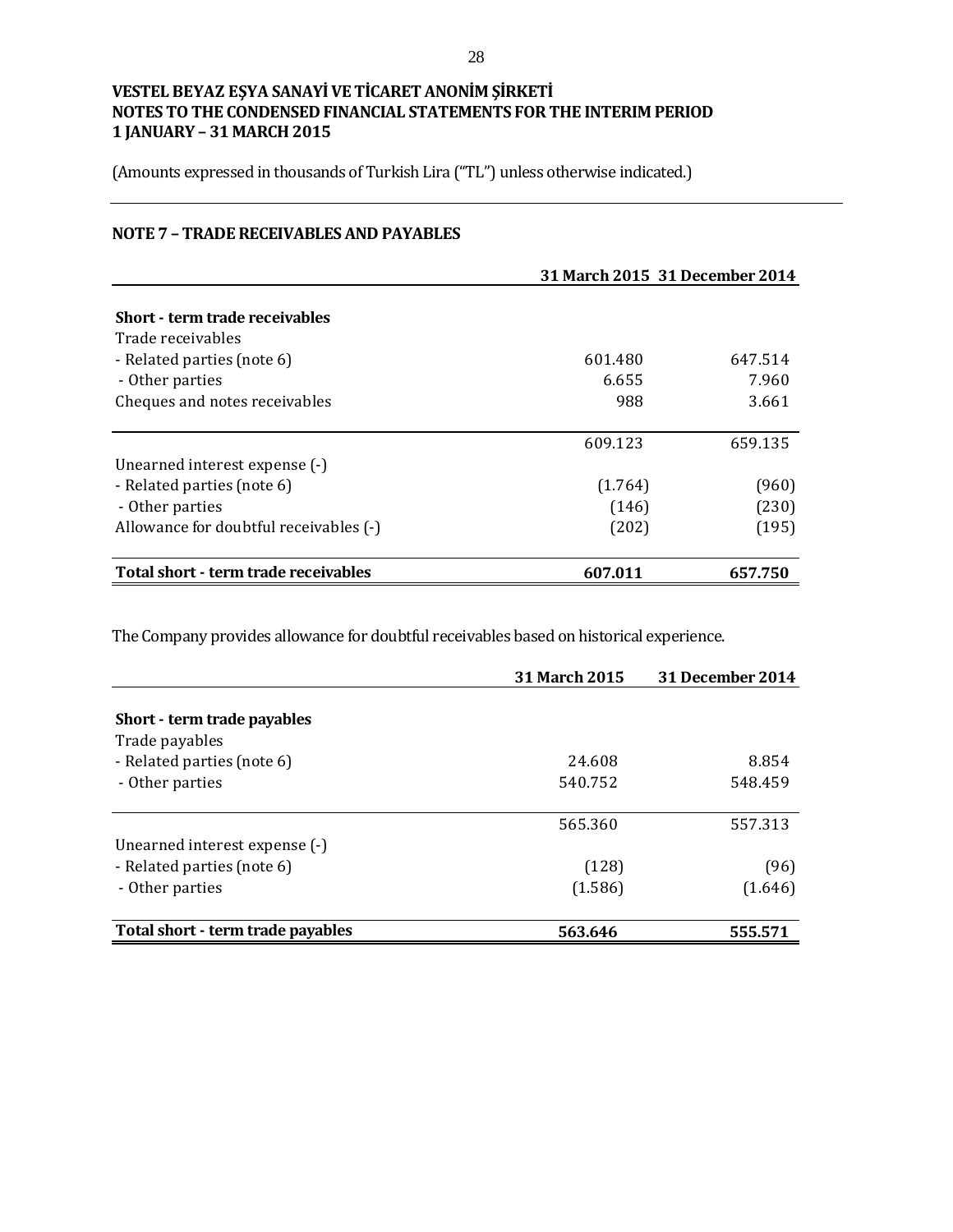(Amounts expressed in thousands of Turkish Lira ("TL") unless otherwise indicated.)

#### **NOTE 8 –OTHER RECEIVABLES**

|                                       | 31 March 2015 31 December 2014 |        |  |
|---------------------------------------|--------------------------------|--------|--|
| <b>Short - term other receivables</b> |                                |        |  |
| Related parties (note 6)              | 143.960                        |        |  |
| VAT receivable                        | 55.099                         | 43.948 |  |
| Deposits and guarantees given         | 5.146                          | 5.461  |  |
| <b>Other</b>                          | 1.170                          | 1.148  |  |
|                                       | 205.375                        | 50.557 |  |

#### **NOTE 9 – INVENTORIES**

|                                             | 31 March 2015 31 December 2014 |         |
|---------------------------------------------|--------------------------------|---------|
|                                             |                                |         |
| Raw materials                               | 176.389                        | 135.499 |
| Work in process                             | 6.861                          | 4.607   |
| Finished goods                              | 113.873                        | 90.540  |
| <b>Other</b>                                | 15                             | 207     |
|                                             | 297.138                        | 230.853 |
| Provision for impairment on inventories (-) | (911)                          | (1.071) |
|                                             | 296.227                        | 229.782 |

As of 31 March 2015 the Company does not have inventories pledged as security for liabilities (31 December 2014: None).

Cost of the inventory included in the cost of sales for the period 1 January - 31 March 2015 amounts to 346.606 TL (1 January - 31 March 2014:372.381 TL).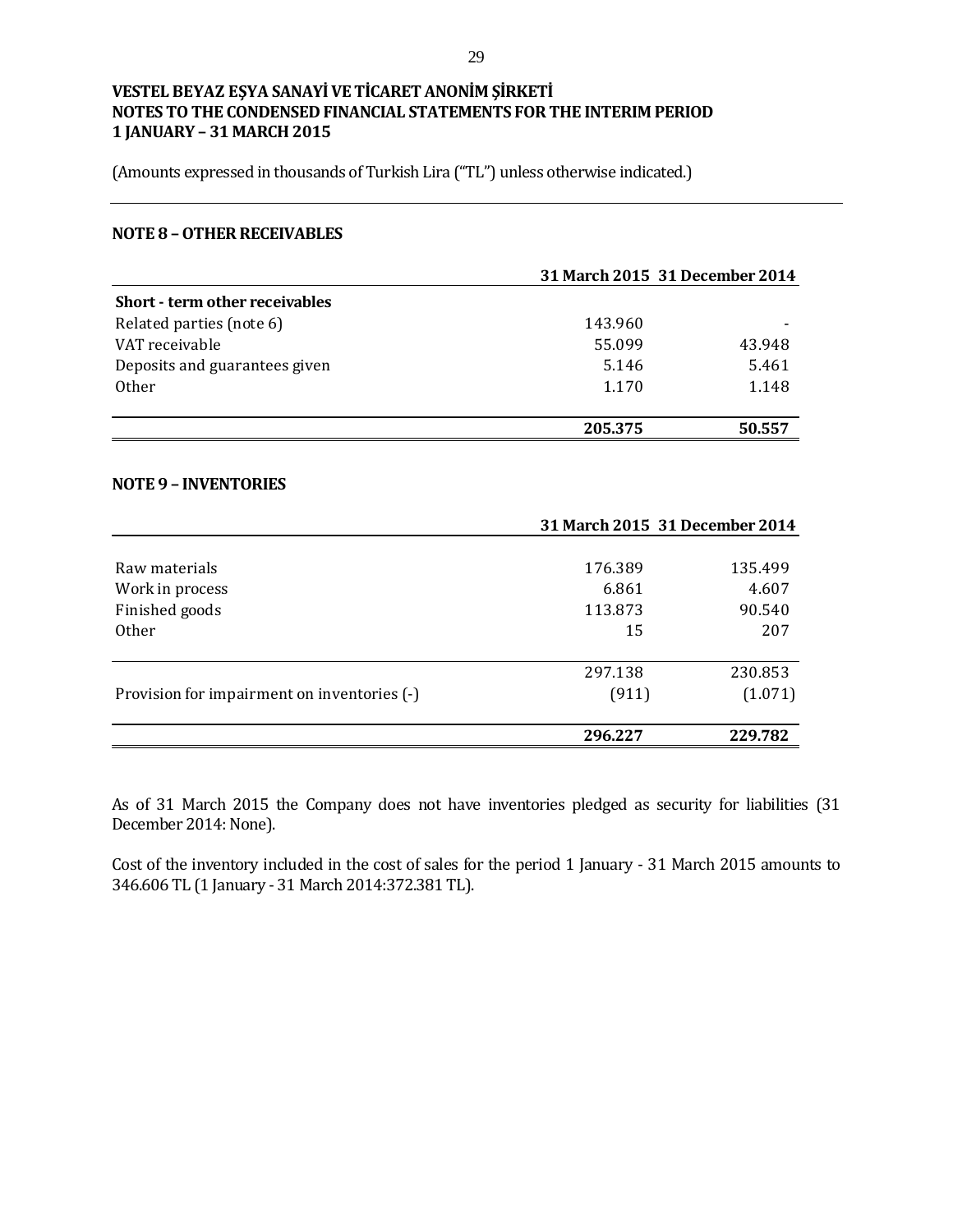(Amounts expressed in thousands of Turkish Lira ("TL") unless otherwise indicated.)

# **NOTE 9 – INVENTORIES (Cont'd)**

Allocation of provision for impairment on inventories in terms of inventory type is as follows:

|                                | 31 March 2015 31 December 2014 |       |
|--------------------------------|--------------------------------|-------|
| Raw materials                  | 288                            | 392   |
| Finished goods and merchandise | 623                            | 679   |
|                                | 911                            | 1.071 |

Movement of provision for diminution in value of inventories is as follows:

|                                   | 1 January -<br>31 March 2015 | 1 January -<br>31 March 2014 |
|-----------------------------------|------------------------------|------------------------------|
| Opening balance, 1 January        | 1.071                        | 2.065                        |
| Current year additions            | 563                          | 719                          |
| Realised due to sale of inventory | (723)                        | (828)                        |
| <b>Balance at 31 March</b>        | 911                          | 1.956                        |

#### **NOTE 10 – PREPAID EXPENSES**

|        | 31 March 2015 31 December 2014 |
|--------|--------------------------------|
|        |                                |
|        |                                |
| 5.825  | 7.531                          |
| 4.601  | 5.779                          |
| 68     | 15                             |
| 10.494 | 13.325                         |
|        |                                |
|        |                                |
| 2.929  | 4.718                          |
| 916    | 976                            |
| 3.845  | 5.694                          |
|        |                                |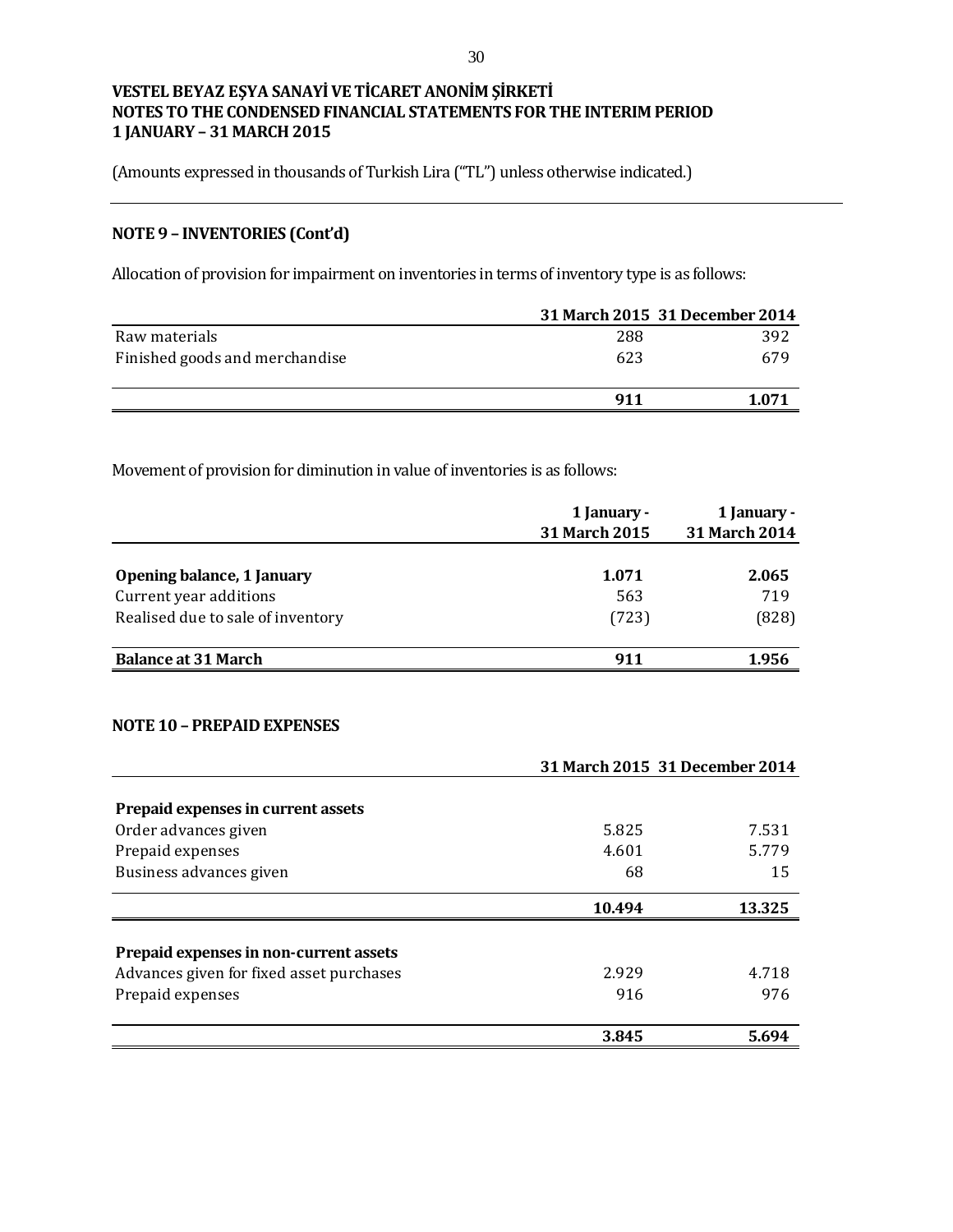(Amounts expressed in thousands of Turkish Lira ("TL") unless otherwise indicated.)

# **NOTE 11 – PROPERTY, PLANT AND EQUIPMENT**

|                                 | 1 January |                                    |         |         | 31 March |
|---------------------------------|-----------|------------------------------------|---------|---------|----------|
|                                 |           | 2015 Additions Disposals Transfers |         |         | 2015     |
|                                 |           |                                    |         |         |          |
| Cost                            |           |                                    |         |         |          |
| Land                            | 6.547     |                                    |         |         | 6.547    |
| Land improvements               | 3.112     | 50                                 |         |         | 3.162    |
| <b>Buildings</b>                | 66.233    | 282                                |         | 106     | 66.621   |
| Leasehold improvements          | 4.726     | 390                                |         |         | 5.116    |
| Plant and machinery             | 744.670   | 8.293                              | (1.796) | 890     | 752.057  |
| Motor vehicles                  | 396       |                                    |         |         | 396      |
| Furniture and fixtures          | 37.578    | 1.118                              | (32)    | 261     | 38.925   |
| Construction in progress        | 2.272     | 1.587                              |         | (1.257) | 2.602    |
|                                 |           |                                    |         |         |          |
|                                 | 865.534   | 11.720                             | (1.828) |         | 875.426  |
| <b>Accumulated depreciation</b> |           |                                    |         |         |          |
| Land improvements               | 2.268     | 12                                 |         |         | 2.280    |
| <b>Buildings</b>                | 26.927    | 271                                |         |         | 27.198   |
| Leasehold improvements          | 1.996     | 87                                 |         |         | 2.083    |
| Plant and machinery             | 479.632   | 17.854                             | (1.754) |         | 495.732  |
| Motor vehicles                  | 172       | 15                                 |         |         | 187      |
| Furniture and fixtures          | 24.309    | 927                                | (24)    |         | 25.212   |
|                                 | 535.304   | 19.166                             | (1.778) |         | 552.692  |
|                                 |           |                                    |         |         |          |
| Net book value                  | 330.230   |                                    |         |         | 322.734  |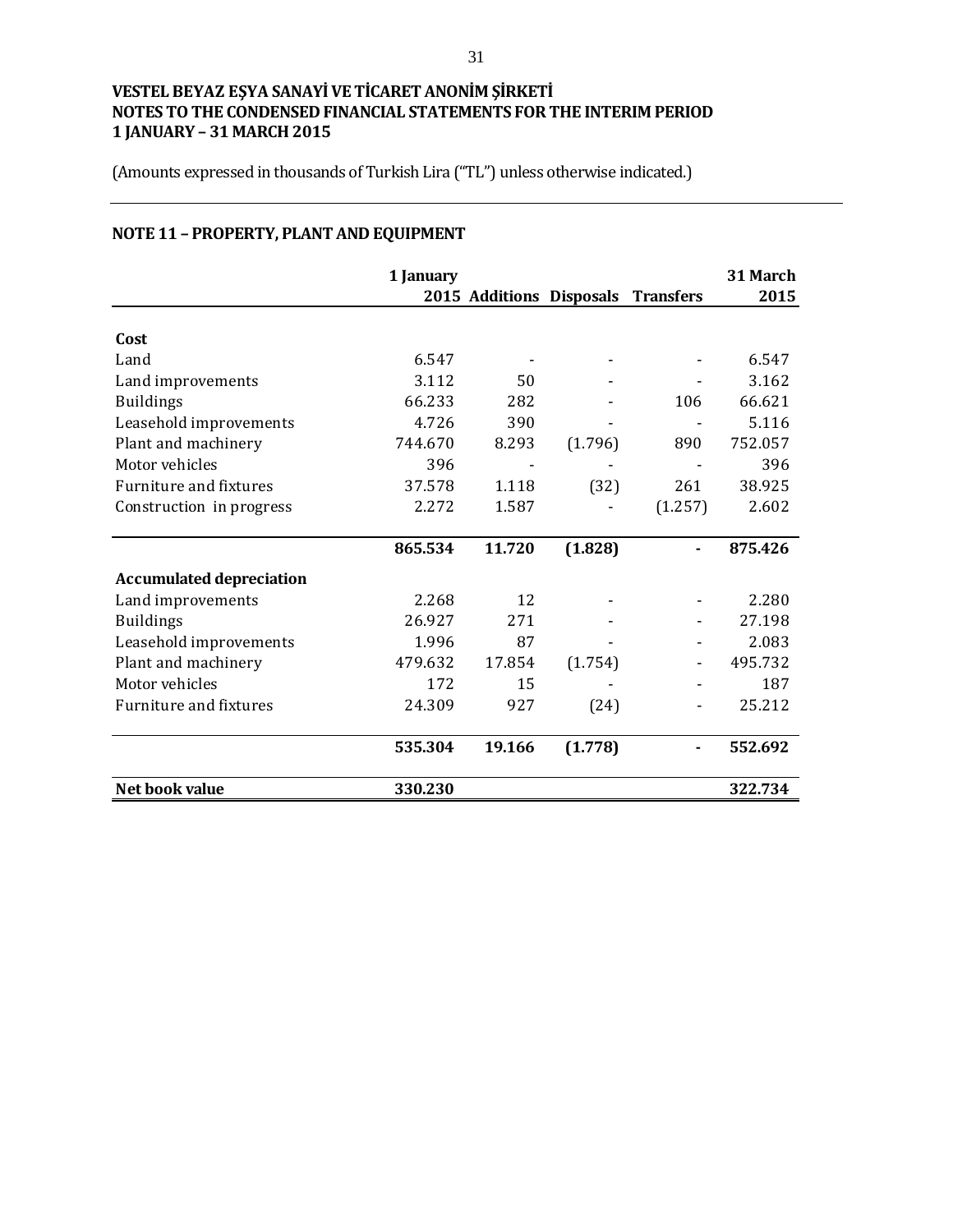(Amounts expressed in thousands of Turkish Lira ("TL") unless otherwise indicated.)

|                                 | 1 January |        |                                    |          | 31 March |
|---------------------------------|-----------|--------|------------------------------------|----------|----------|
|                                 |           |        | 2014 Additions Disposals Transfers |          | 2014     |
| Cost                            |           |        |                                    |          |          |
| Land                            | 6.547     |        |                                    |          | 6.547    |
|                                 | 2.792     | 59     |                                    |          | 2.847    |
| Land improvements               |           |        | (4)                                |          |          |
| <b>Buildings</b>                | 65.506    | 202    |                                    |          | 65.708   |
| Leasehold improvements          | 3.099     | 171    |                                    |          | 3.270    |
| Plant and machinery             | 661.011   | 9.700  | (1.745)                            | 20.907   | 689.873  |
| Motor vehicles                  | 396       |        |                                    |          | 396      |
| Furniture and fixtures          | 32.588    | 856    | (2)                                |          | 33.442   |
| Construction in progress        | 25.081    | 2.921  |                                    | (20.907) | 7.095    |
|                                 | 797.020   | 13.909 | (1.751)                            | Ξ.       | 809.178  |
| <b>Accumulated depreciation</b> |           |        |                                    |          |          |
| Land improvements               | 2.063     | 49     | (2)                                |          | 2.110    |
| <b>Buildings</b>                | 25.893    | 254    |                                    |          | 26.147   |
| Leasehold improvements          | 1.784     | 44     |                                    |          | 1.828    |
| Plant and machinery             | 416.648   | 16.787 | (1.524)                            |          | 431.911  |
| Motor vehicles                  | 113       | 15     |                                    |          | 128      |
| Furniture and fixtures          | 21.007    | 806    | (2)                                |          | 21.811   |
|                                 | 467.508   | 17.955 | (1.528)                            |          | 483.935  |
| Net book value                  | 329.512   |        |                                    |          | 325.243  |

# **NOTE 11 – PROPERTY, PLANT AND EQUIPMENT (Cont'd)**

Additions to property, plant and equipment in the period 1 January – 31 March 2015 and 2014 mainly consist of machinery and equipment investments made to first and second refrigerator, washing machine, cooker, dishwasher and air conditioner factories.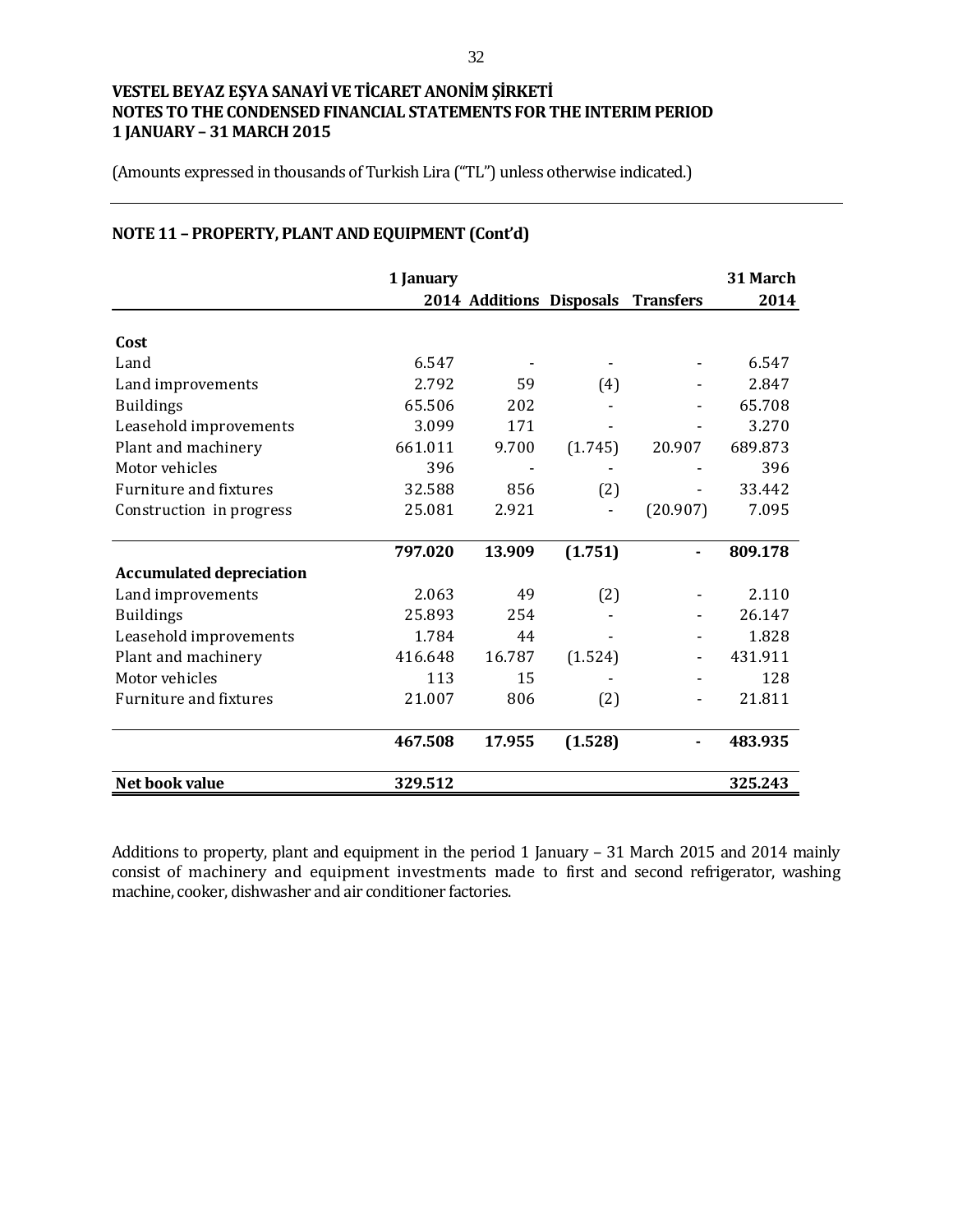(Amounts expressed in thousands of Turkish Lira ("TL") unless otherwise indicated.)

# **NOTE 11 – PROPERTY, PLANT AND EQUIPMENT (Cont'd)**

Useful lives of property, plant and equipment is as follows:

|                        | Useful life    |
|------------------------|----------------|
|                        |                |
| Land improvements      | 8 - 35 years   |
| <b>Buildings</b>       | 25 - 50 years  |
| Leasehold improvements | 5 years        |
| Plant and machinery    | $5 - 20$ years |
| Motor vehicles         | 5 years        |
| Furniture and fixtures | 5 - 10 years   |

Allocation of current year depreciation and amortization expenses is as follows:

|                                              | 1 January - | 1 January - |  |
|----------------------------------------------|-------------|-------------|--|
|                                              | 31 March    | 31 March    |  |
|                                              | 2015        | 2014        |  |
|                                              |             |             |  |
| Cost of sales                                | 18.559      | 17.362      |  |
| Research and development expenses            | 3.356       | 2.783       |  |
| Marketing, selling and distribution expenses | 80          | 69          |  |
| General administrative expenses              | 117         | 109         |  |
|                                              | 22 112      | 20.323      |  |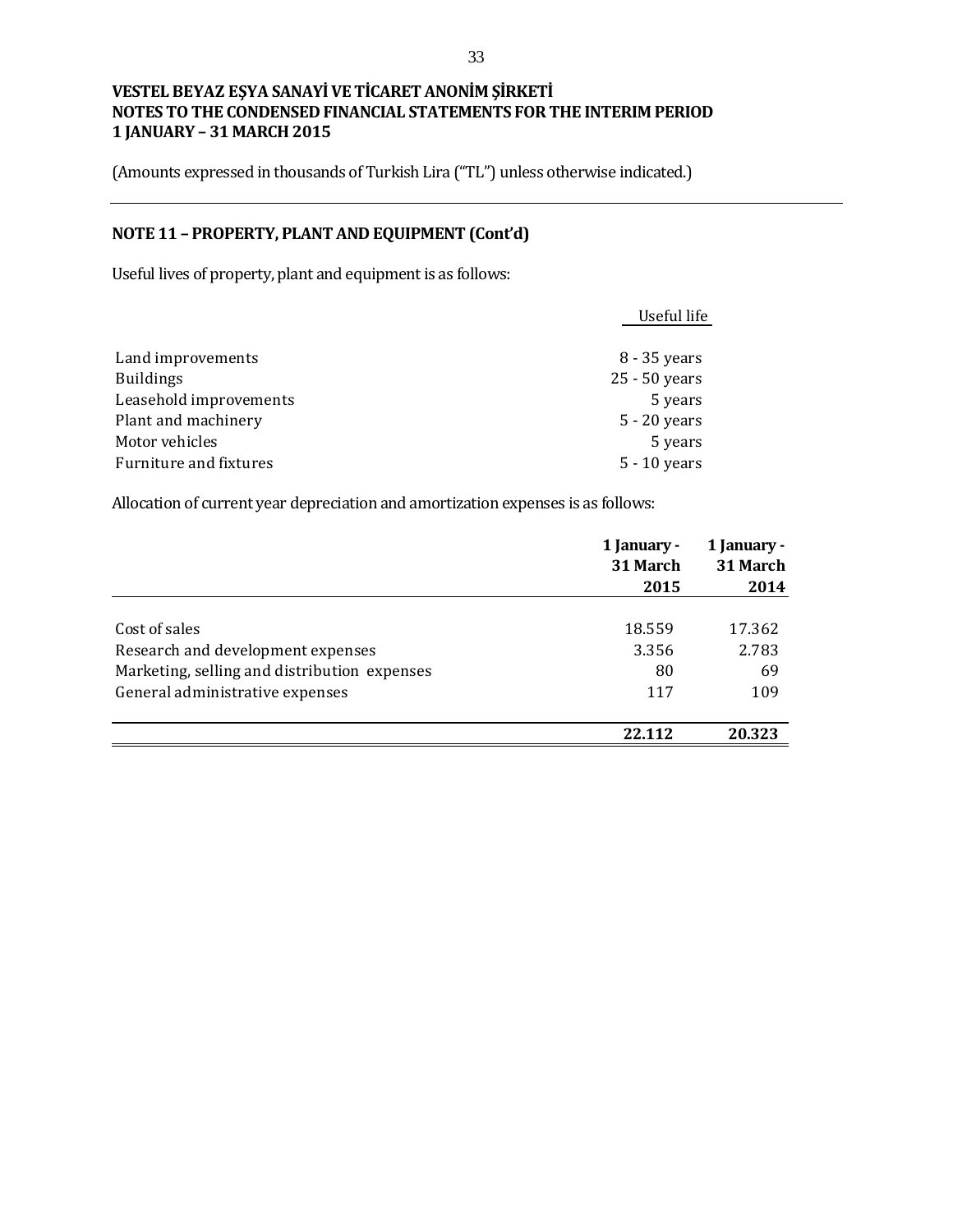(Amounts expressed in thousands of Turkish Lira ("TL") unless otherwise indicated.)

#### **NOTE 12 – INTANGIBLE ASSETS**

|                                 | 1 January |                          |    | 31 March |
|---------------------------------|-----------|--------------------------|----|----------|
|                                 |           | 2015 Additions Disposals |    | 2015     |
| Cost                            |           |                          |    |          |
| Rights                          | 6.376     |                          |    | 6.376    |
| Development cost                | 105.380   | 6.558                    |    | 111.938  |
| Other intangible assets         | 8.166     | 438                      |    | 8.604    |
|                                 | 119.922   | 6.996                    | Ξ. | 126.918  |
| <b>Accumulated amortization</b> |           |                          |    |          |
| Rights                          | 6.348     | 1                        |    | 6.349    |
| Development cost                | 42.597    | 2.800                    |    | 45.397   |
| Other intangible assets         | 3.001     | 145                      |    | 3.146    |
|                                 | 51.946    | 2.946                    |    | 54.892   |
| Net book value                  | 67.976    |                          |    | 72.026   |

|                                 | 1 January |                          |       | 31 March |
|---------------------------------|-----------|--------------------------|-------|----------|
|                                 |           | 2014 Additions Disposals |       | 2014     |
| Cost                            |           |                          |       |          |
| Rights                          | 6.376     |                          |       | 6.376    |
| Development cost                | 87.011    | 4.640                    | (267) | 91.384   |
| Other intangible assets         | 6.596     | 204                      |       | 6.800    |
|                                 | 99.983    | 4.844                    | (267) | 104.560  |
| <b>Accumulated amortization</b> |           |                          |       |          |
| Rights                          | 6.345     | 2                        |       | 6.347    |
| Development cost                | 32.791    | 2.256                    |       | 35.047   |
| Other intangible assets         | 2.505     | 110                      |       | 2.615    |
|                                 | 41.641    | 2.368                    |       | 44.009   |
| Net book value                  | 58.342    |                          |       | 60.551   |

Development costs, incurred by the Company on development projects relating to refrigerators, split air conditioners, washing machines, cookers and dish washers are capitalized as intangible assets when it is probable that costs will be recovered through future commercial activity and only if the cost can be measured reliably.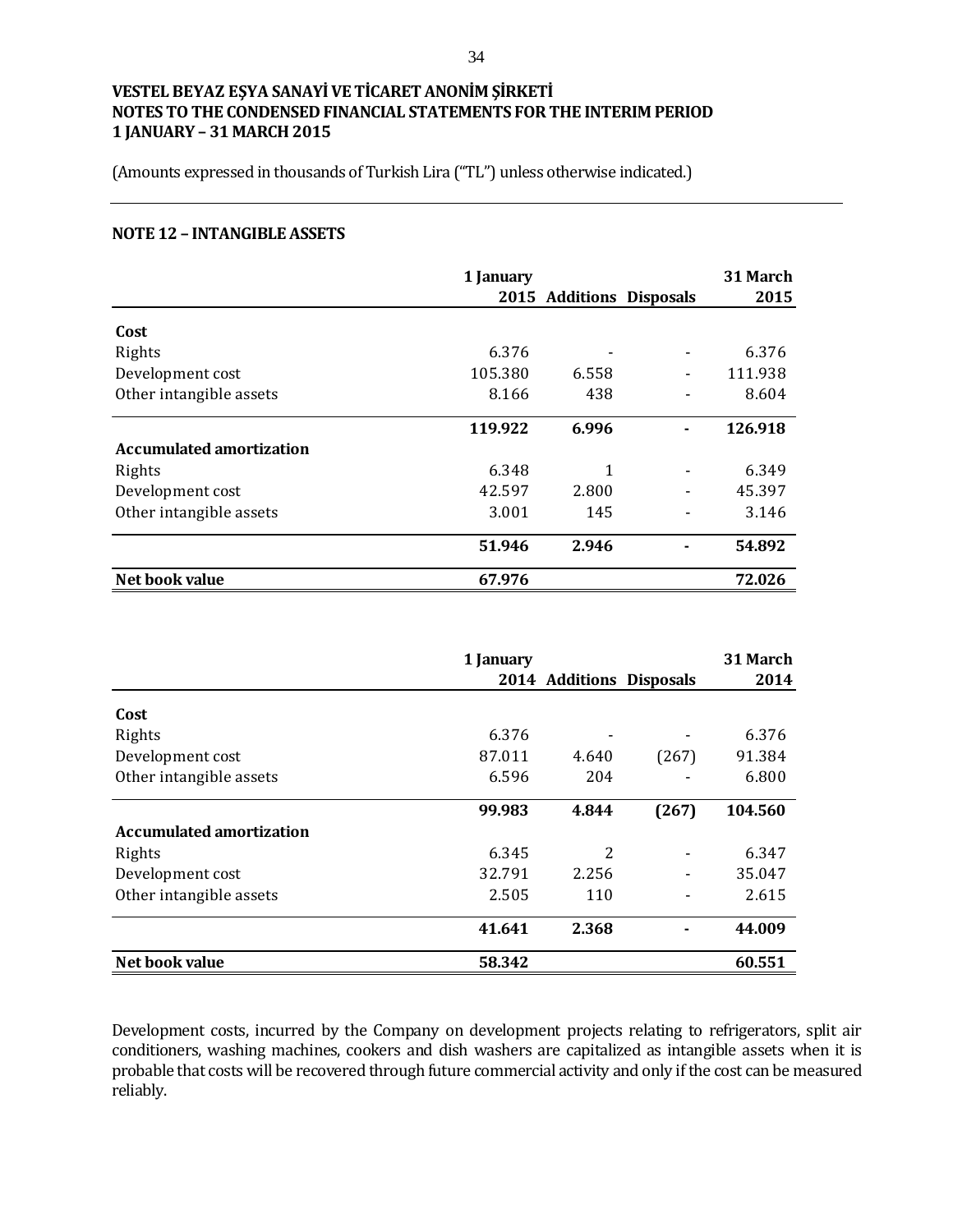(Amounts expressed in thousands of Turkish Lira ("TL") unless otherwise indicated.)

### **NOTE 12 – INTANGIBLE ASSETS (Cont'd)**

Useful lives of intangible assets is as follows:

|                         | Useful life  |
|-------------------------|--------------|
| Rights                  | 3-15 years   |
| Development cost        | $2-10$ years |
| Other intangible assets | $2-15$ years |

#### **NOTE 13 – PROVISIONS, CONTINGENT ASSETS AND LIABILITIES**

#### **a) Provisions**

|                                                               | 31 March 2015 31 December 2014 |       |  |
|---------------------------------------------------------------|--------------------------------|-------|--|
| <b>Short - term provisions</b><br>Provision for lawsuit risks | 1.100                          | 1.100 |  |
|                                                               | 1.100                          | 1.100 |  |

### **b) Guarantees received by the Company**

#### **Guarantee letters, collaterals, cheques and notes received**

|                         |           | 31 March 2015 31 December 2014 |
|-------------------------|-----------|--------------------------------|
| Guarantee letters       | 5.016     | 4.949                          |
| Cheques and notes       | 7.498     | 7.393                          |
| Collaterals and pledges | 2.876.687 | 2.637.433                      |
|                         | 2.889.201 | 2.649.775                      |

Vestel Elektronik Sanayi ve Ticaret A.Ş. and Vestel Ticaret A.Ş. has given guarantees to various banks on behalf of the Company for its forward contracts and bank borrowings.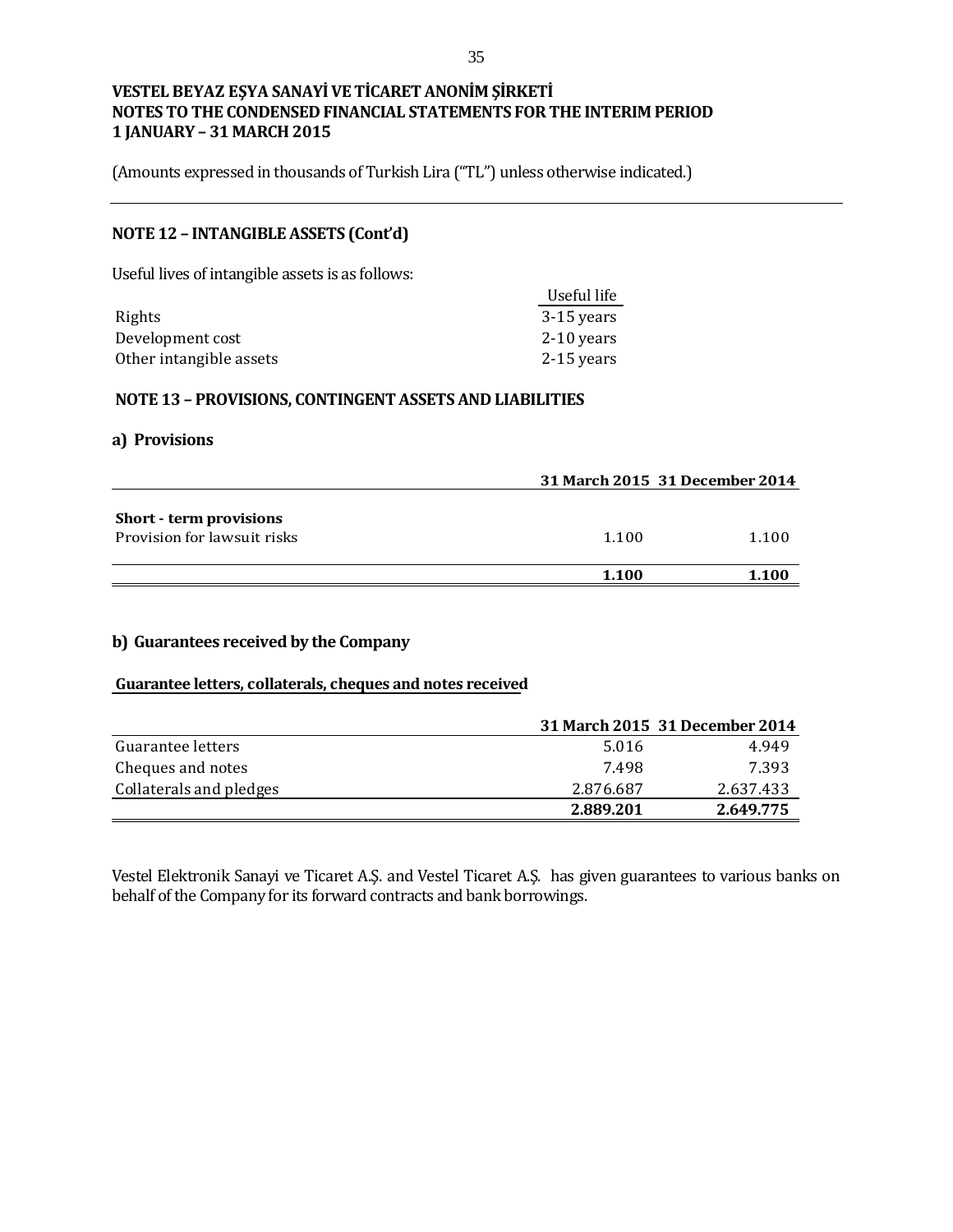(Amounts expressed in thousands of Turkish Lira ("TL") unless otherwise indicated.)

# **NOTE 13 – PROVISIONS, CONTINGENT ASSETS AND LIABILITIES (Cont'd)**

# **c) Collaterals, pledges and mortgages ("CPM's") given by the Company are as follows:**

|                                                                                                                                                                 | <b>USD</b> | <b>EUR</b> |           | TL                |
|-----------------------------------------------------------------------------------------------------------------------------------------------------------------|------------|------------|-----------|-------------------|
| <b>CPM's given by the Group</b>                                                                                                                                 | (1000)     | (1000)     | TL        | <b>Equivalent</b> |
| <b>31 March 2015</b>                                                                                                                                            |            |            |           |                   |
| A. CPM's given on behalf of its own legal entity                                                                                                                |            | 2.000      | 6.450     | 12.112            |
| B. CPM's given on behalf of fully consolidated<br>subsidiaries                                                                                                  |            |            |           |                   |
| C. CPM's given on behalf of third parties for<br>ordinary course of business                                                                                    |            |            |           |                   |
| D. Total amount of other CPM's given                                                                                                                            | 1.513.267  | 156.767    | 2.440.636 | 6.834.357         |
| i. Total amount of CPM's given on behalf of the<br>parent company                                                                                               | 1.106.806  | 67.381     | 1.706.477 | 4.786.211         |
| ii. Total amount of CPM's given to on behalf of<br>other group companies which are not in scope<br>of B and C.<br>iii. Total amount of CPM's given on behalf of | 406.461    | 89.386     | 734.159   | 2.048.146         |
| third parties which are not in scope of C.                                                                                                                      |            |            |           |                   |
| <b>Total</b>                                                                                                                                                    | 1.513.267  | 158.767    | 2.447.086 | 6.846.469         |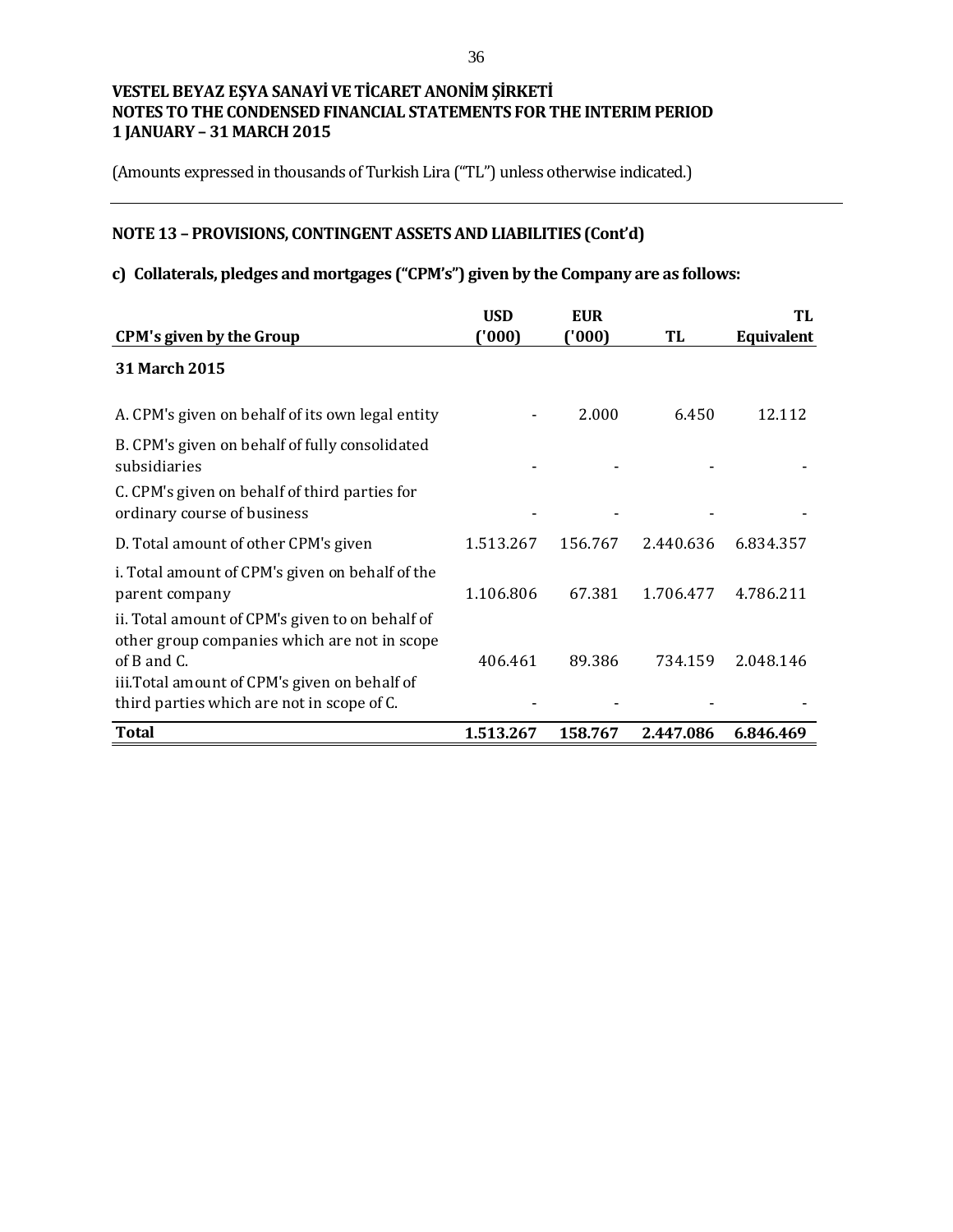(Amounts expressed in thousands of Turkish Lira ("TL") unless otherwise indicated.)

|                                                                                                                                                                      | <b>USD</b> | <b>EUR</b> |           | TL         |
|----------------------------------------------------------------------------------------------------------------------------------------------------------------------|------------|------------|-----------|------------|
| <b>CPM's given by the Group</b>                                                                                                                                      | (1000)     | (1000)     | TL        | Equivalent |
| <b>31 December 2014</b>                                                                                                                                              |            |            |           |            |
| A. CPM's given on behalf of its own legal entity                                                                                                                     |            | 2.000      | 6.267     | 11.908     |
| B. CPM's given on behalf of fully consolidated<br>subsidiaries                                                                                                       |            |            |           |            |
| C. CPM's given on behalf of third parties for<br>ordinary<br>course of business                                                                                      |            |            |           |            |
| D. Total amount of other CPM's given                                                                                                                                 | 1.513.267  | 150.424    | 2.387.445 | 6.320.861  |
| i. Total amount of CPM's given on behalf of the<br>parent company<br>ii. Total amount of CPM's given to on behalf of<br>other group companies which are not in scope | 1.106.806  | 67.381     | 1.633.286 | 4.389.920  |
| of B and C.<br>iii. Total amount of CPM's given on behalf of                                                                                                         | 406.461    | 83.043     | 754.159   | 1.930.941  |
| third parties which are not in scope of C.                                                                                                                           |            |            |           |            |
| <b>Total</b>                                                                                                                                                         | 1.513.267  | 152.424    | 2.393.712 | 6.332.769  |

The Company has given collaterals to various banks on behalf of Vestel Elektronik Sanayi and Ticaret A.Ş. Vestel Ticaret A.Ş. Vestel Germany GmbH and Vestel Holland BV for their forward contracts and bank loans obtained.

Proportion of other CPM's given by the Company to its equity is 1.014% as of 31 March 2015 (31 December 2014: 954 %)

#### **NOTE 14 – COMMITMENTS**

Due to the export and investment incentive certificates obtained, as of 31 March 2015 the Company has committed to realize exports amounting to USD 457.556 thousand (31 December 2014: USD 316.070 thousand).

As of 31 March 2015 the Company has forward foreign currency purchase contract that amounts to USD 313.249 thousand, EUR 270.810 thousand, TL 738.417 thousand against forward foreign currency sales contract that amounts to USD 202.449 thousand, EUR 430.820 thousand and TL 525.907 thousand. (31 December 2014 : USD 237.623 thousand, EUR 78.268 thousand, RUB 804 thousand and TL 39.880 thousand purchase contract against USD 77.639 thousand, EUR 199.400 thousand, RUB 804 thousand and TL 44.281 thousand sales contract).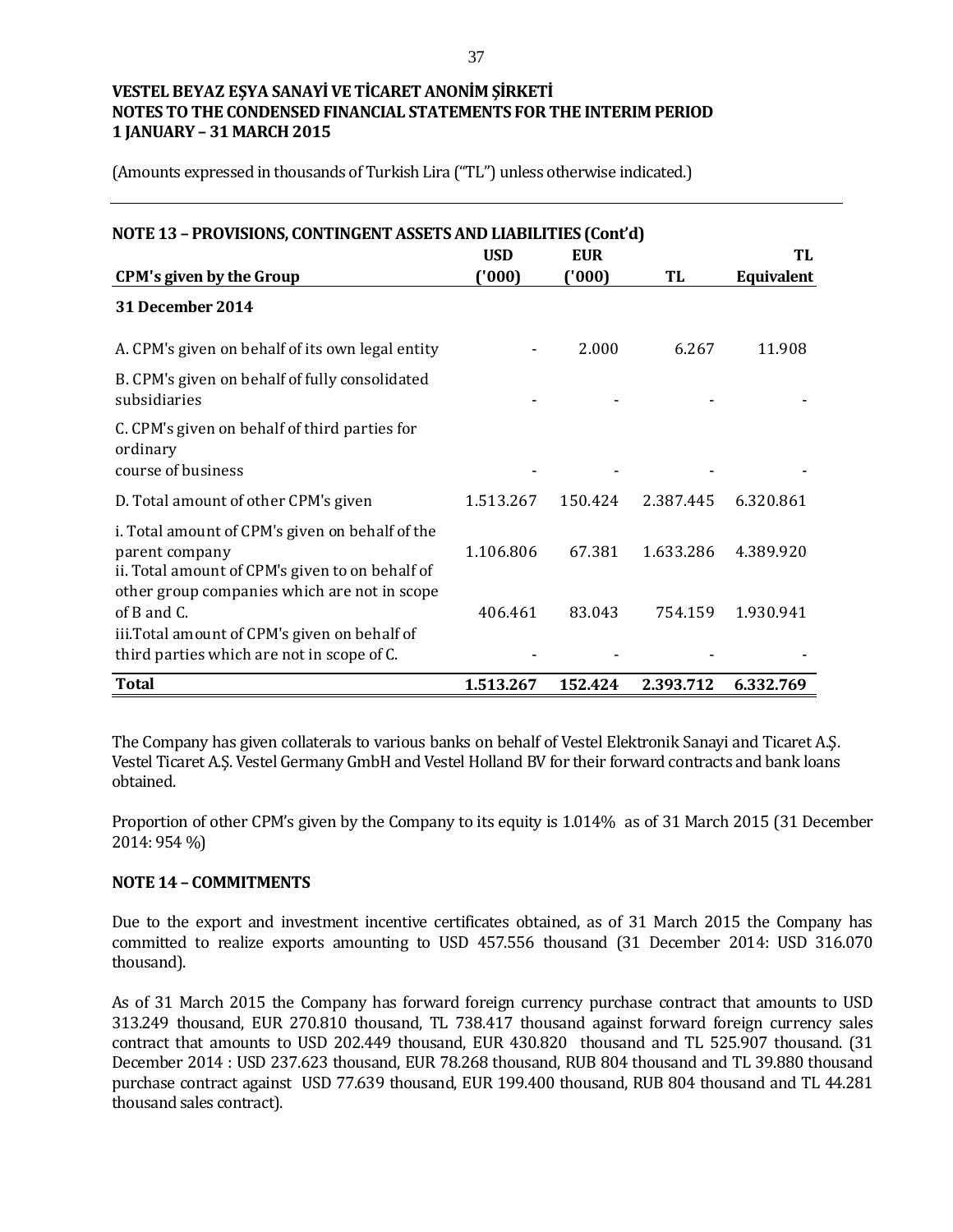(Amounts expressed in thousands of Turkish Lira ("TL") unless otherwise indicated.)

#### **NOTE 15 – EMPLOYEE BENEFITS**

#### **Liabilities for employee benefits:**

|                                               | 31 March 2015 31 December 2014 |        |
|-----------------------------------------------|--------------------------------|--------|
|                                               |                                |        |
| Due to personnel                              | 7.774                          | 12.720 |
| Social security payables                      | 4.060                          | 4.940  |
|                                               | 11.834                         | 17.660 |
|                                               |                                |        |
| "Long term provisions for employee benefits:  | 31 March 2015 31 December 2014 |        |
| Provision for employment termination benefits | 26.999                         | 25.382 |

Under Turkish law, the Company is required to pay employment termination benefits to each employee whose employment is terminated without due caus. In addition, under the existing Social Security Law No.506, clause No. 60, amended by the Labor Laws dated 06 March 1981, No.2422 and 25 August 1999, No.4447, the Company is also required to pay termination benefits to each employee who has earned the right to retire by receiving termination indemnities.

The amount payable is the equivalent of one month's gross salary for each year of service and is limited to a maximum of TL 3.438,22/year as of 31 March 2015 (31 December 2014: TL 3.438,22/year).

The provision for employee termination benefits is not funded.

The provision is calculated by estimating the present value of the future obligation of the company arising from retirement of employees. Turkish Accounting Standards No: 19 ("Employee Benefits") requires actuarial valuation methods to be developed to estimate the enterprise's obligation under defined employee plans. Accordingly actuarial assumptions were used in the calculation of the total liability which is described below:

The principal assumption is that the maximum liability for each year of service will increase in line with inflation. Thus, the discount rate applied represents the expected real rate after adjusting for the anticipated effects of future inflation. An expected inflation rate and appropriate discount rate should both be determined, the net of these being real discount rate. Consequently in the accompanying financial statements as at 31 March 2015 the provision is calculated by estimating the present value of the future obligation of the company arising from retirement of employees. As of 31 March 2015 provision is calculated based on real discount rate of %2,26 (31 December 2014: 2,26%) assuming 6% annual inflation rate and 8,40% discount rate.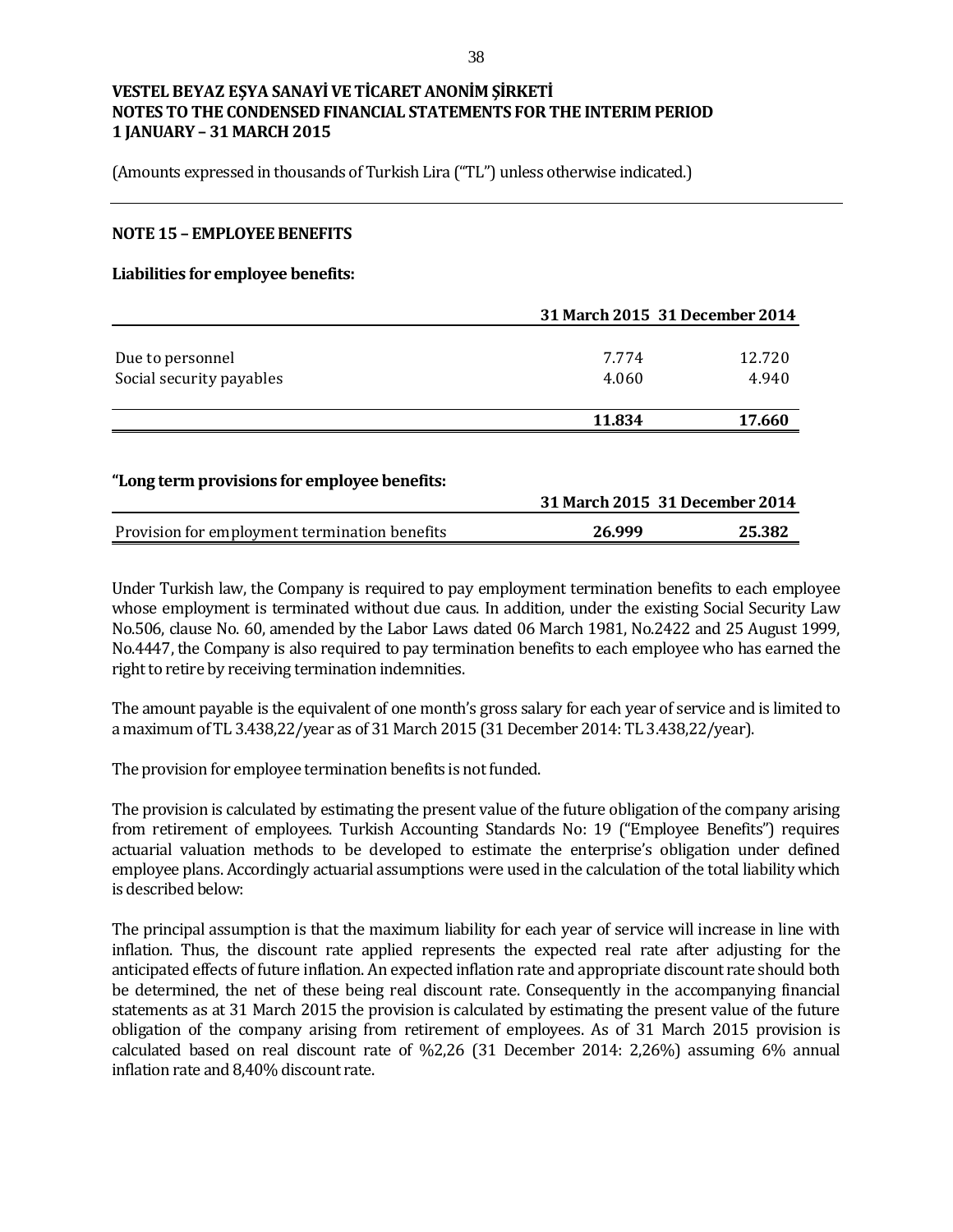(Amounts expressed in thousands of Turkish Lira ("TL") unless otherwise indicated.)

# **NOTE 15 – EMPLOYEE BENEFITS (Cont'd)**

The movements in the provision for employment termination benefit are as follows:

|                             | 1 January -<br>31 March 2015 | 1 January -<br><b>31 March 2014</b> |
|-----------------------------|------------------------------|-------------------------------------|
| <b>Balance at 1 January</b> | 25.382                       | 12.434                              |
| Increase during the year    | 2.376                        | 547                                 |
| Payments during the year    | (1.283)                      | (942)                               |
| Interest expense            | 524                          | 349                                 |
| <b>Balance at 31 March</b>  | 26.999                       | 12.388                              |

#### **NOTE 16 –NATURE OF EXPENSES**

|                                                            | 1 January - | 1 January - |
|------------------------------------------------------------|-------------|-------------|
|                                                            | 31 March    | 31 March    |
|                                                            | 2015        | 2014        |
|                                                            |             |             |
| Raw materials, supplies and finishd goods                  | 372.193     | 373.509     |
| Changes in finished goods, work in process and trade goods | (25.587)    | (1.128)     |
| Personnel expenses                                         | 41.472      | 38.483      |
| Depreciation and amortization                              | 22.112      | 20.323      |
| <b>Other</b>                                               | 30.100      | 28.983      |
|                                                            | 440.290     | 460.170     |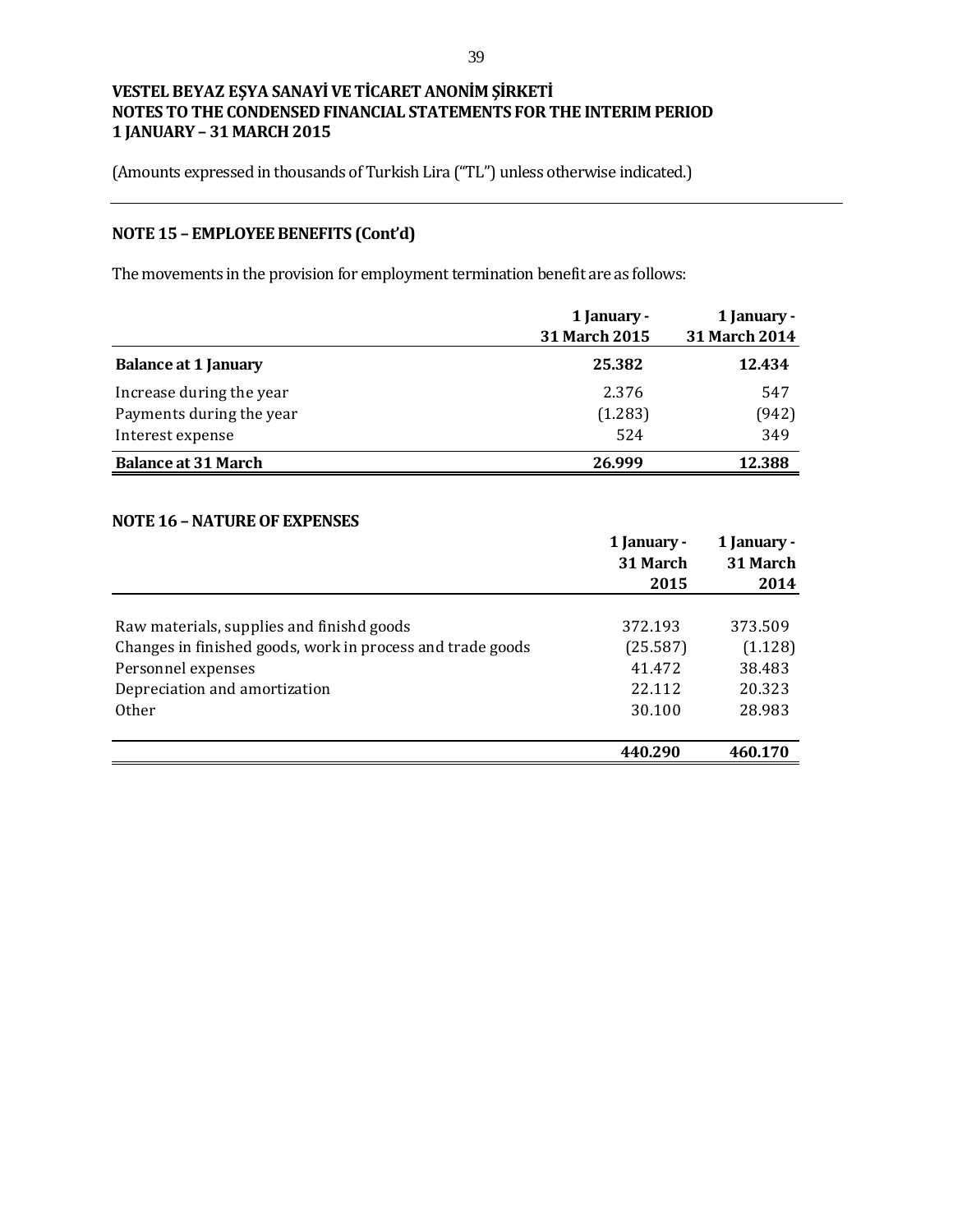(Amounts expressed in thousands of Turkish Lira ("TL") unless otherwise indicated.)

| <b>NOTE 17 - OTHER ASSETS AND LIABILITIES</b> |                                |       |
|-----------------------------------------------|--------------------------------|-------|
|                                               | 31 March 2015 31 December 2014 |       |
| Other current assets                          |                                |       |
| VAT carried forward                           | 182                            | 94    |
| <b>Other</b>                                  | 110                            | 6     |
|                                               | 292                            | 100   |
|                                               |                                |       |
|                                               | 31 March 2015 31 December 2014 |       |
| <b>Other current liabilities</b>              |                                |       |
| Taxes and dues payable                        | 4.704                          | 5.517 |
| <b>Other</b>                                  | 83                             | 63    |
|                                               | 4.787                          | 5.580 |

#### **NOTE 18 – CAPITAL, RESERVES AND OTHER EQUITY ITEMS**

# **a) Paid in capital**

|                               |         | 31 March 2015 31 December 2014 |  |  |
|-------------------------------|---------|--------------------------------|--|--|
|                               |         |                                |  |  |
| Shares of par value TL 1 each |         |                                |  |  |
| Issued share capital          | 190.000 | 190.000                        |  |  |

As of 31 March 2015 and 31 December 2014 the shareholding structure is as follows:

|                                                                               |        | Shareholding %       |         | Amount               |  |
|-------------------------------------------------------------------------------|--------|----------------------|---------|----------------------|--|
|                                                                               |        | 31 March 31 December |         | 31 March 31 December |  |
|                                                                               | 2015   | 2014                 | 2015    | 2014                 |  |
| Vestel Elektronik Sanayi ve Ticaret A.S.<br>(with board of Directors Members) | 94.62% | 94.54%               | 179.780 | 179.618              |  |
| Shares held by public                                                         | 5,38%  | 5.46%                | 10.220  | 10.382               |  |
|                                                                               | 100%   | 100%                 | 190.000 | 190.000              |  |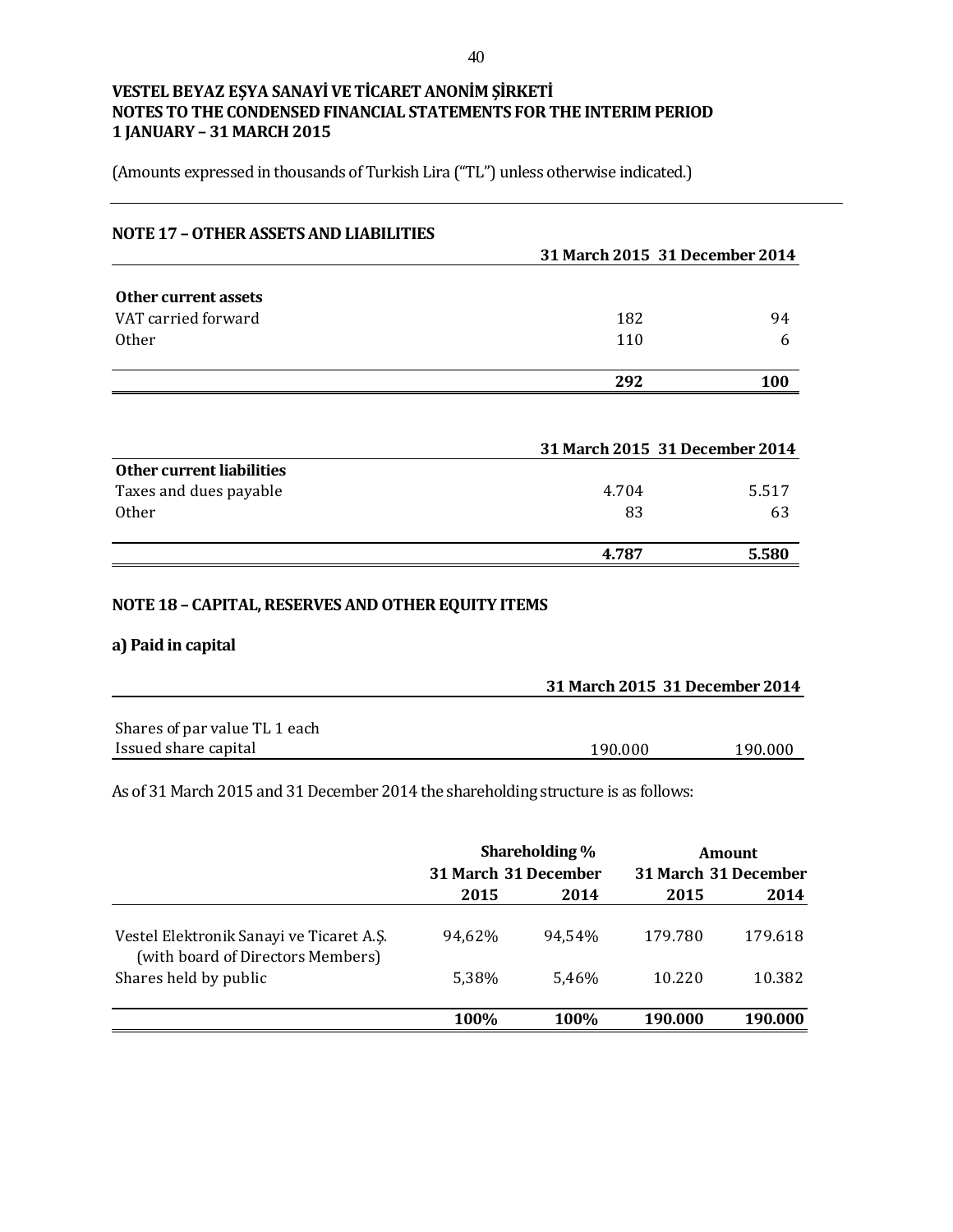(Amounts expressed in thousands of Turkish Lira ("TL") unless otherwise indicated.)

#### **NOTE 18 – CAPITAL, RESERVES AND OTHER EQUITY ITEMS (Cont'd)**

#### **b) Adjustments to share capital**

Adjustment to share capital (restated to 31 December 2004 purchasing power of money) is the difference between restated share capital and historical share capital.

|                             | 31 March 2015 31 December 2014 |       |
|-----------------------------|--------------------------------|-------|
|                             |                                |       |
| Adjustment to share capital | 9.734                          | 9.734 |

#### **c) Share Premium**

Share premium account refers the difference between par value of the company's shares and the amount the company received for newly issued shares. The share premium account is disclosed under equity as a separate line item and may not be distributed. It may be used in capital increase.

| Share premium | 109.031 | vji |
|---------------|---------|-----|
|               |         |     |

#### **d) Restricted reserves ("Legal reserves")**

The legal reserves consist of first and second legal reserves appropriated in accordance with the Turkish Commercial Code ("TCC"). The first legal reserve is appropriated out of the statutory profits at the rate of 5%, until the total reserve reaches a maximum of 20% of the Company's share capital. The second legal reserve is appropriated at the rate of 10% of all distributions in excess of 5% of the Company's share capital. Under TCC, the legal reserves can only be used to offset losses and are not available for any other usage unless they exceed 50% of paid in share capital.

| Legal reserves         | 41.803  | 41.803  |
|------------------------|---------|---------|
|                        |         |         |
| e) Accumulated income  |         |         |
| Extraordinary reserves | 122.432 | 122.432 |
| Previous year's loss   | 178.260 | 47.083  |
|                        | 300.692 | 169.515 |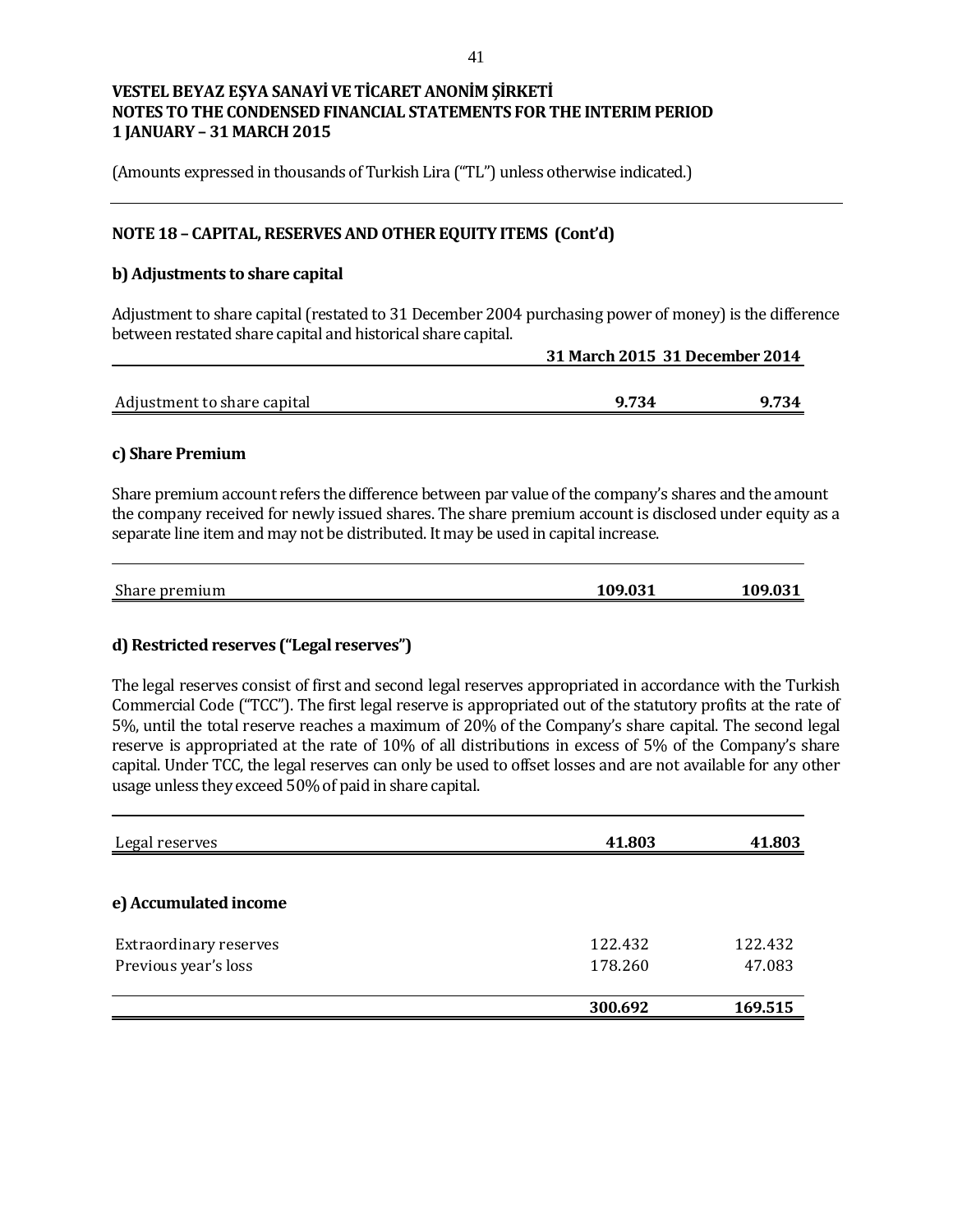(Amounts expressed in thousands of Turkish Lira ("TL") unless otherwise indicated.)

## **NOTE 18 – CAPITAL, RESERVES AND OTHER EQUITY ITEMS (Cont'd)**

### **f) Dividend distribution**

For quoted companies dividends are distributed in accordance with the Communiqué Serial II:-19.1 on "Principals Regarding Distribution of Interim Dividends" issued by the CMB effective from 1 February 2014.

Companies distribute dividends in accordance with their dividend payment policies settled and dividend payment decision taken in general assembly and in conformity with relevant legislations. The communiqué does not state a minimum dividend rate. Companies distribute dividends in accordance with the method defined in their dividend policy or articles of association. Additionally, dividend can be distributed in fixed or variable installments and dividend advances can be paid over the profit on interim financial statements.

Unless the general reserves that has to be appropriated in accordance with TCC or the dividend to shareholders as determined in the articles of association or dividend policy are set aside; no decision can be taken to set aside other reserves, to transfer reserves to the subsequent year or to distribute dividends to holders of usufruct right certificates, to board of directors members or to employees; and no dividend can be distributed to those unless the determined dividend to shareholders is paid in cash.

On the other hand, in accordance with the Articles of Association of the Company, up to 5% of retained earnings after dividend distribution could be allocated to the Board of Directors or used for certain reasons designated by the Board of Directors when necessary.

- Based on the approval of the General Assembly, up to %3 of retained earnings after dividend distribution could be allocated to plant investments designated in accordance with article of 468 in TCC,
- Up to %5 of retained earnings after dividend distribution could be allocated to the Board of Directors as necessary,
- Up to %5 of retained earnings after dividend distribution could be allocated to donations, bonuses etc.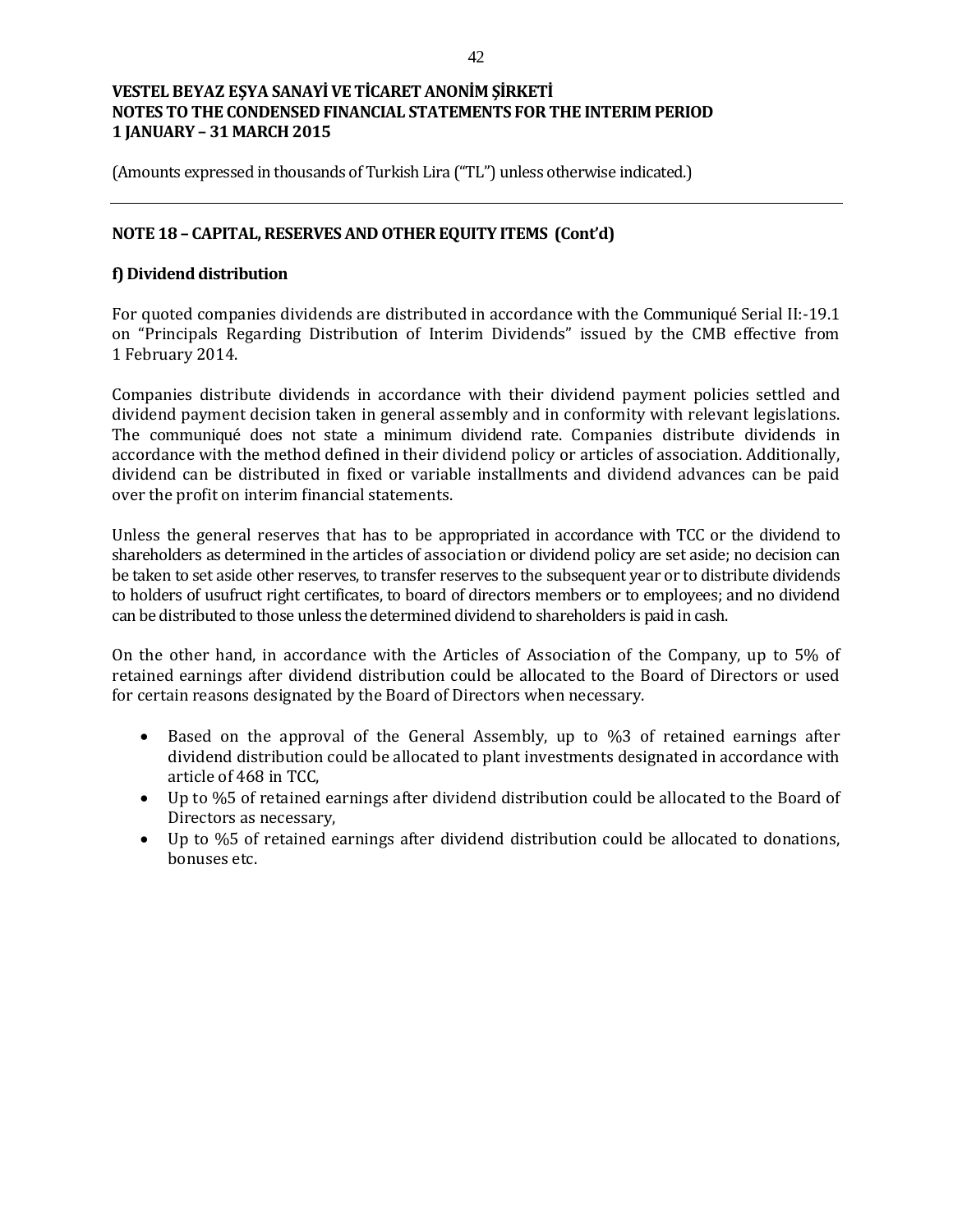(Amounts expressed in thousands of Turkish Lira ("TL") unless otherwise indicated.)

#### **NOTE 19 – SALES**

|                           | 1 January - | 1 January -<br>31 March |  |
|---------------------------|-------------|-------------------------|--|
|                           | 31 March    |                         |  |
|                           | 2015        | 2014                    |  |
|                           |             |                         |  |
| Domestic sales            | 106.161     | 131.120                 |  |
| Overseas sales            | 371.440     | 384.366                 |  |
| <b>Gross sales</b>        | 477.601     | 515.486                 |  |
| Less: Sales discounts (-) | (246)       | (2.464)                 |  |
| <b>Net sales</b>          | 477.355     | 513.022                 |  |
| Cost of sales             | (416.746)   | (436.845)               |  |
| <b>Gross profit</b>       | 60.609      | 76.177                  |  |

#### **NOTE 20 – GENERAL ADMINISTRATIVE EXPENSES, MARKETING EXPENSES, RESEARCH AND DEVELOPMENT EXPENSES**

# **a) General administrative expenses:**

|                               | 1 January - | 1 January -<br>31 March |  |
|-------------------------------|-------------|-------------------------|--|
|                               | 31 March    |                         |  |
|                               | 2015        | 2014                    |  |
| Personnel expenses            | 2.876       | 2.624                   |  |
| Depreciation and amortization | 117         | 109                     |  |
| Office and rent expenses      | 2.156       | 1.845                   |  |
| Advertising expenses          | 1.912       | 2.106                   |  |
| <b>Other</b>                  | 1.722       | 1.670                   |  |
|                               | 8.783       | 8.354                   |  |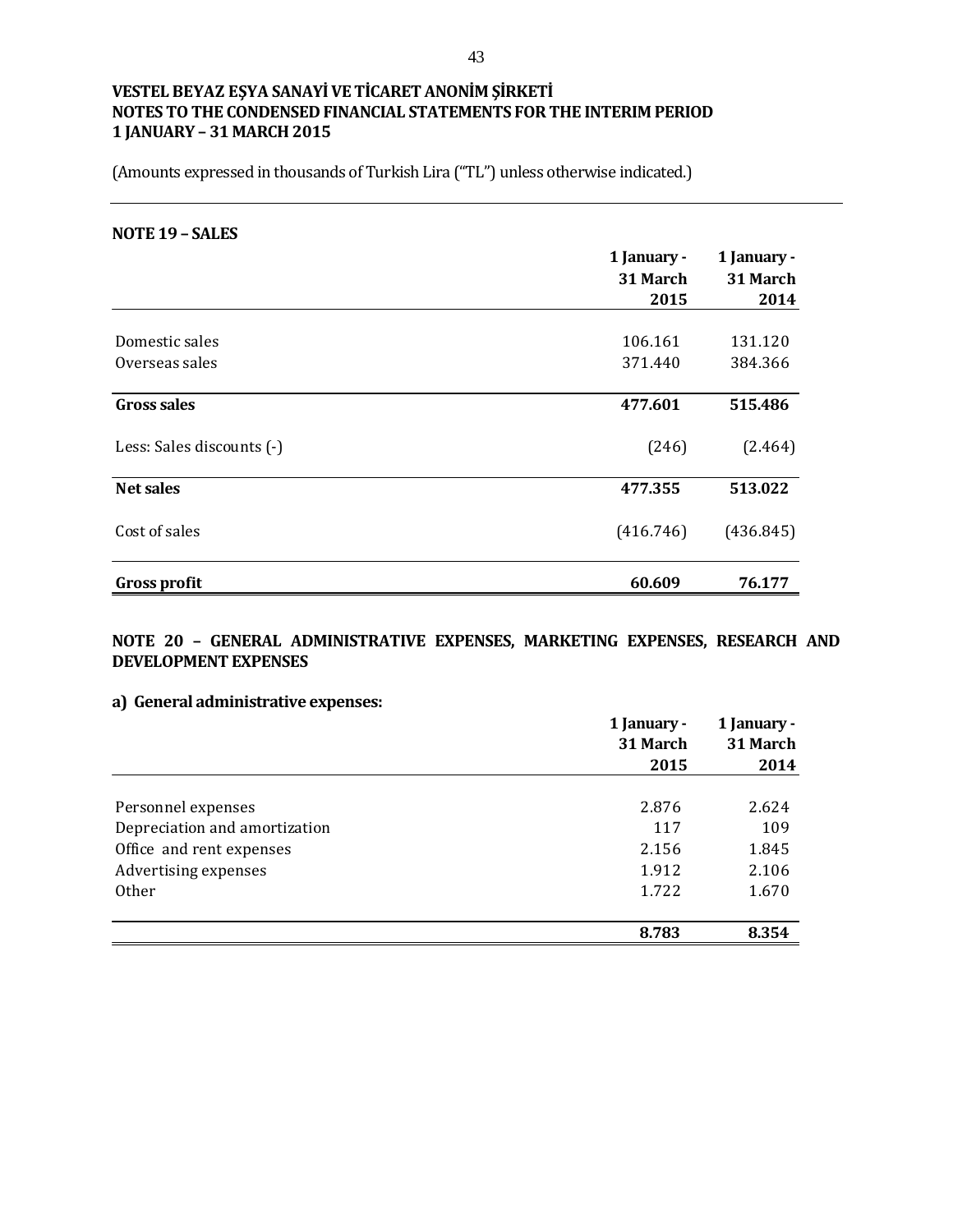(Amounts expressed in thousands of Turkish Lira ("TL") unless otherwise indicated.)

# **NOTE 20 – GENERAL ADMINISTRATIVE EXPENSES, MARKETING EXPENSES, RESEARCH AND DEVELOPMENT EXPENSES (Cont'd)**

#### **b) Marketing expenses:**

|                                       | 1 January - | 1 January - |  |
|---------------------------------------|-------------|-------------|--|
|                                       | 31 March    | 31 March    |  |
|                                       | 2015        | 2014        |  |
| Personnel expenses                    | 1.759       | 970         |  |
| Depreciation and amortization         | 80          | 69          |  |
| Transportation expenses               | 5.165       | 5.078       |  |
| 0ther                                 | 1.663       | 2.759       |  |
|                                       | 8.667       | 8.876       |  |
|                                       |             |             |  |
| c) Research and development expenses: |             |             |  |
| Personnel expenses                    | 920         | 1.208       |  |
| Depreciation and amortization         | 3.356       | 2.783       |  |
| <b>Other</b>                          | 1.818       | 2.104       |  |
|                                       | 6.094       | 6.095       |  |

## **NOTE 21 –OTHER INCOME AND EXPENSE FROM OPERATING ACTIVITIES**

## **a) Other income from operating activities:**

|                                                        | 1 January - | 1 January - |
|--------------------------------------------------------|-------------|-------------|
|                                                        | 31 March    | 31 March    |
|                                                        | 2015        | 2014        |
| Credit finance gains arising from trading activities   | 2.198       | 4.968       |
| Foreign exchange gains arising from trading activities | 20.648      | 38.877      |
| Other income                                           | 815         | 667         |
|                                                        | 23.661      | 44.512      |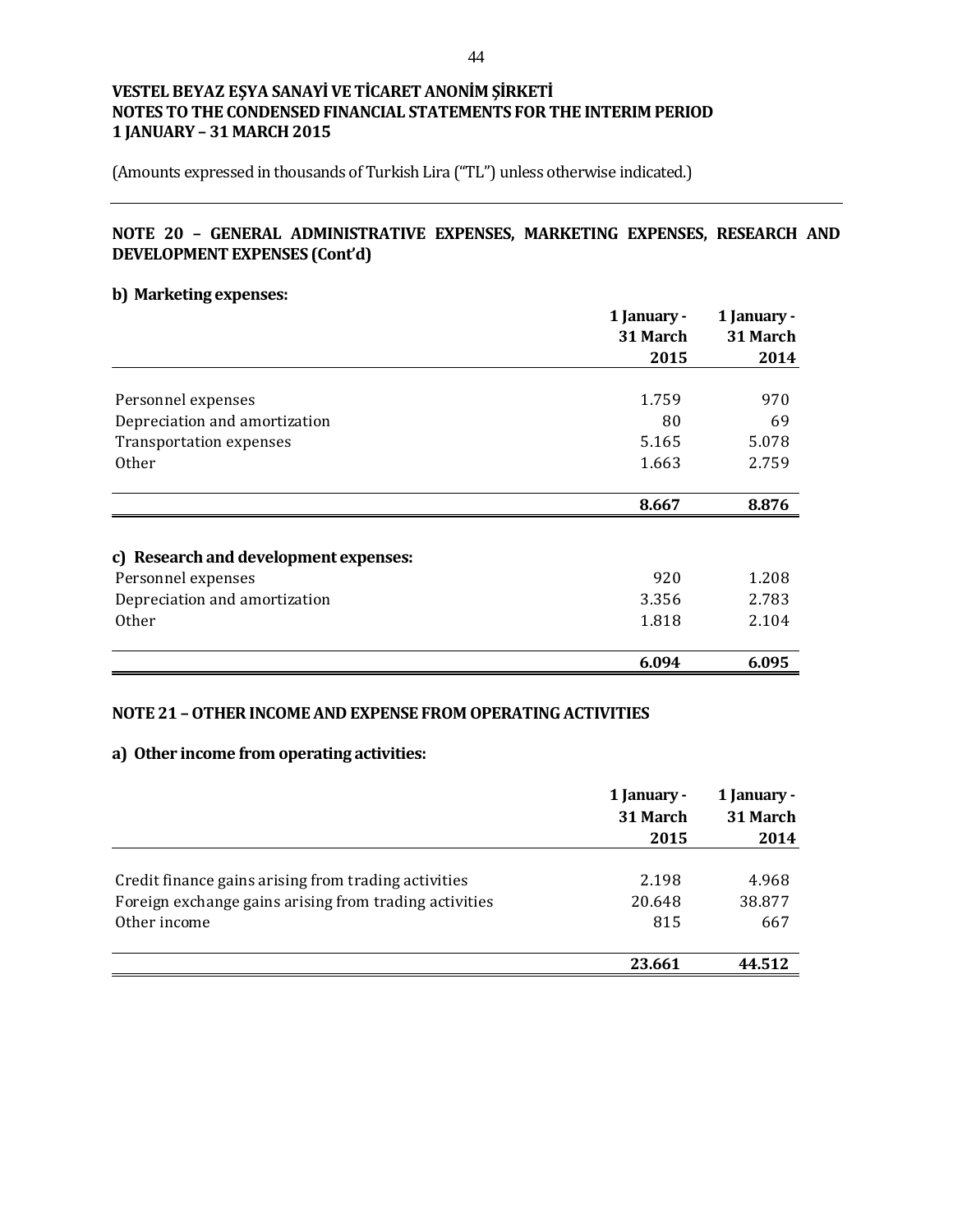(Amounts expressed in thousands of Turkish Lira ("TL") unless otherwise indicated.)

# **NOTE 21 –OTHER OPERATING INCOME AND EXPENSE (Cont'd)**

# **b) Other expense from operating activities:**

|                                                           | 1 January - | 1 January - |  |
|-----------------------------------------------------------|-------------|-------------|--|
|                                                           | 31 March    | 31 March    |  |
|                                                           | 2015        | 2014        |  |
|                                                           |             |             |  |
| Debit finance charges arising from trading activities     | 3.040       | 4.213       |  |
| Foreign exchange expenses arising from trading activities | 42.812      | 37.959      |  |
| Other expenses                                            | 1.229       | 1.083       |  |
|                                                           | 47.081      | 43.255      |  |

## **NOTE 22 – FINANCIAL EXPENSE AND FINANCIAL INCOME**

### **a) Financial expense:**

|                                            | 1 January -<br>31 March | 1 January -<br>31 March |       |
|--------------------------------------------|-------------------------|-------------------------|-------|
|                                            | 2015                    | 2014                    |       |
| Foreign exchange losses                    | 1.776                   | 7.208                   |       |
| Losses on derivative financial instruments | 51.646                  |                         |       |
| Interest and commision expense             | 2.944                   | 5.236                   |       |
| Other finance expenses                     | 38                      | 54                      |       |
|                                            | 56.404                  | 12.498                  |       |
| b) Financial income:                       |                         |                         |       |
| Foreign exchange gains                     | 2.024                   |                         | 4.906 |
| Gains on derivative financial instruments  | 36.207                  |                         | 2.345 |
| Interest income                            | 3.615                   |                         | 16    |
|                                            | 41.846                  |                         | 7.267 |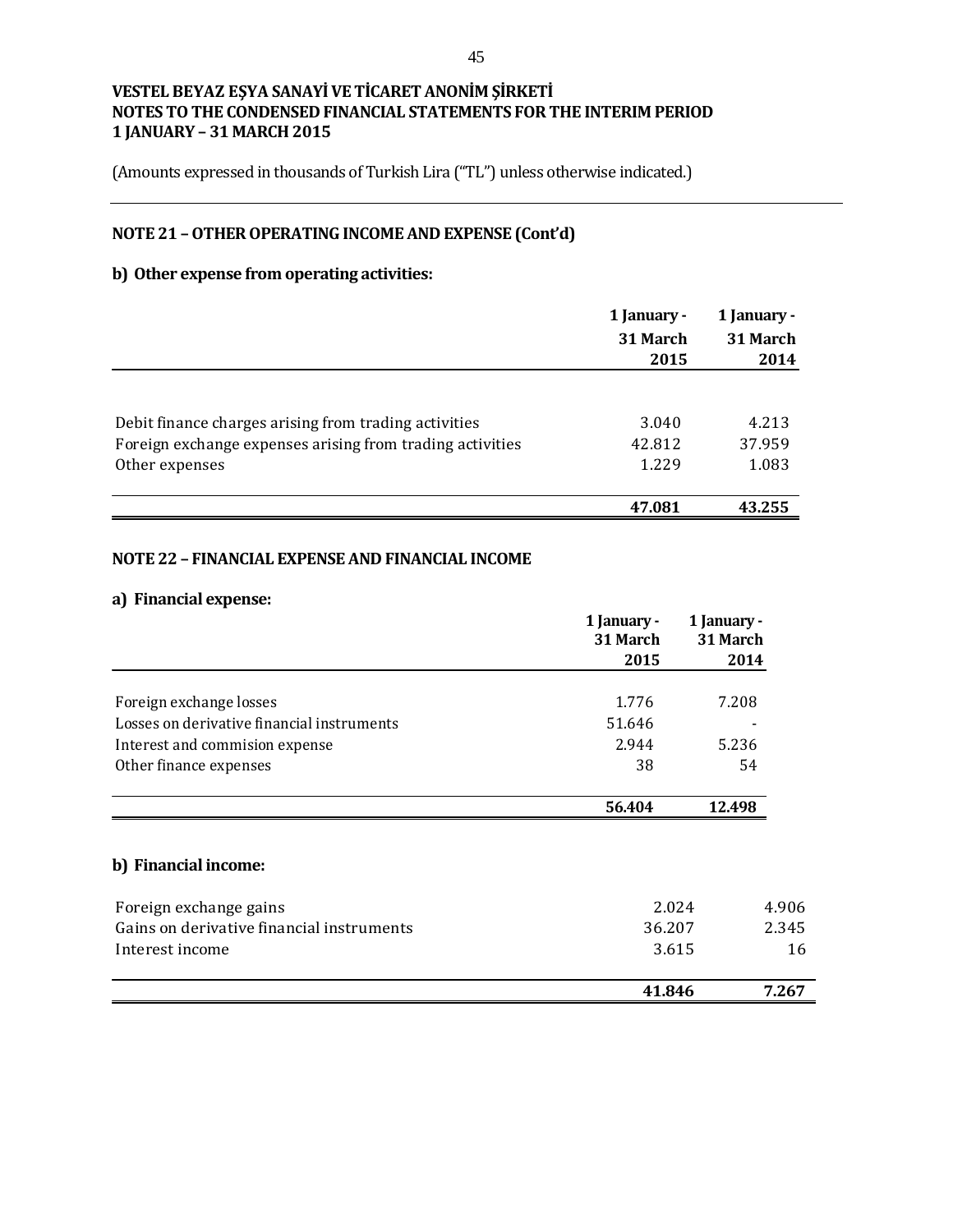(Amounts expressed in thousands of Turkish Lira ("TL") unless otherwise indicated.)

#### **NOTE 23 –TAXES ON INCOME (INCLUDING DEFERRED TAX ASSETS AND LIABILITIES)**

|                                      | 31 March 2015 31 December 2014 |          |
|--------------------------------------|--------------------------------|----------|
| Corporation and income taxes         | 21.347                         | 20.767   |
|                                      |                                |          |
| Prepaid taxes (-)                    | (20.767)                       | (18.166) |
| Current income tax liabilities - net | 580                            | 2.601    |
|                                      |                                |          |
| Deferred tax liabilities             | (6.486)                        | (5.898   |

In Turkey, beginning from 1 January 2006, the corporate tax rate is 20%.

Corporate tax is applied on taxable corporate income, which is calculated from the statutory accounting profit by adding back non-deductible expenses and by deducting other exempt income. In addition to corporate taxes, companies should also calculate income withholding taxes on any dividends distributed at the rate of % 15, except for companies receiving dividends who are resident companies in Turkey. Undistributed dividends incorporated in share capital are not subject to income withholding taxes.

In Turkey, advance tax returns are filed on a quarterly basis at the rate of %20, until the 14th day of the following month and paid until the 17th day. Advance tax returns files within the year are offset against corporate income tax calculated over the annual taxable corporate income.

According to the Corporate Tax Law, 75% of the capital gains arising from the sale of tangible assets and investments in equity shares owned for at least two years are exempted from corporate tax on the condition that such gains are reflected in the equity.

Under the Turkish taxation system, tax losses can be carried forward to be offset against future taxable income for up to five years. Tax losses cannot be carried back.

There is no procedure for a final and definitive agreement on tax assessments. Tax returns are filed between 1-25 April following the close of the accounting year to which they relate. Tax authorities may however examine such returns and the underlying accounting records and may revise assessment within five years.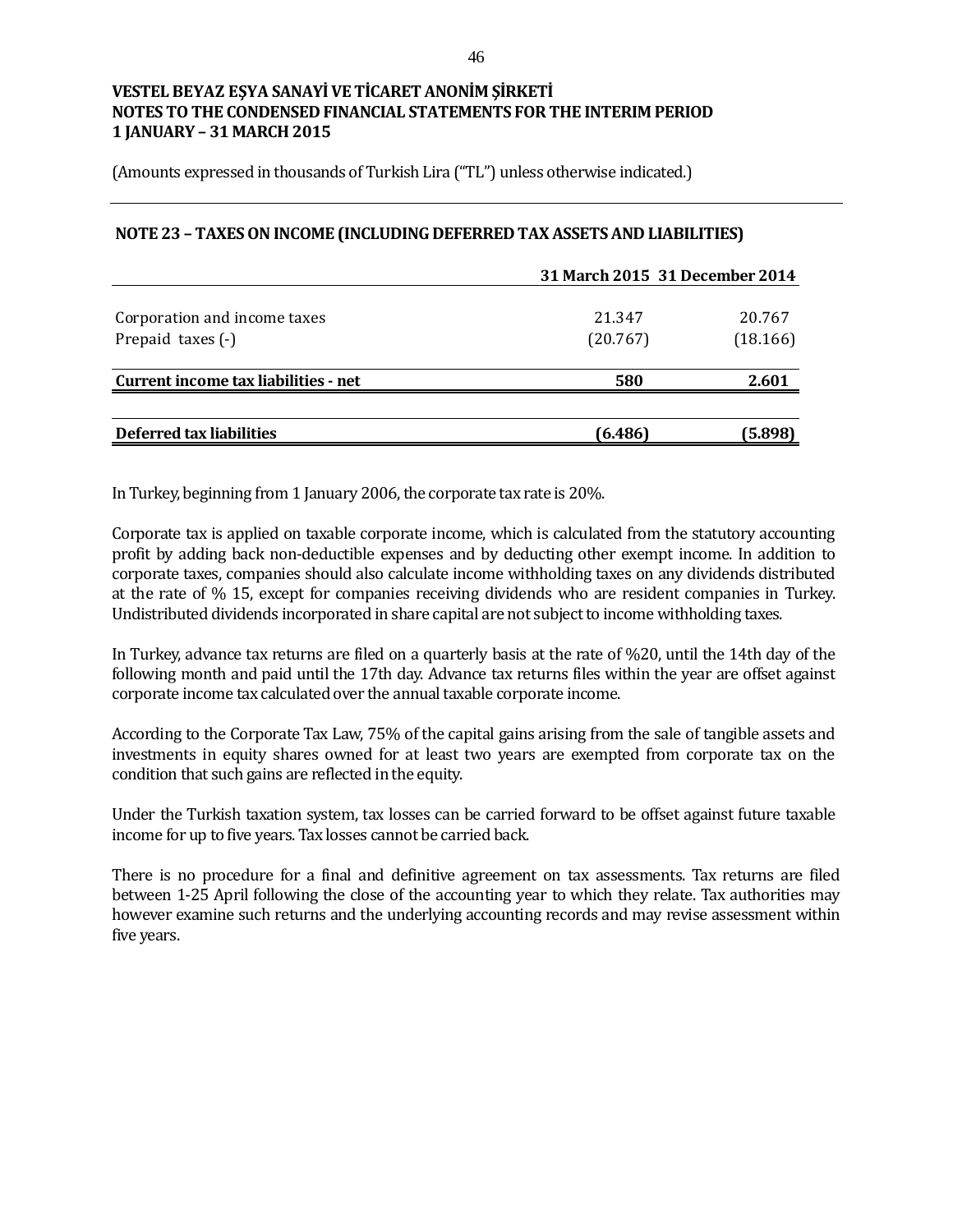(Amounts expressed in thousands of Turkish Lira ("TL") unless otherwise indicated.)

#### **NOTE 23 – TAXES ON INCOME (INCLUDING DEFERRED TAX ASSETS AND LIABILITIES) (Cont'd)**

As of 1 January - 31 March 2015 and 2014 tax benefit in the statement of income is as follows:

|                               | 1 January -   | 1 January -   |
|-------------------------------|---------------|---------------|
|                               | 31 March 2015 | 31 March 2014 |
| Current period tax expense    | (580)         | (7.867)       |
| Deferred tax benefit / (loss) | 2.094         | 760           |
| Total tax benefit / (expense) | 1.514         | (7.107)       |

A reconciliation of the tax provision calculation of current tax expense is as follows

#### **Deferred tax assets and liabilities**

The Company recognizes deferred tax assets and liabilities based upon temporary differences arising between their financial statements prepared in accordance with CMB Communiqué II, No. 14.1 and their statutory financial statements. These temporary differences usually result from the recognition of revenue and expenses in different reporting periods for CMB Financial Reporting Standards and tax purposes.

Tax rate used in the calculation of deferred tax assets and liabilities based on the liability method is 20% as of 31 March 2015. (31 December 2014:%20).

The breakdown of cumulative temporary differences and the resulting deferred tax assets and liabilities provided using principal tax rate as of the balance sheet dates is as follows:

| <b>Cumulative temporary</b>                                           |                      |             |              |                      |  |  |
|-----------------------------------------------------------------------|----------------------|-------------|--------------|----------------------|--|--|
|                                                                       |                      | differences | Deferred tax |                      |  |  |
|                                                                       | 31 March 31 December |             |              | 31 March 31 December |  |  |
|                                                                       | 2015                 | 2014        | 2015         | 2014                 |  |  |
| Deferred tax assets                                                   |                      |             |              |                      |  |  |
| <b>Employment termination benefits</b><br>Provision for impairment on | (26.999)             | (25.382)    | 5.400        | 4.886                |  |  |
| inventories                                                           | (911)                | (1.070)     | 182          | 214                  |  |  |
| Derivative financial instruments                                      |                      |             |              |                      |  |  |
| 0ther                                                                 | (3.390)              | (7.235)     | 678          | 1.447                |  |  |
|                                                                       |                      |             | 6.260        | 6.547                |  |  |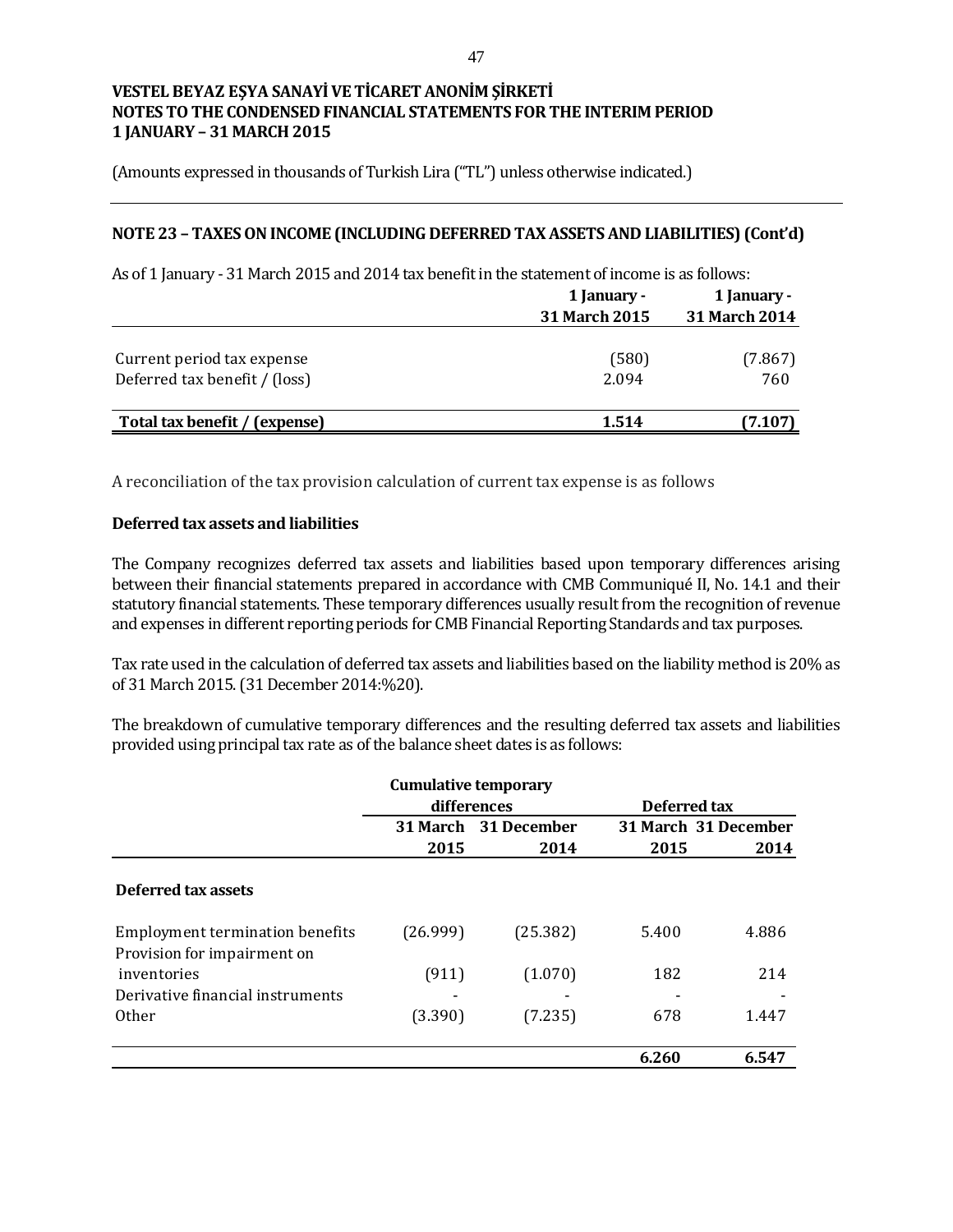(Amounts expressed in thousands of Turkish Lira ("TL") unless otherwise indicated.)

# **NOTE 23 – TAXES ON INCOME (INCLUDING DEFERRED TAX ASSETS AND LIABILITIES) (Cont'd)**

| <b>Cumulative temporary</b>        |                                |        |              |                      |  |
|------------------------------------|--------------------------------|--------|--------------|----------------------|--|
|                                    | differences                    |        | Deferred tax |                      |  |
|                                    | 31 December<br><b>31 March</b> |        |              | 31 March 31 December |  |
|                                    | 2015                           | 2014   | 2015         | 2014                 |  |
| Deferred tax liabilites            |                                |        |              |                      |  |
| Useful life and valuation          |                                |        |              |                      |  |
| differences on property, plant and |                                |        |              |                      |  |
| equipment and intangible assets    | 37.955                         | 42.905 | (7.591)      | (8.581)              |  |
| Derivative financial instruments   | 24.748                         | 18.566 | (4.950)      | (3.713)              |  |
| 0ther                              | 1.025                          | 755    | (205)        | (151)                |  |
|                                    |                                |        | (12.746)     | (12.445)             |  |
| Deferred tax liabilites - net      |                                |        | (6.486)      | 5.8981               |  |

The movement of net deferred tax assets and liabilities is as follows:

|                                            | 1 January -<br>31 March 2015 | 1 January -<br>31 March 2014 |
|--------------------------------------------|------------------------------|------------------------------|
| Opening balance, 1 January                 | (5.898)                      | (1.835)                      |
| Tax expense recognized in income statement | 2.094                        | 760                          |
| Recognized in shareholders' equity         | (2.682)                      | (69)                         |
| Deferred tax (liabilities) / assets        |                              |                              |
| at the end of the period, net              | (6.486)                      | (1.144)                      |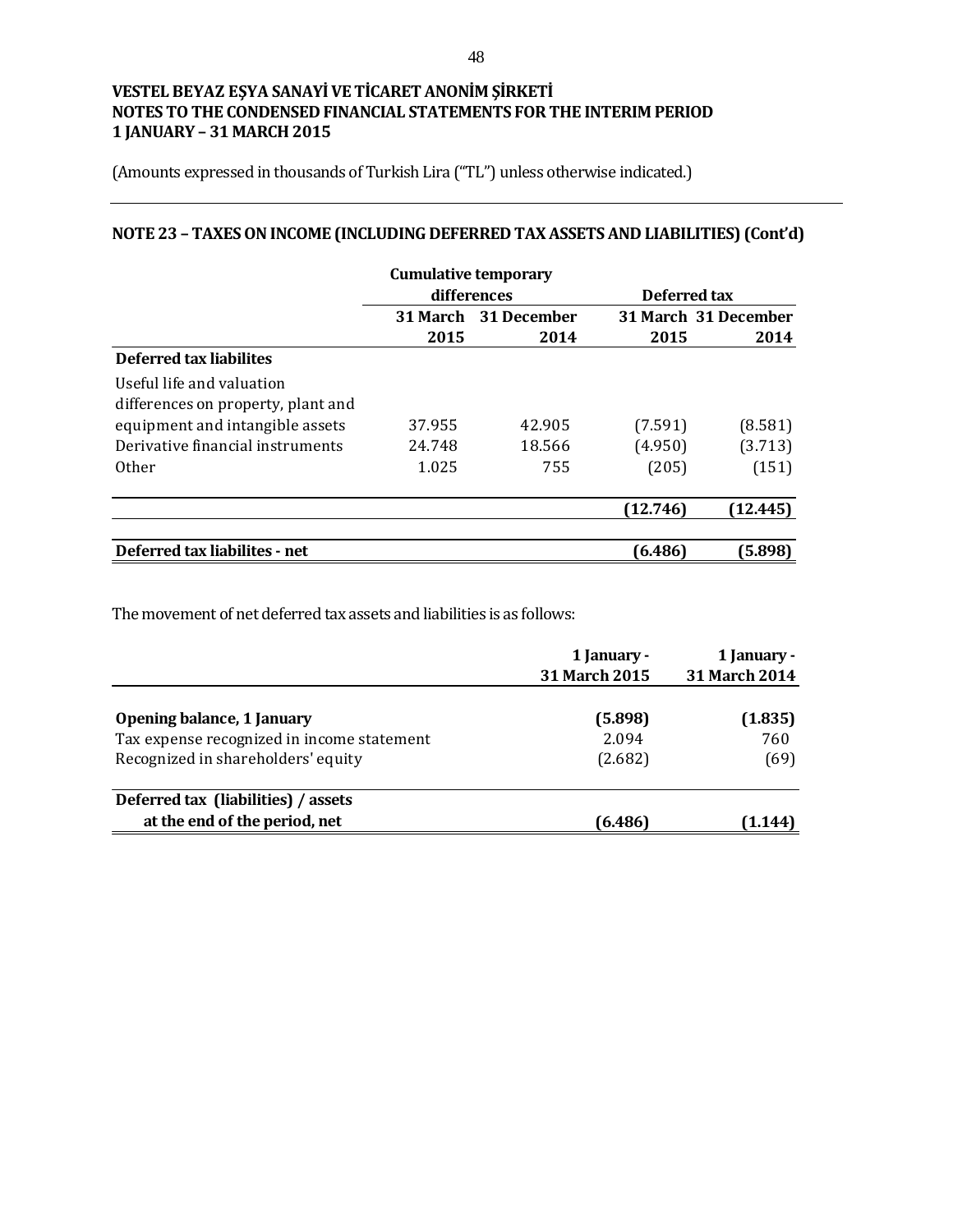(Amounts expressed in thousands of Turkish Lira ("TL") unless otherwise indicated.)

#### **NOTE 24 – EARNINGS PER SHARE**

|                                                                                                                         | 1 January -<br>31 March | 1 January -<br>31 March |
|-------------------------------------------------------------------------------------------------------------------------|-------------------------|-------------------------|
|                                                                                                                         | 2015                    | 2014                    |
| Net income attributable to equity holders of the parent<br>Weighted number of ordinary shares with a TL 1 of face value | 601                     | 41.771                  |
| (thousand shares)                                                                                                       | 190.000                 | 190.000                 |
|                                                                                                                         | 0,00                    | 0.22                    |

### **NOTE 25 – DERIVATIVE INSTRUMENTS**

|                                       | <b>31 March 2015</b> |                   | <b>31 December 2014</b> |                   |
|---------------------------------------|----------------------|-------------------|-------------------------|-------------------|
|                                       |                      | <b>Fair Value</b> |                         | <b>Fair Value</b> |
|                                       | <b>Contract</b>      | Assets /          | <b>Contract</b>         | Assets /          |
|                                       | amount               | (Liabilities)     | amount                  | (Liabilities)     |
| <b>Held for trading</b>               |                      |                   |                         |                   |
| Forward foreign currency transactions | 2.105.258            | (11.316)          | 489.833                 | (1.274)           |
| Foreign currency swap contracts       | 50.000               | (2.988)           | 50.000                  | (5.800)           |
| <b>Cash flow hedge</b>                |                      |                   |                         |                   |
| Forward foreign currency transactions | 217.436              | 39.052            | 321.874                 | 25.640            |
|                                       | 2.372.694            | 24.748            | 861.707                 | 18.566            |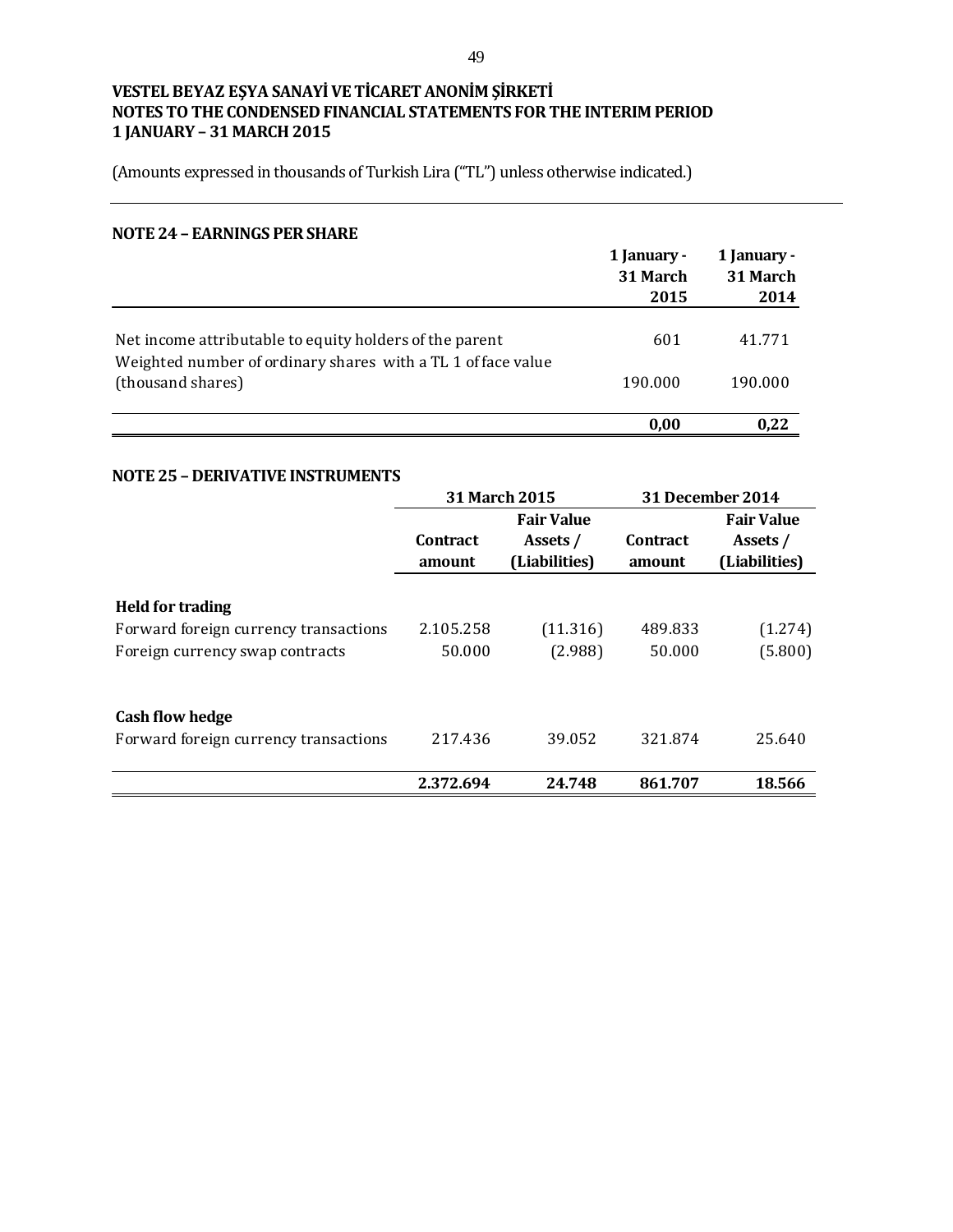(Amounts expressed in thousands of Turkish Lira ("TL") unless otherwise indicated.)

### **NOTE 26 – FINANCIAL INSTRUMENTS AND FINANCIAL RISK MANAGEMENT**

|                                               |            |           | Other (TL |                                      |
|-----------------------------------------------|------------|-----------|-----------|--------------------------------------|
| 31 March 2015                                 | <b>USD</b> |           |           | <b>EUR Equivalent) TL Equivalent</b> |
| 1. Trade receivables                          | 7.194      | 164.689   | 23.436    | 508.432                              |
| 2a. Monetary financial assets (including      |            |           |           |                                      |
| cash and cash equivalents)                    | 1.030      | 1.082     | 4         | 5.756                                |
| 2b. Non-monetary financial assets             |            |           |           |                                      |
| 3. Other                                      | 95         |           |           | 248                                  |
| 4. Current assets $(1+2+3)$                   | 8.319      | 165.771   | 23.440    | 514.436                              |
| 5. Trade receivables                          |            |           |           |                                      |
| 6a. Monetary financial assets                 |            |           |           |                                      |
| 6b. Non-monetary financial assets             |            |           |           |                                      |
| 7. Other                                      |            |           |           |                                      |
| 8. Non-current assets (5+6+7)                 |            |           |           |                                      |
| 9. Total assets $(4+8)$                       | 8.319      | 165.771   | 23.440    | 514.436                              |
| 10. Trade payables                            | 104.808    | 40.841    | 53        | 389.240                              |
| 11. Financial liabilities                     |            | 20.094    |           | 56.884                               |
| 12a. Other monetary liabilities               |            |           |           |                                      |
| 12b. Other non-monetary liabilities           |            |           |           |                                      |
| 13. Current liabilities (10+11+12)            | 104.808    | 60.935    | 53        | 446.124                              |
| 14. Trade payables                            |            |           |           |                                      |
| 15. Financial liabilities                     |            | 2.486     |           | 7.038                                |
| 16a. Other monetary liabilities               |            | 50.073    |           | 141.752                              |
| 16b. Other non-monetary liabilities           |            |           |           |                                      |
| 17. Non-current liabilities (14+15+16)        |            | 52.559    |           | 148.790                              |
| 18. Total liabilities (13+17)                 | 104.808    | 113.494   | 53        | 594.914                              |
| 19. Off-balance sheet derivative instruments/ |            |           |           |                                      |
| net asset (liability) position (19a+19b)      | 110.800    | (160.010) | -         | (163.762)                            |
| 19a. Hedged total assets                      | 313.249    | 270.810   |           | 1.584.279                            |
| 19b. Hedged total liabilities                 | (202.449)  | (430.820) |           | (1.748.041)                          |
| 20. Net foreign currency asset/ (liability)   |            |           |           |                                      |
| position (9-18+19)                            | 14.311     | (107.733) | 23.387    | (244.240)                            |
| 21. Net foreign currency monetary asset/      |            |           |           |                                      |
| (liability) position                          |            |           |           |                                      |
| $(=1+2a+5+6a-10-11-12a-14-15-16a)$            | (96.584)   | 52.277    | 23.387    | (80.726)                             |
| 22. Fair value of financial instruments used  |            |           |           |                                      |
| in foreign currency hedging                   |            |           |           | 24.748                               |
| 23. Export                                    | 7.248      | 124.658   | 26        | 371.440                              |
| 24. Import                                    | 45.572     | 42.179    | 237       | 228.670                              |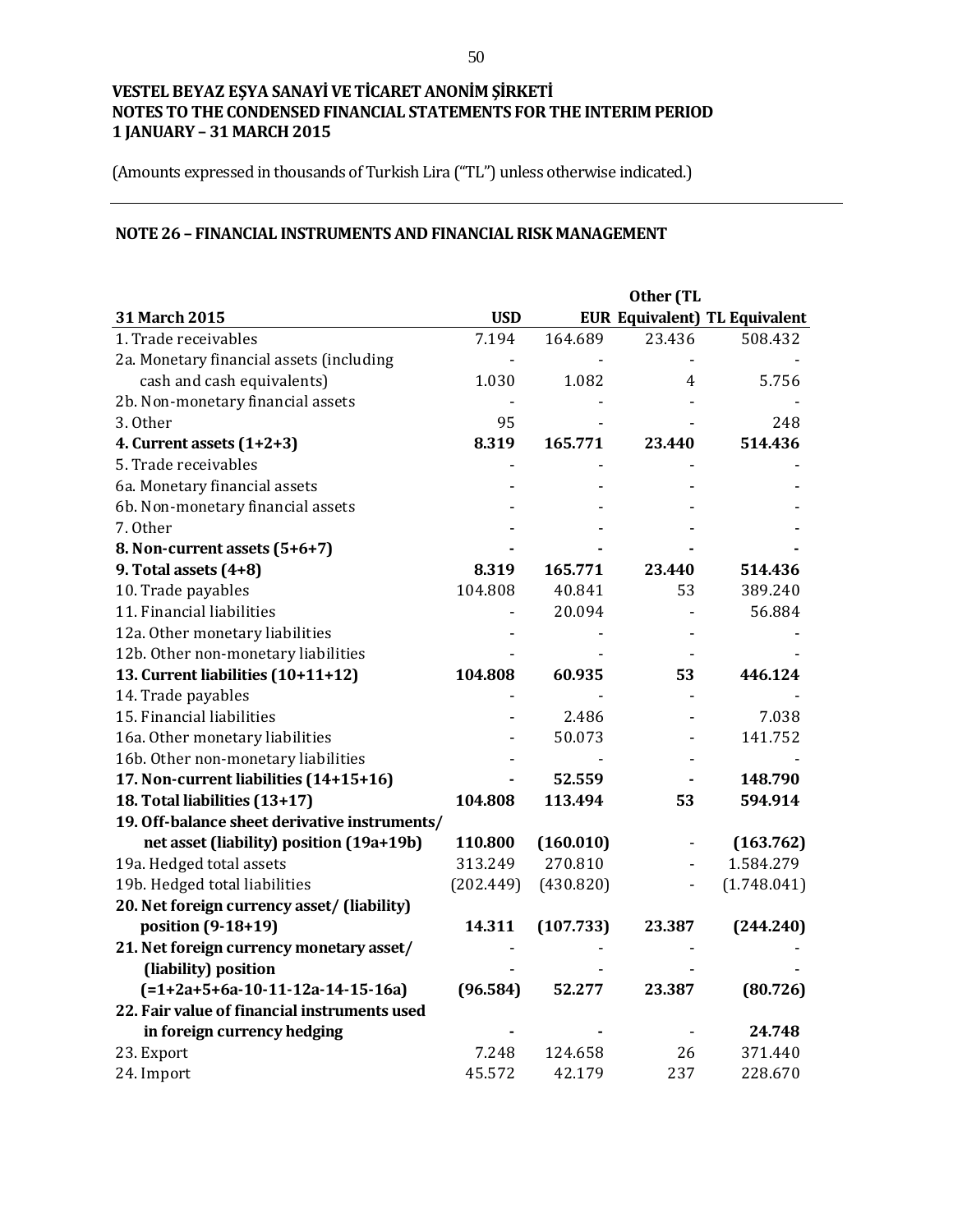(Amounts expressed in thousands of Turkish Lira ("TL") unless otherwise indicated.)

# **NOTE 26 – FINANCIAL INSTRUMENTS AND FINANCIAL RISK MANAGEMENT (Cont'd)**

|                                               |            |           | Other (TL |                                      |
|-----------------------------------------------|------------|-----------|-----------|--------------------------------------|
| 31 December 2014                              | <b>USD</b> |           |           | <b>EUR Equivalent) TL Equivalent</b> |
| 1. Trade receivables                          | 10.086     | 178.250   | 19.603    | 545.781                              |
| 2a. Monetary financial assets (including      |            |           |           |                                      |
| cash and cash equivalents)                    | 19.457     | 490       |           | 46.501                               |
| 2b. Non-monetary financial assets             |            |           |           |                                      |
| 3. Other                                      | 44         |           |           | 102                                  |
| 4. Current assets $(1+2+3)$                   | 29.587     | 178.740   | 19.603    | 592.384                              |
| 5. Trade receivables                          |            |           |           |                                      |
| 6a. Monetary financial assets                 |            |           |           |                                      |
| 6b. Non-monetary financial assets             |            |           |           |                                      |
| 7. Other                                      |            |           |           |                                      |
| 8. Non-current assets (5+6+7)                 |            |           |           |                                      |
| 9. Total assets $(4+8)$                       | 29.587     | 178.740   | 19.603    | 592.384                              |
| 10. Trade payables                            | 105.845    | 50.702    |           | 388.459                              |
| 11. Financial liabilities                     |            | 20.085    |           | 56.654                               |
| 12a. Other monetary liabilities               |            |           |           |                                      |
| 12b. Other non-monetary liabilities           |            |           |           |                                      |
| 13. Current liabilities (10+11+12)            | 105.845    | 70.787    |           | 445.113                              |
| 14. Trade payables                            |            |           |           |                                      |
| 15. Financial liabilities                     |            | 3.320     |           | 9.365                                |
| 16a. Other monetary liabilities               |            | 50.474    |           | 142.372                              |
| 16b. Other non-monetary liabilities           |            |           |           |                                      |
| 17. Non-current liabilities (14+15+16)        |            | 53.794    |           | 151.737                              |
| 18. Total liabilities (13+17)                 | 105.845    | 124.581   |           | 596.850                              |
| 19. Off-balance sheet derivative instruments/ |            |           |           |                                      |
| net asset (liability) position (19a+19b)      | 159.984    | (121.132) |           | 29.310                               |
| 19a. Hedged total assets                      | 237.623    | 78.268    | 32        | 771.827                              |
| 19b. Hedged total liabilities                 | (77.639)   | (199.400) | (32)      | (742.517)                            |
| 20. Net foreign currency asset/ (liability)   |            |           |           |                                      |
| position (9-18+19)                            | 83.726     | (66.973)  | 19.603    | 24.844                               |
| 21. Net foreign currency monetary asset/      |            |           |           |                                      |
| (liability) position                          |            |           |           |                                      |
| $(=1+2a+5+6a-10-11-12a-14-15-16a)$            | (76.302)   | 54.159    | 19.603    | (4.568)                              |
| 22. Fair value of financial instruments used  |            |           |           |                                      |
| in foreign currency hedging                   |            |           |           | 18.566                               |
| 23. Export                                    | 30.157     | 574.602   | 8.584     | 1.754.140                            |
| 24. Import                                    | 186.884    | 182.094   | 880       | 935.394                              |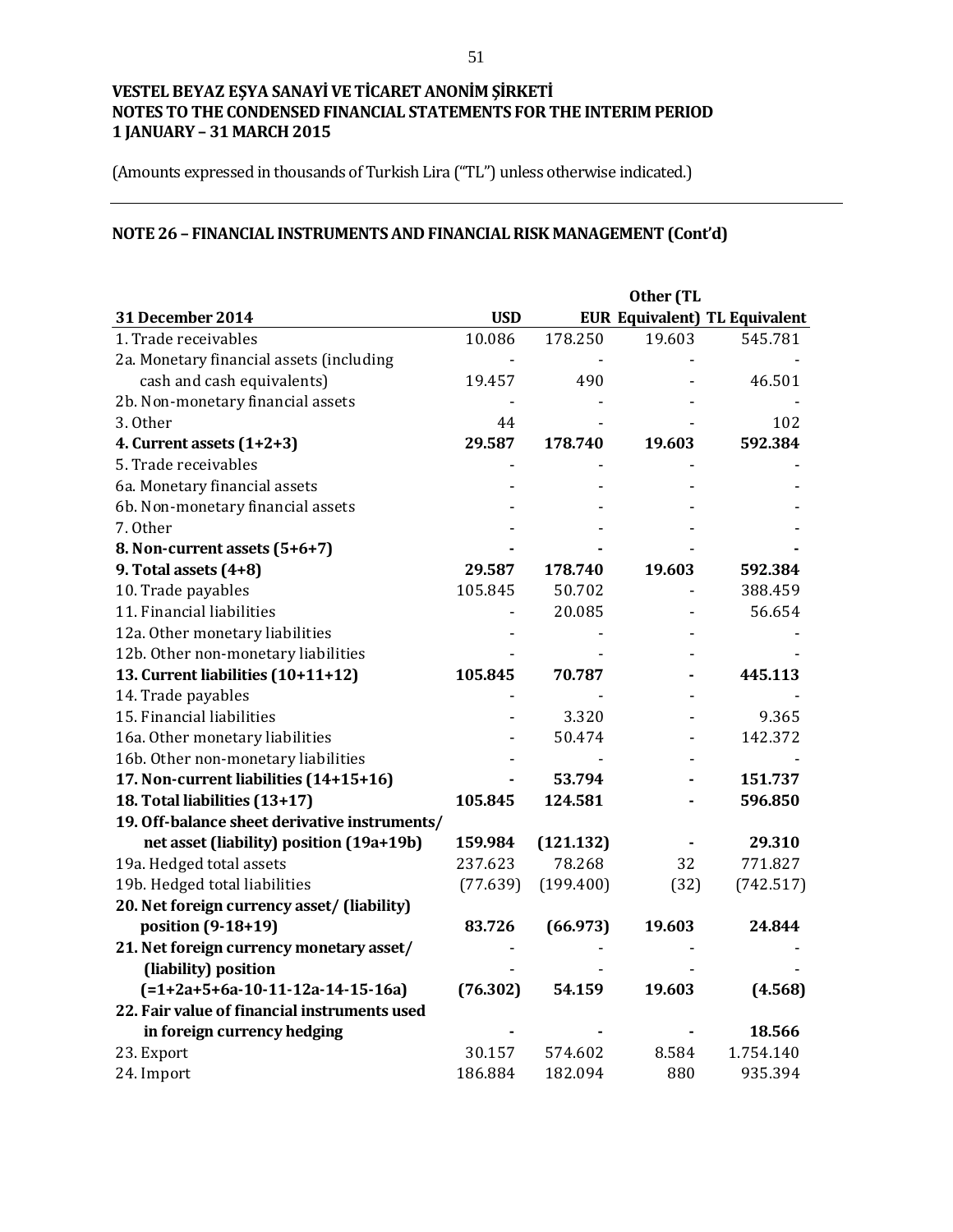(Amounts expressed in thousands of Turkish Lira ("TL") unless otherwise indicated.)

# **NOTE 26 – FINANCIAL INSTRUMENTS AND FINANCIAL RISK MANAGEMENT (Cont'd)**

As of 31 March 2015 and 31 December 2014, sensitivity analysis of foreign exchange rate tables is presented below, secured portions include impact of derivative instruments.

|                                                                                                                                              | Gain / Loss         |                     | <b>Equity</b>                                                              |                     |  |
|----------------------------------------------------------------------------------------------------------------------------------------------|---------------------|---------------------|----------------------------------------------------------------------------|---------------------|--|
| 31 March 2015                                                                                                                                | Foreign<br>exchange | Foreign<br>exchange | Foreign<br>exchange<br>appreciation depreciation appreciation depreciation | Foreign<br>exchange |  |
|                                                                                                                                              |                     |                     |                                                                            |                     |  |
| +/-10% fluctuation of USD rate:                                                                                                              |                     |                     |                                                                            |                     |  |
| USD net asset / liability                                                                                                                    | (25.210)            | 25.210              | (25.210)                                                                   | 25.210              |  |
| Secured portion from USD risk (-)                                                                                                            | 7.171               | (7.171)             | 28.908                                                                     | (28.908)            |  |
| <b>USD</b> net effect                                                                                                                        | (18.039)            | 18.039              | 3.698                                                                      | (3.698)             |  |
| +/-10% fluctuation of EUR rate:<br>EUR net asset / liability<br>Secured portion from EUR risk (-)                                            | 14.799<br>(27.526)  | (14.799)<br>27.526  | 14.799<br>(45.358)                                                         | (14.799)<br>45.358  |  |
| <b>EUR</b> net effect                                                                                                                        | (12.727)            | 12.727              | (30.559)                                                                   | 30.559              |  |
| +/-10% fluctuation of other currency<br>rates:<br>Other currencies net asset / liability<br>Secured portion from other currency<br>$risk(-)$ | 2.339               | (2.339)             | 2.339                                                                      | (2.339)             |  |
| Other currency net effect                                                                                                                    | 2.339               | (2.339)             | 2.339                                                                      | (2.339)             |  |